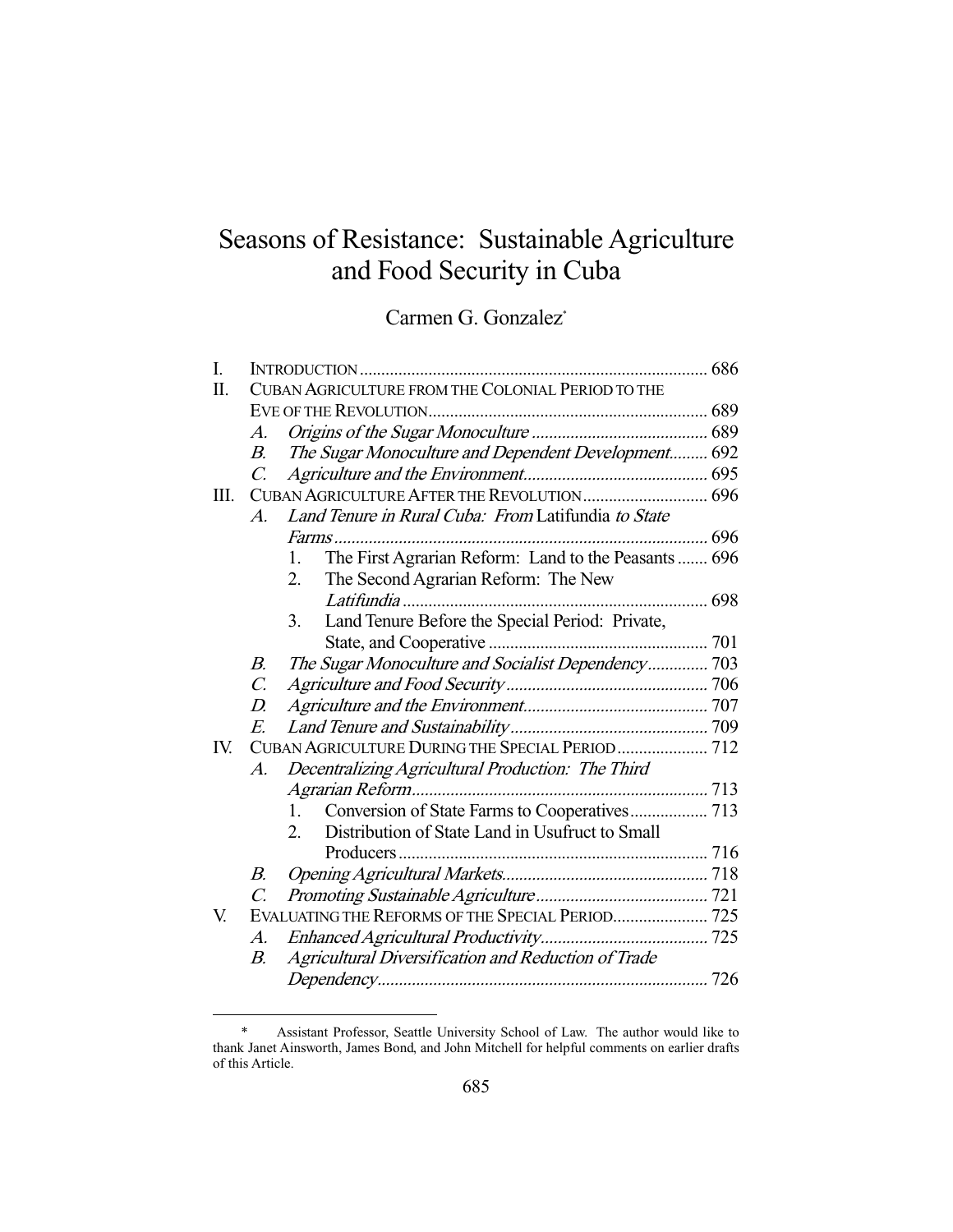#### I. INTRODUCTION

 The collapse of trade relations between Cuba and the Soviet Union in 1990 plunged the Cuban economy into a state of crisis known as the "Special Period in Peacetime."<sup>1</sup> In the late 1980s, Cuba relied on the Soviet Union and other members of the Council for Mutual Economic Assistance (CMEA) for approximately 80% of its foreign trade and received significant subsidies from the Soviet Union in the form of preferential prices for Cuban exports.<sup>2</sup> The demise of the socialist trading bloc led to a catastrophic reduction of trade with Cuba, a drop in Soviet oil deliveries, and the termination of Soviet price subsidies.<sup>3</sup> Cuba experienced severe shortages of food, fuel, fertilizer, chemicals, spare parts, and other inputs needed for agricultural and industrial production.<sup>4</sup> Food imports and domestic food production were severely curtailed.<sup>5</sup> Average caloric, protein, and vitamin intake dropped by 30% from the levels achieved during the 1980s,<sup>6</sup> and the first signs of malnutrition appeared.<sup>7</sup> As one commentator astutely observed, "[f]ood security had shown itself to be the Achilles' heel of the revolution."<sup>8</sup>

<sup>1.</sup> See José Alvarez & William Messina, Jr., Cuba's New Agricultural Cooperatives and Markets: Antecedents, Organization and Early Performance and Prospects, 6 CUBA IN TRANSITION 175, 175 (1996), available at http://lanic.utexas.edu/la/cb/cuba/asce/cuba6/28 alvmess.fm.pdf.

<sup>2.</sup> See id. at 175-76. The Soviet Union subsidized the Cuban economy by paying above market prices for Cuban exports. Some analysts estimate that Cuban trade revenues from 1980 to 1990 were approximately 50% higher than they would have been if Cuban exports had been purchased at world market prices. Id. at 176.

 <sup>3.</sup> CARMELO MESA-LAGO, MARKET, SOCIALIST AND MIXED ECONOMIES 289 (2000). Between 1990 and 1994, trade with Russia declined by 94%, and Russian fuel exports to Cuba were cut in half. Id. at 312.

 <sup>4.</sup> Id. at 289.

 <sup>5.</sup> Julio A. Díaz Vázquez, Consumo y distribución normada de alimentos y otros bienes en Cuba, in LA ÚLTIMA REFORMA AGRARIA DEL SIGLO: LA AGRICULTURA CUBANA ENTRE EL CAMBIO Y EL ESTANCAMIENTO 33, 50 (Hans-Jürgen Burchardt ed., 2000) [hereinafter LA ÚLTIMA REFORMA AGRARIA DEL SIGLO].

 <sup>6.</sup> Id.

 <sup>7.</sup> The first signs of inadequate nutrition were reported among children between six months and twelve months old. Many pregnant women were subsequently diagnosed with anemia. Finally, a mysterious neurological ailment affecting approximately 40,000 Cubans in 1992-1993 was believed to be caused by vitamin B deficiency. See GLOBAL EXCHANGE, THE GREENING OF THE REVOLUTION: CUBA'S EXPERIMENT WITH ORGANIC AGRICULTURE 24 (Peter Rosset & Medea Benjamin eds., 1994) [hereinafter THE GREENING OF THE REVOLUTION].

 <sup>8.</sup> Id. at 4.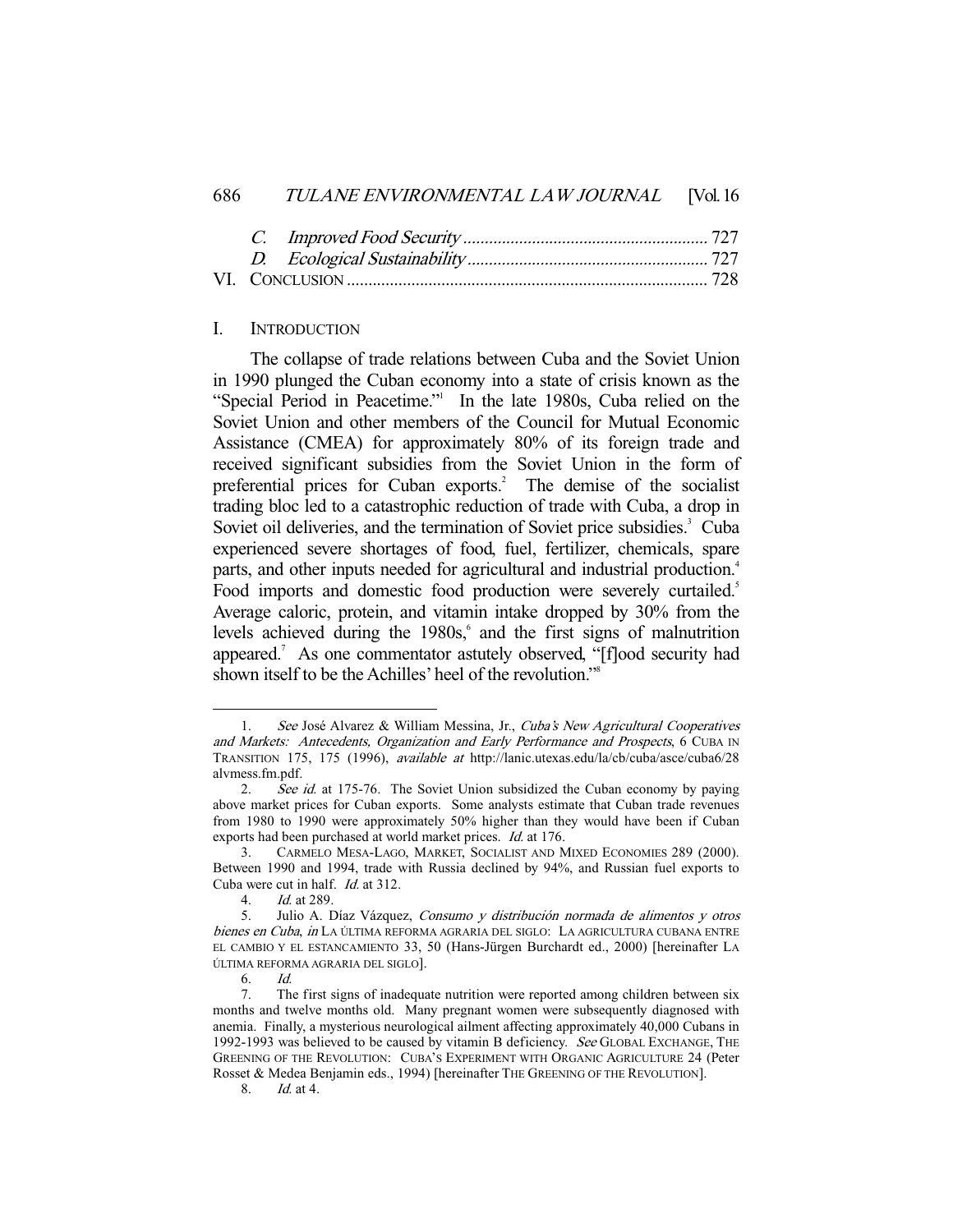In response to the crisis, the Cuban government adjusted its methods of agricultural production and adopted a series of measures that have been hailed as the "greening of the revolution" and as a model of socially equitable and ecologically sustainable agriculture.<sup>10</sup> Cuba shifted from an export-oriented, chemical-intensive agricultural development strategy to one that promoted organic agriculture and encouraged production for the domestic market.<sup>11</sup>

 Is this transformation of Cuban agriculture a transitory phenomenon or a deliberate shift in development strategy? Has Cuba broken its dependence on the sugar monoculture and on large-scale, capital-intensive agriculture or will this model reassert itself when the U.S. economic embargo is lifted?

 This Article examines the evolution of Cuban agriculture from the colonial period to the present time through the lens of food security and ecological sustainability in order to suggest ways that one might begin to answer the questions posed above. The objective of this Article is to provide background and context for the Cuban reforms and to illustrate the ways that development models imposed during the colonial period, and reinforced through international trade and investment, can present formidable obstacles to the achievement of food security and ecological sustainability.

 An analysis of the transformation of Cuban agriculture during the Special Period requires an understanding of the historical origins of the problems that the recent reforms were intended to address. Part II of this Article provides an overview of the development of the sugar monoculture from the colonial period until the years preceding the Revolution, with an emphasis on how the sugar monoculture promoted trade dependency, inequitable land tenure, food insecurity, and environmental degradation.

<sup>9.</sup> See id. at 8 (describing the changes in Cuban agriculture in the aftermath of the Special Period as "unprecedented, with potentially enormous implications for other countries suffering from the declining sustainability of conventional agricultural production"); see also Peter Rosset, The Greening of Cuba, 28 NACLA REP. ON THE AMS. 37, 38 (1994) (characterizing the measures adopted by the Cuban government during the Special Period as "the first national transformation in history from conventional modern agriculture to largescale organic and semi-organic farming"). But see SERGIO DÍAZ-BRIQUETS & JORGE PÉREZ-LÓPEZ, CONQUERING NATURE: THE ENVIRONMENTAL LEGACY OF SOCIALISM IN CUBA 272-80 (2000) (questioning Cuba's commitment to environmentalism).

<sup>10.</sup> Miguel A. Altieri, The Principles and Strategies of Agroecology in Cuba, in SUSTAINABLE AGRICULTURE AND RESISTANCE: TRANSFORMING FOOD PRODUCTION IN CUBA, at xi-xii (Fernando Funes et al. eds., 2002) [hereinafter SUSTAINABLE AGRICULTURE AND RESISTANCE].

 <sup>11.</sup> See generally Marcos Nieto & Ricardo Delgado, Cuban Agriculture and Food Security, in SUSTAINABLE AGRICULTURE AND RESISTANCE, supra note 10, at 40-56.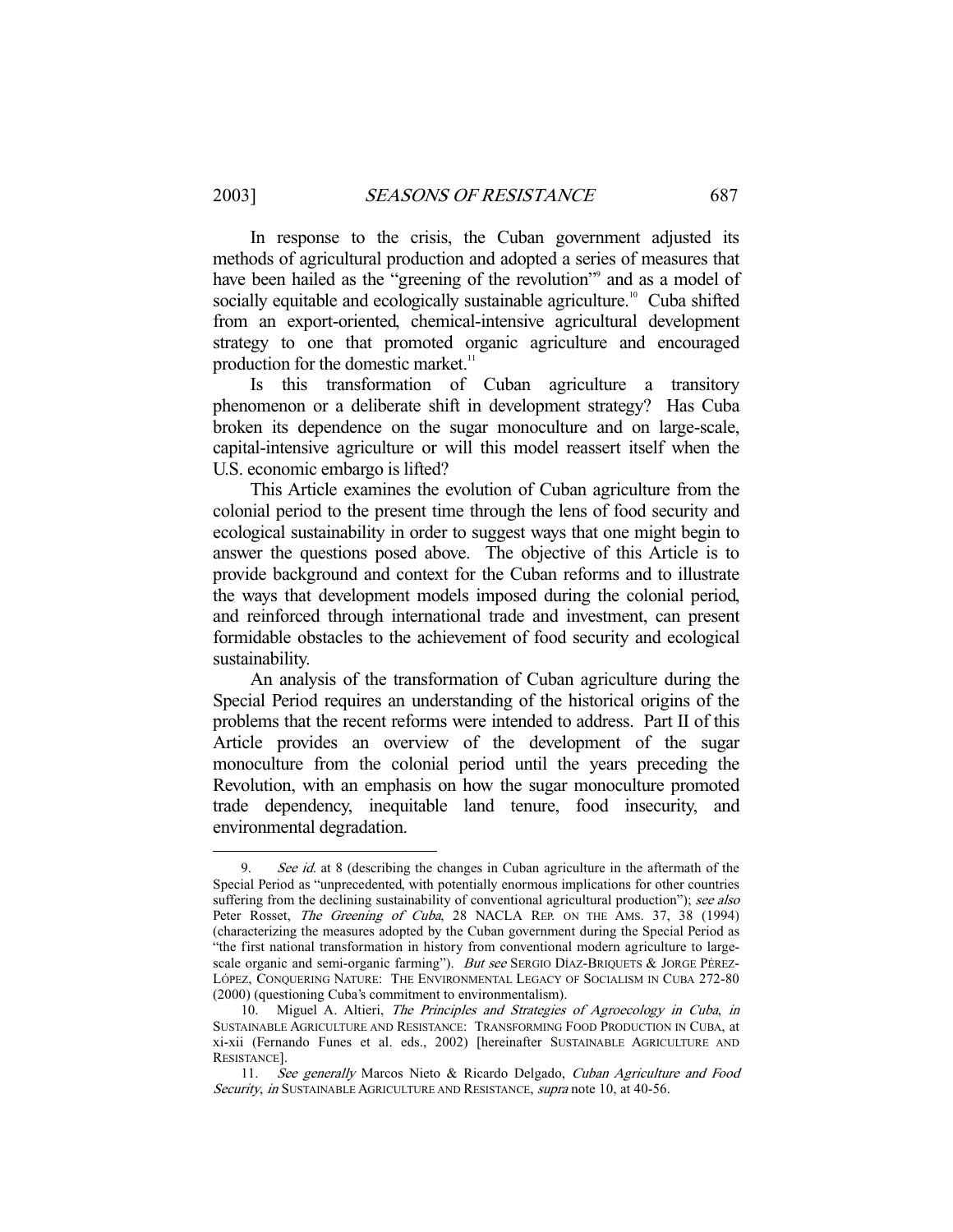In Part III, the inquiry shifts to agricultural policy during the first thirty years of the Revolution. Part III begins with a discussion of the agrarian reform undertaken by the revolutionary government and concludes by assessing how agricultural policy during the first three decades of the Cuban Revolution ameliorated or exacerbated the problems of trade dependency, inequitable land tenure, food insecurity, and environmental degradation. This Part concludes that Cuba, on the eve of the Special Period, was highly trade dependent, food insecure, and ecologically compromised as a direct consequence of the export-oriented, capital-intensive model of agricultural development adopted by the Cuban government.

 Part IV examines the economic crisis provoked by the collapse of the socialist trading bloc in 1990 and the reforms undertaken by the Cuban government in response to that crisis. During the Special Period, the Cuban government transformed the agricultural sector by breaking up many of the inefficient, unproductive state farms into a series of smaller cooperative farms, by authorizing the creation of farmers' markets, and by actively promoting organic and semi-organic farming techniques.

 Part V evaluates the impact of the reforms and finds that the reforms have promoted food security and ecological sustainability, and have reduced trade dependency.

 Part VI concludes by discussing the challenges to the consolidation and expansion of Cuba's experiment with sustainable agriculture. As agribusiness in the United States looks to Cuba for new export markets, renewed trade relations between Cuba and the United States are on the horizon. One of the key challenges for Cuba will be to maintain the right to adopt agricultural policies that run counter to the prevailing neoliberal model in the face of overwhelming political and economic pressure. The future of sustainable agriculture in Cuba is, therefore, uncertain. Much will depend on the degree of understanding and support for the new agricultural development model both at the grassroots and at the highest levels of the Cuban government, and on the ability of the Cuban government to manage the economic integration with the United States effectively.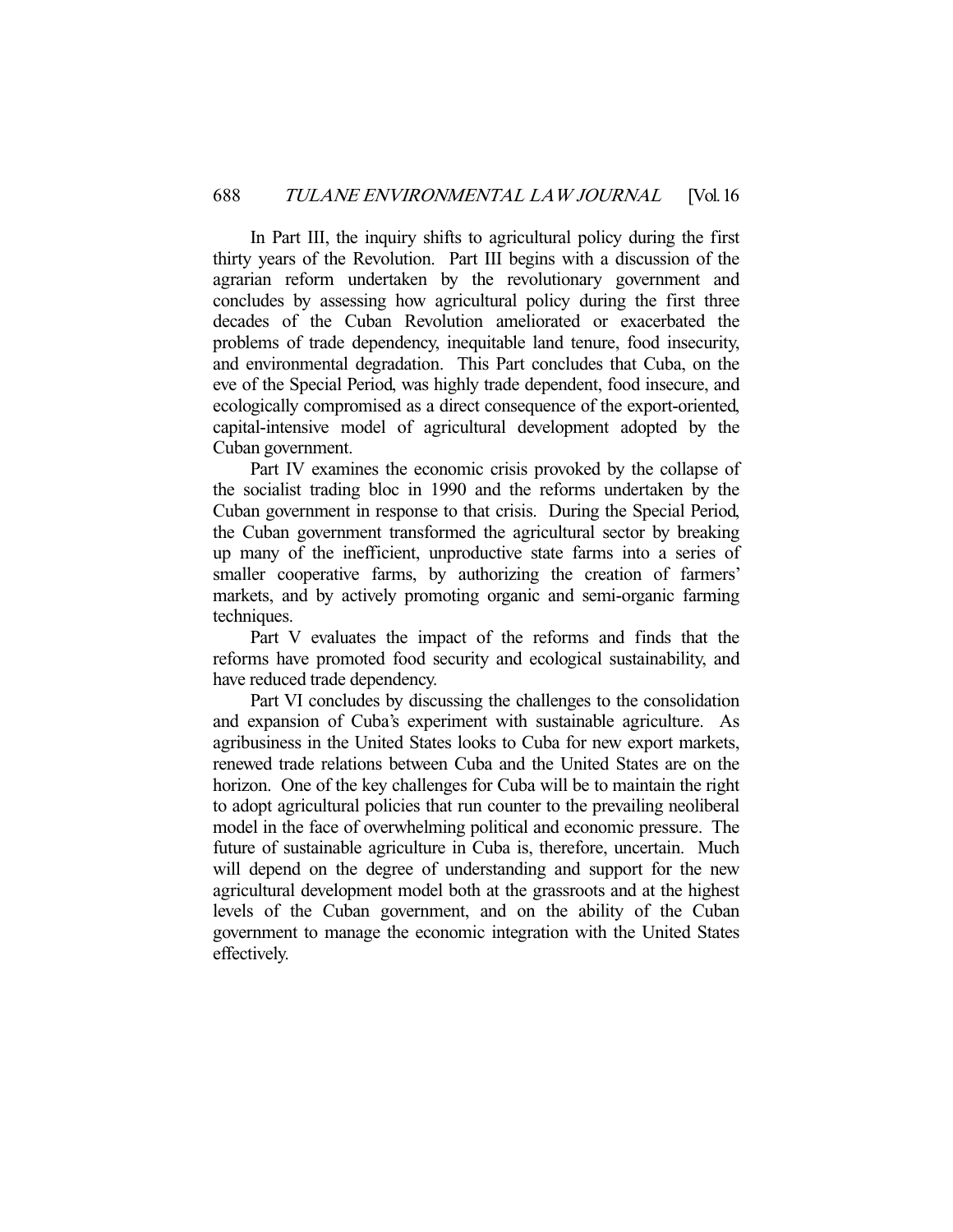# II. CUBAN AGRICULTURE FROM THE COLONIAL PERIOD TO THE EVE OF THE REVOLUTION

#### A. Origins of the Sugar Monoculture

 Although sugar cultivation was introduced in Cuba as early as the  $1500s$ ,<sup>12</sup> the sugar monoculture did not become the defining feature of the Cuban economy until the late eighteenth century.<sup>13</sup> Prior to that time, Cuba was an important port for the Spanish empire and a launching pad for expeditions to diverse parts of the New World.<sup>14</sup> The earliest Spanish settlers made a living by raising cattle, growing tobacco, and producing small quantities of sugar for domestic consumption.<sup>15</sup> Tobacco was the primary export product, but leather, meat, and dyewoods were also exported.<sup>16</sup>

 Between 1763 and 1838, Cuba was transformed from a sparsely populated colony of small towns, cattle ranches, and tobacco farms to the world's foremost producer of sugar.<sup>17</sup> This transformation was a function of three interrelated factors that allowed Cuba to import the labor, capital, and skills necessary to develop the sugar sector and to adapt its system of land tenure to the needs of plantation agriculture.<sup>18</sup>

 The first factor that facilitated the development of the sugar monoculture in Cuba was liberalized trade in African slaves.<sup>19</sup> During the mid-eighteenth century, the slave trade in Cuba was dominated by a Spanish-chartered company that failed to supply a sufficient number of slaves to satisfy planters' demands for agricultural labor.<sup>20</sup> As the commercial importance of Havana increased between 1760 and 1778, the Spanish Crown realized that access to slaves was critical to the development of the sugar industry.<sup>21</sup> In 1789, the Spanish government removed all restrictions on the slave trade, and suspended all taxes on this lucrative trade for a period of nine years.<sup>22</sup> While approximately  $60,000$ 

<sup>12.</sup> See HUGH THOMAS, CUBA OR THE PURSUIT OF FREEDOM 28 n.8 (1998). Christopher Columbus, whose first mother-in-law owned a sugar estate in Madeira, brought sugar to the Caribbean on his second voyage. By the 1520s, several sugar mills had been established in Cuba. Id.

 <sup>13.</sup> FRANKLIN W. KNIGHT, SLAVE SOCIETY IN CUBA DURING THE NINETEENTH CENTURY 4 (1970).

 <sup>14.</sup> Id.

 <sup>15.</sup> Id.

<sup>16.</sup> *Id.* at 4-5.<br>17. *Id.* at 3.

*Id.* at 3.

<sup>18.</sup> *Id.* at 6, 13.

 <sup>19.</sup> Id. at 11.

 <sup>20.</sup> THOMAS, supra note 12, at 31.

<sup>21.</sup> See KNIGHT, supra note 13, at 10-11.

 <sup>22.</sup> Id. at 11.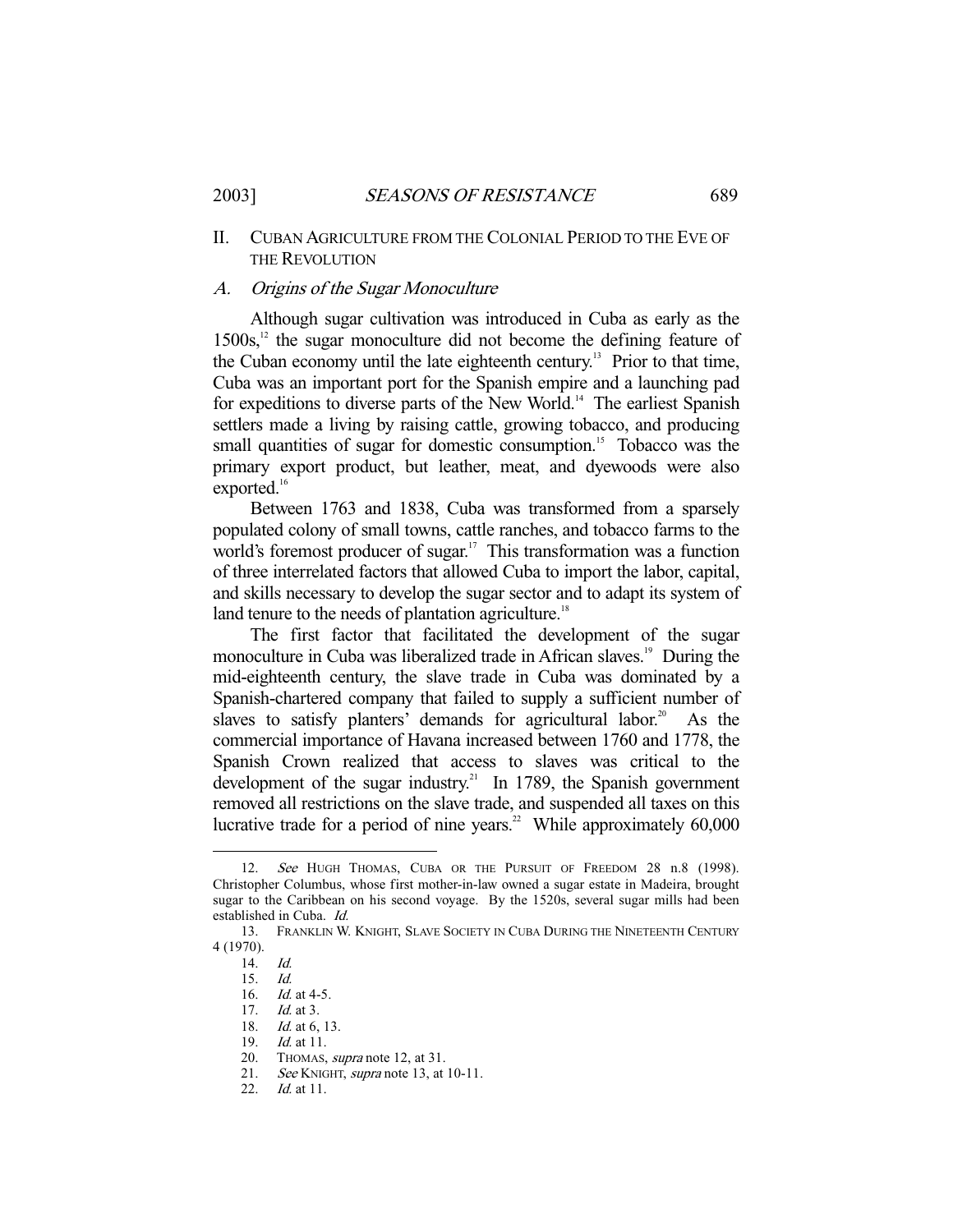slaves were imported into Cuba between 1512 and 1761 (just under 250 years), the corresponding figure for 1762 to 1838 (just over 75 years) was  $400,000$ .<sup>23</sup>

 The second factor that contributed to the development of plantation agriculture in Cuba was the extension of the French Revolution to the colony of St. Domingue and the subsequent creation of the independent republic of Haiti.<sup>24</sup> Prior to the Revolution, St. Domingue was the world's largest producer of sugar.<sup>25</sup> The successful slave revolt, and the radical agrarian reform that followed, destroyed the French sugar trade in the Caribbean, $26$  and the price of sugar on European markets increased sharply as demand outstripped supply.<sup>27</sup> Moreover, French refugees from St. Domingue flooded Cuba, bringing their skills, their slaves, and their capital.28 These refugees were later joined by French exiles from Louisiana after Napoleon sold the territory to the United States.<sup>29</sup>

 The third event that facilitated the development of the sugar monoculture in Cuba was the disruption caused by the Latin American wars of independence.<sup>30</sup> As a consequence of those wars, the amount of capital available for investment in Cuban agriculture increased. $31$  In addition, the wars brought defeated royalist supporters to Cuba.<sup>32</sup> The influx of immigrants to Cuba at the beginning of the nineteenth century increased the demand for land and put pressure on the Spanish Crown to reform the colony's system of land tenure in order to promote plantation agriculture.<sup>33</sup>

 Prior to the reform of land tenure in Cuba, all land was deemed the personal domain of the Spanish Crown, and was parceled out either in usufruct or in outright grants called *mercedes*.<sup>34</sup> Land granted in usufruct was subject to an annual fee based upon the size of the plot or its agricultural purpose, and could be inherited but not sold, sublet, or subdivided.<sup>35</sup> Land granted as a *merced* could be used only for the

 <sup>23.</sup> Id. at 10.

<sup>24.</sup> *Id.* at 12.

 <sup>25.</sup> Id.

 <sup>26.</sup> THOMAS, supra note 12, at 76-77.

<sup>27.</sup> KNIGHT, *supra* note 13, at 12.

<sup>28.</sup> Id. at 12; see also THOMAS, supra note 12, at 78 (describing the technical innovations introduced by the French immigrants to Cuba).

<sup>29.</sup> KNIGHT, *supra* note 13, at 13.<br>30. *Id.* at 13.

*Id.* at 13.

 <sup>31.</sup> Id.

 <sup>32.</sup> Id.

<sup>33.</sup> Franklin W. Knight, Esclavitud y tenencia de la tierra en Cuba, in LA ÚLTIMA REFORMA AGRARIA DEL SIGLO, supra note 5, at 17.

 <sup>34.</sup> KNIGHT, supra note 13, at 14.

 <sup>35.</sup> Id.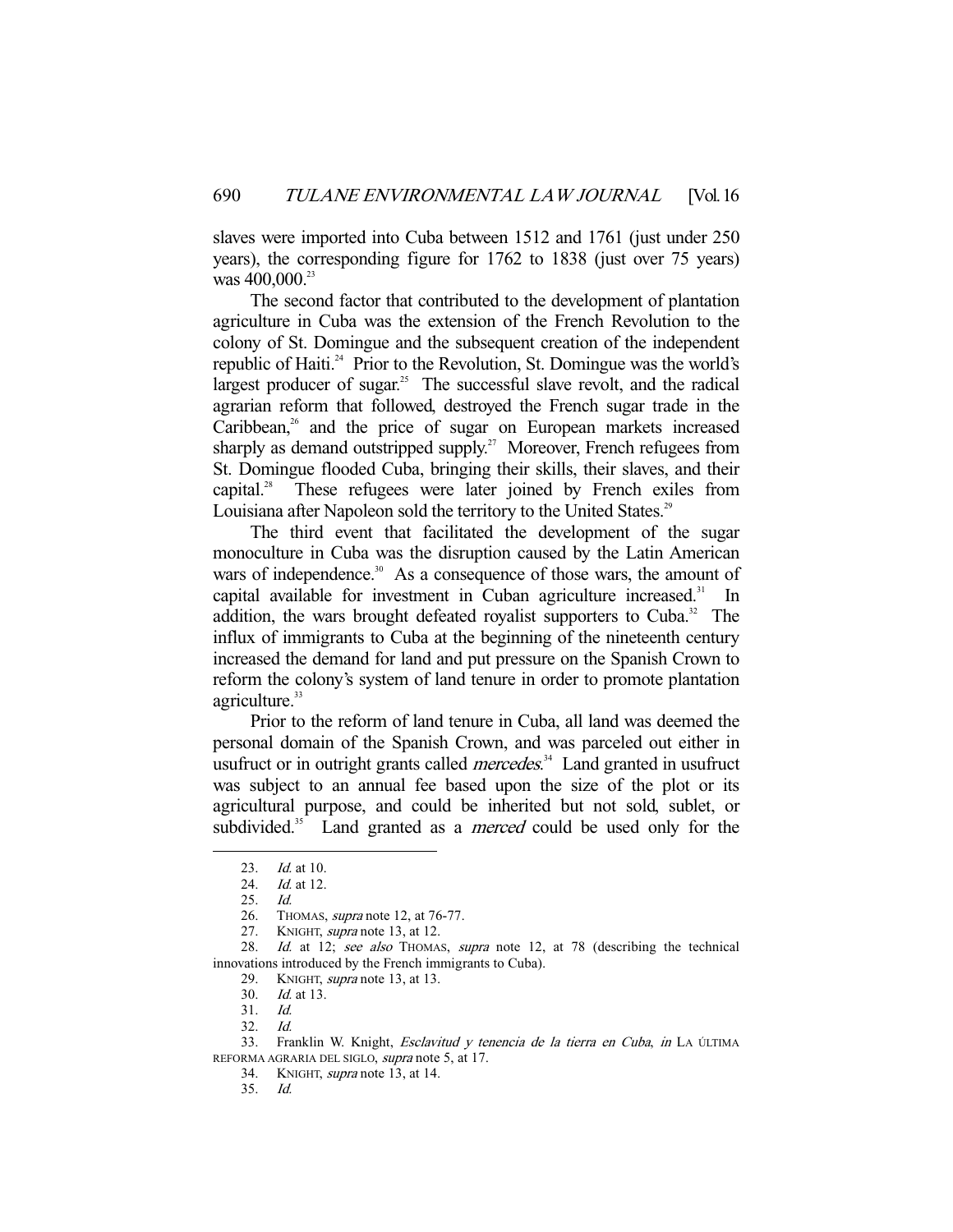cultivation of the particular crop for which the *merced* was granted.<sup>36</sup> Furthermore, all landholders were prohibited from cutting hardwood trees without express permission from the Spanish Crown because these trees were critical to the construction of the Spanish fleet in Havana.<sup>37</sup> These restrictions on land use, along with the forest preservation system, impeded the development of large-scale plantations or *latifundia*.<sup>38</sup>

 When the Napoleonic wars depleted the resources of the Spanish Crown, Cuban landholders seized the opportunity to demand fee simple ownership of lands previously held in usufruct in exchange for cash, thereby altering both land tenure and the natural environment in Cuba.<sup>39</sup> Between 1795 and 1820, royal decrees authorized outright ownership of land and permitted the destruction of hardwood forests for the purpose of agricultural expansion.<sup>40</sup> The right to cut timber on private lands did not result in the immediate deforestation of the island because cane growers chose to preserve the forests in order to obtain a steady supply of timber for fuel and for the construction of the boxes used to transport sugar.<sup>41</sup> However, as rail transport became available throughout the sugar canegrowing regions of Cuba, it became more profitable for cane growers to replace forests with cane fields and to import lumber, firewood, and coal.<sup>42</sup> By the late 1860s, the central section of Cuba had suffered almost complete deforestation.<sup>43</sup>

 The development of the sugar monoculture in Cuba was accompanied by increasing reliance on imports to satisfy the basic food requirements of the population.<sup>44</sup> Cuba imported items that it was capable of producing, and the availability of cheap imported food created disincentives for domestic production.<sup>45</sup> By 1861, over 25% of the cultivated land in Cuba was devoted to sugar cane.<sup>46</sup> Sugar and coffee accounted for over 70% of the value of all Cuban agricultural production, and tobacco represented an additional  $16\%$ <sup>47</sup> As sugar plantations expanded, small farmers producing fruits and vegetables for domestic

 <sup>36.</sup> Id.

 <sup>37.</sup> Id. at 15.

 <sup>38.</sup> Id. at 14-15.

 <sup>39.</sup> Id. at 17-18.

 <sup>40.</sup> Id. at 17.

 <sup>41.</sup> Id. at 18.

 <sup>42.</sup> Id.

 <sup>43.</sup> Id.

 <sup>44.</sup> Max Zeuske, Notas retrospectivas sobre la sociedad agraria cubana en los siglos  $XIX$  y XX, in LA ÚLTIMA REFORMA AGRARIA DEL SIGLO, supra note 5, at 23-24.

 <sup>45.</sup> Id. at 26.

<sup>46.</sup> KNIGHT, *supra* note 13, at 40.

 <sup>47.</sup> Id.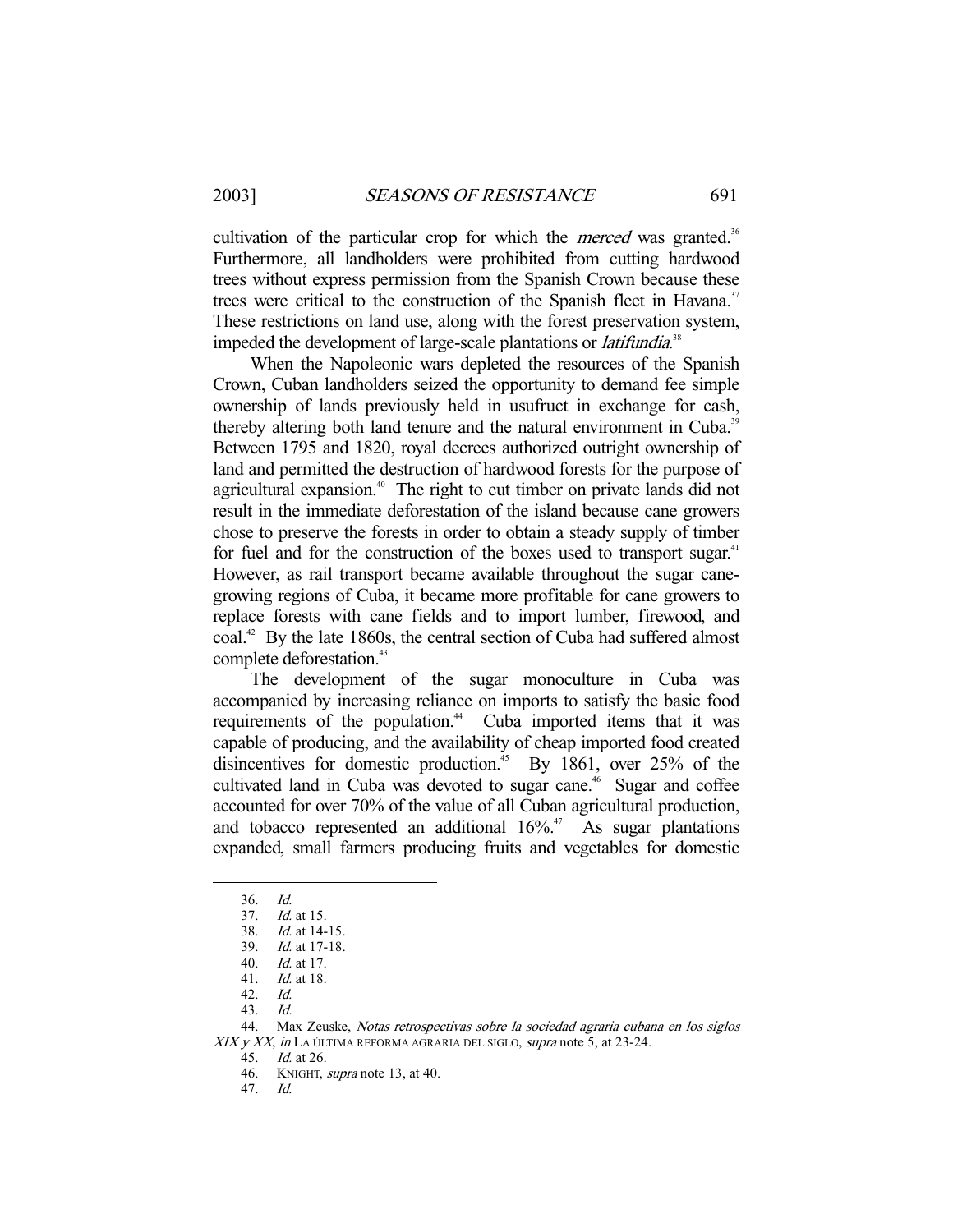consumption were displaced, and many became sharecroppers or tenant farmers.<sup>48</sup> By 1899, 16% of Cuba's farmers controlled 70% of the cultivated land.<sup>49</sup>

 The United States quickly became Cuba's primary trading partner as a consequence of its geographic proximity, large merchant marine fleet, strong economy, large population, and enormous sugar consumption.<sup>50</sup> In 1865, Cuba exported  $65\%$  of its sugar to the United States.<sup>51</sup> The United States, in turn, supplied almost all of Cuba's flour, codfish, and food and clothing for slaves.<sup>52</sup> The sugar monoculture and the commercial dependence on the United States would remain fixtures of the Cuban economy through the 1950s.<sup>53</sup>

# B. The Sugar Monoculture and Dependent Development

 The Cuban economy remained highly dependent on sugar during the first half of the twentieth century. In the forty years preceding the Revolution, sugar accounted for  $82\%$  of Cuba's export earnings,  $54$  and was cultivated on nearly half of the country's irrigated land.<sup>55</sup> The Cuban economy was highly vulnerable to fluctuations in the world market price for sugar.<sup>56</sup> When sugar prices were high, Cuba prospered. When they were low, all sectors of the economy suffered. $57$  The sugar monoculture also contributed to rural unemployment.<sup>58</sup> The sugar industry employed one-third of the Cuban labor force (approximately half a million workers) during the four-month sugar harvest, but most of these workers were unemployed, or underemployed, for the remainder of the year.<sup>59</sup> While residents of Havana enjoyed a high standard of living, conditions in rural Cuba were very poor.<sup>60</sup> The overwhelming majority of rural Cubans lived in dwellings without electricity (93%), running water (85%), an indoor or

<sup>48.</sup> Zeuske, *supra* note 44, at 23-25.

<sup>49.</sup> THOMAS, supra note 12, at 1562.

<sup>50.</sup> KNIGHT, *supra* note 13, at 44-45.

 <sup>51.</sup> Id. at 44.

 <sup>52.</sup> Id. at 45.

 <sup>53.</sup> MARIFELI PÉREZ-STABLE, THE CUBAN REVOLUTION: ORIGINS, COURSE, AND LEGACY 14-24 (1999).

<sup>54.</sup> THOMAS, *supra* note 12, at 1152.

 <sup>55.</sup> Id. at 1151. In 1950, sugar comprised 80% of the tonnage hauled by the nation's public railway system, and the sugar mills controlled half of Cuba's electric power generation. Id.

<sup>56.</sup> *Id.* at 1152.

 <sup>57.</sup> Id.

 <sup>58.</sup> PÉREZ-STABLE, supra note 53, at 14.

<sup>59.</sup> *Id.* at 14; THOMAS, *supra* note 12, at 1565-66.

<sup>60.</sup> PÉREZ-STABLE, supra note 53, at 29-30.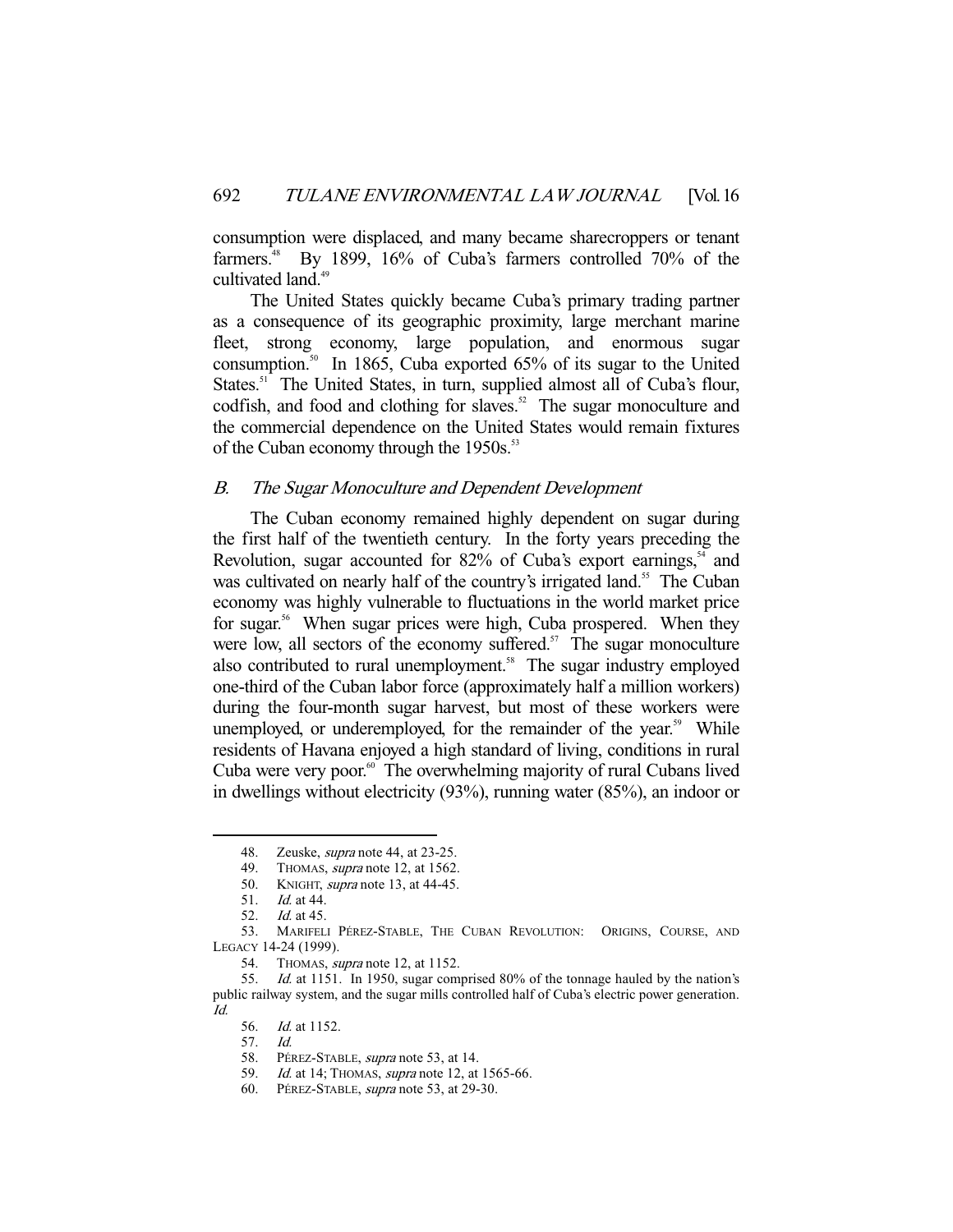outdoor toilet (54%), or a refrigerator  $(96\%)$ .<sup>61</sup> Less than half of 5-to-14vear-old rural children were enrolled in school.<sup>62</sup> By the 1950s, it was widely recognized that economic diversification was necessary to promote economic growth, create jobs, and raise the standard of living.<sup>63</sup>

 The sugar monoculture increased Cuba's economic dependence on the United States.<sup>64</sup> The Cuban sugar industry was, in many respects, a foreign enclave, highly dependent on foreign capital, foreign machinery, and to a lesser extent, foreign workers.<sup>65</sup> In the 1920s, U.S. investors held a  $60\%$  interest in the sugar industry and controlled 95% of the harvest.<sup>66</sup> Although the U.S. share of the Cuban sugar industry declined in the twenty years prior to the Revolution, the United States continued to dominate Cuba's foreign trade. $67$  In the decade before the Revolution, the United States received 66% of Cuba's exports and supplied 75% of Cuba's imports.<sup>68</sup> Consistent with the pattern established in the late eighteenth century, food accounted for nearly 30% of Cuba's imports from the United States<sup>69</sup> and approximately 20% of Cuba's total imports.<sup>70</sup> Indeed, in 1958, the United States exported more agricultural products to Cuba than to any other Latin American nation, including many items (such as oil, lard, and half of Cuba's consumption of fruits and vegetables) that could easily be produced in Cuba.<sup>71</sup>

 The primacy of sugar in the Cuban economy was maintained by tariff agreements between Cuba and the United States that gave preferential treatment to Cuban sugar in the U.S. market in exchange for equivalent treatment of U.S. products in the Cuban market.<sup>72</sup> Because Cuba's preferential access to the U.S. sugar market was conditioned on

-

72. PÉREZ-STABLE, *supra* note 53, at 19-22. Between 1903 and 1948, a series of bilateral agreements between the United States and Cuba accorded Cuban sugar a 20% preferential tariff reduction in the U.S. market in exchange for similar tariff reductions on U.S. exports to Cuba. This relationship was preserved after the negotiation of the General Agreement on Tariffs and Trade (GATT) through a separate supplemental agreement between Cuba and the United States. HOWARD I. BLUTSTEIN ET AL., AREA HANDBOOK FOR CUBA 384 (1971).

 <sup>61.</sup> Id. at 29.

 <sup>62.</sup> Id. at 28.

<sup>63.</sup> Id. at 14-22; see also Thomas, supra note 12, at 1181-82.<br>64. PÉREZ-STABLE, supra note 53, at 14.

<sup>64.</sup> PÉREZ-STABLE, *supra* note 53, at 14.<br>65. THOMAS, *supra* note 12, at 1150.

THOMAS, *supra* note 12, at 1150.

 <sup>66.</sup> Id. at 557.

 <sup>67.</sup> Id.

 <sup>68.</sup> Id. at 1187-88.

 <sup>69.</sup> Id. at 1188.

 <sup>70.</sup> CARMEN DIANA DEERE, THE EVOLUTION OF CUBA'S AGRICULTURAL SECTOR: DEBATES, CONTROVERSIES AND RESEARCH ISSUES 5 (Int'l Agric. Trade & Dev. Ctr., Working Paper IW96-3, 1996).

<sup>71.</sup> THOMAS, *supra* note 12, at 1186-88.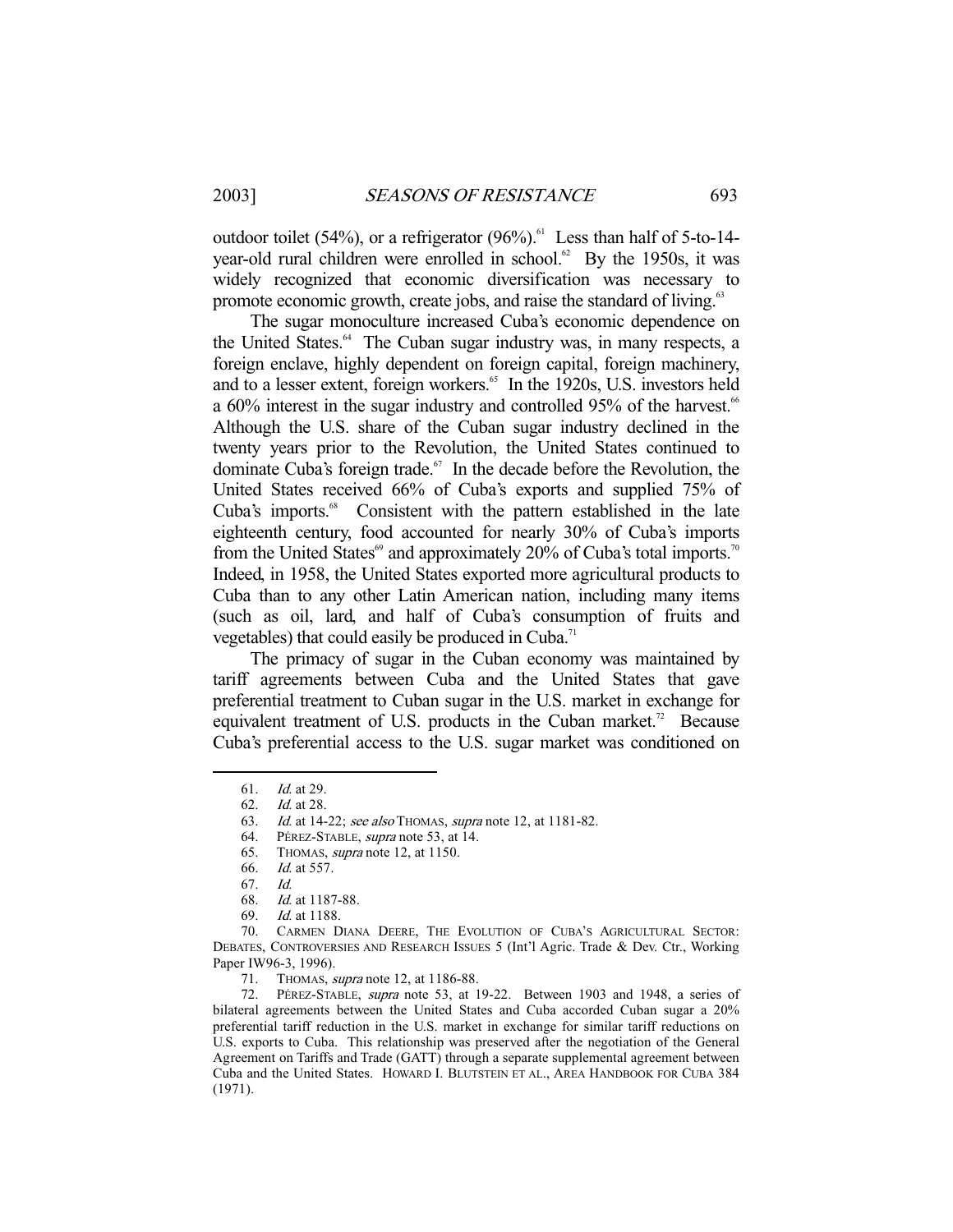the entry of U.S. goods into Cuba, the Cuban government was unable to protect domestic producers by imposing high tariff barriers on U.S. imports.<sup>73</sup> For example, Cuban efforts to stimulate domestic rice cultivation were frustrated by Cuba's obligation to reduce tariffs on U.S. rice.<sup>74</sup> Moreover, when Cuban rice production increased, U.S. rice growers protested the decline in exports to Cuba, and the U.S. Department of Agriculture hinted that the Cuban sugar quota might be reduced.<sup>75</sup> In order to protect the sugar quota, the Cuban government agreed to import massive quantities of rice from the United States over the strenuous protests of Cuban rice producers.<sup>76</sup> Between 1955 and 1959, Cuban rice imports from the United States increased by more than 40% while domestic production grew by only  $10\%$ <sup>77</sup> On the eve of the Revolution, the United States exported 75% of its rice production to Cuba, and Cuban growers produced less than 50% of the rice consumed in Cuba.78 The preferential tariff arrangement for sugar frustrated efforts to diversify the Cuban economy and encouraged reliance on imports for the single most important item in the Cuban diet.<sup>79</sup>

 The decades preceding the Revolution were also marked by an increased concentration of landholding in Cuba. $80$  In 1946, less than  $1\%$ of all Cuban farmers controlled 36% of the farmland, and 8% of the farmers controlled 70% of farmland.<sup>81</sup> Most farms in Cuba were single family subsistence farms consisting of less than sixty acres, $82$  and nearly 64% of Cuban farmers were sharecroppers, tenants, subtenants, or squatters.<sup>83</sup> Approximately half a million landless laborers were employed during the four-month sugar harvest.<sup>84</sup> In sum, rural land tenure on the eve of the Revolution bore a stark resemblance to the pattern established during the era of slavery: a few large sugar estates upon which the national wealth depended, many small subsistence farms, and a large cadre of landless wage earners, many of whom were the

 <sup>73.</sup> JULES R. BENJAMIN, THE UNITED STATES AND THE ORIGINS OF THE CUBAN REVOLUTION 69 (1990). Indeed, the flood of goods from large-scale U.S. enterprises prevented the development of a strong manufacturing sector in Cuba. Id.

<sup>74.</sup> PÉREZ-STABLE, supra note 53, at 25-26.

<sup>75.</sup> *Id.* at 26.<br>76. *Id.* 

<sup>76.</sup> 

 <sup>77.</sup> Id.

 <sup>78.</sup> Id.

 <sup>79.</sup> Id.

 <sup>80.</sup> Zeuske, supra note 44, at 29.

<sup>81.</sup> THOMAS, *supra* note 12, at 1562.

 <sup>82.</sup> Id.

 <sup>83.</sup> Zeuske, supra note 44, at 29.

<sup>84.</sup> THOMAS, *supra* note 12, at 1565-66.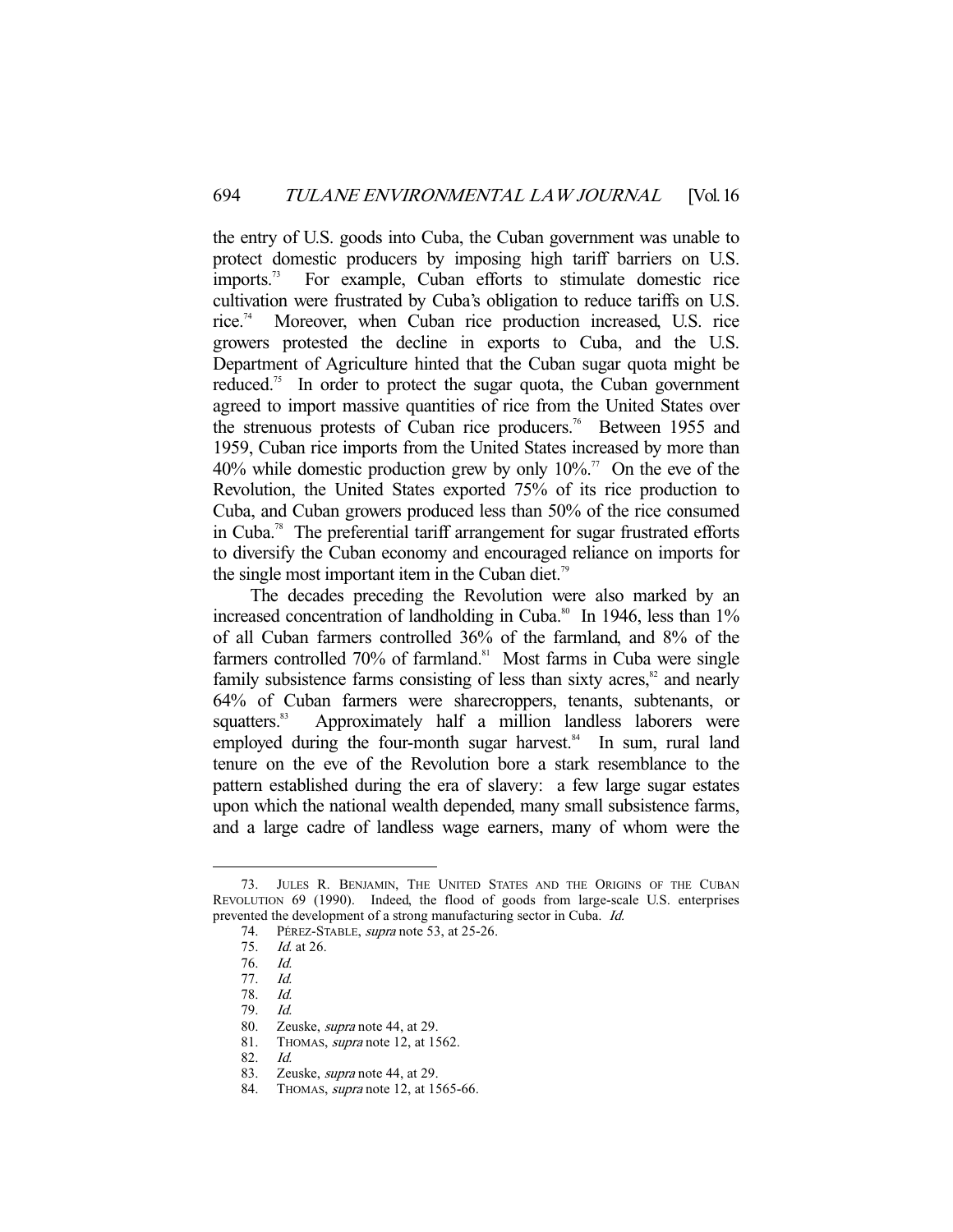grandchildren of former slaves.<sup>85</sup> Just as Spaniards and North Americans owned a substantial share of the Cuban economy at the end of the colonial period,<sup>86</sup> U.S. corporations produced 30% of the island's raw sugar and had substantial investments in mining, manufacturing, and public utilities.<sup>87</sup>

### C. Agriculture and the Environment

 The development of large-scale sugar plantations from the late eighteenth century to the eve of the Revolution resulted in widespread deforestation in Cuba.<sup>88</sup> At the time of Columbus' arrival in the Americas, 60% to 75% of Cuba's land was covered with forests, while the remainder consisted of fields and meadows.<sup>89</sup> From 1800 to 1920, the clearing of land to expand sugar cultivation resulted in the wholesale destruction of Cuba's forests.<sup>90</sup> By 1900, only 35% of Cuba's land was forested.91 Deforestation continued during the first half of the twentieth century, $\frac{92}{2}$  and by 1959, only 14% of Cuba's total land area was forested.<sup>93</sup>

 Soil degradation was another consequence of large-scale sugar cultivation.<sup>94</sup> Throughout the nineteenth century, sugar production was concentrated in the central and western regions of Cuba, sites of the country's most fertile soils.<sup>95</sup> However, as sugar production shifted eastward during the first quarter of the twentieth century, soil fertility began to decline.<sup>96</sup> Forest lands cleared and planted with sugar cane lost their fertility within five years, resulting in declining yields and eventual conversion of the land to pasture. $\degree$  Erosion was common in the eastern, mountainous regions of Cuba due to the texture, incline, and permeability of the soil.<sup>98</sup> The expansion of sugar plantations into forested areas had largely ceased by the mid-1940s, although logging,

87. BLUTSTEIN ET AL., *supra* note 72, at 384.

 <sup>85.</sup> Id. at 1572-73.

 <sup>86.</sup> Id. at 499-501.

<sup>88.</sup> DÍAZ-BRIQUETS & PÉREZ-LÓPEZ, supra note 9, at 140-43.

 <sup>89.</sup> Id. at 140.

 <sup>90.</sup> Id. at 141.

 <sup>91.</sup> Id. at 142.

 <sup>92.</sup> Id. at 143.

<sup>93.</sup> Sergio Díaz-Briquets, Land Use in Cuba Before and After the Revolution: Economic and Environmental Implications, 10 CUBA IN TRANSITION 162, 164 (2000), available at http://lanic.utexas.edu/la/cb/cuba/asce/cuba10/diazbriquets.pdf.

<sup>94.</sup> DÍAZ-BRIQUETS & PÉREZ-LÓPEZ, supra note 9, at 83.

<sup>95.</sup> *Id.*<br>96. *Id.* 

*Id.* at 83-84.

 <sup>97.</sup> Id. at 84.

 <sup>98.</sup> Id.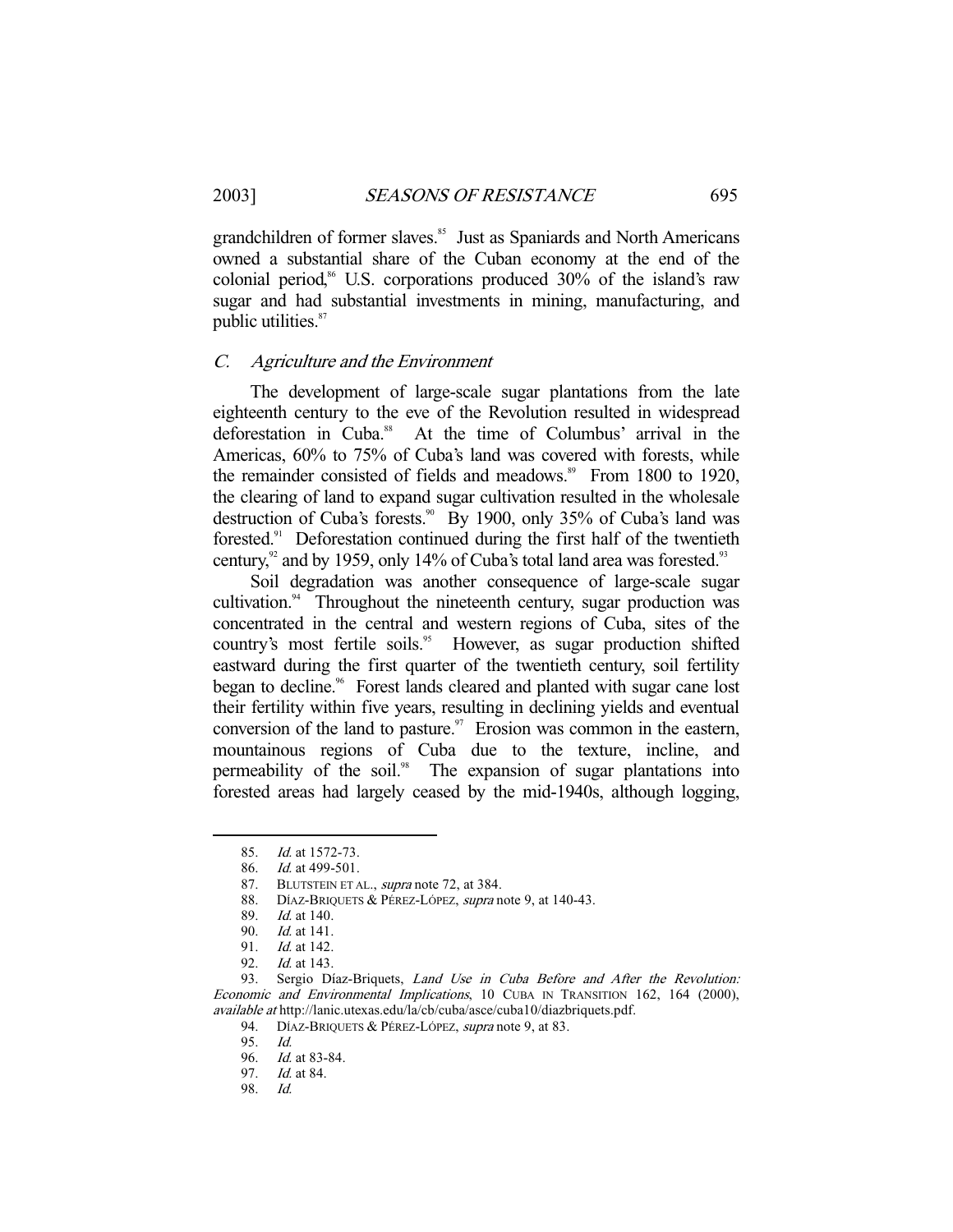mining, and subsistence agriculture continued to encroach into forested regions.<sup>99</sup>

 Agriculture in pre-revolutionary Cuba was characterized by its reliance on low-input, labor-intensive, traditional methods.<sup>100</sup> Indeed, a 1950 World Bank report concluded that even the Cuban sugar industry, the economic mainstay of the island, displayed "a conspicuous lack of technological progress."101 As a result of this lack of technical development, Cuba's cane yield per hectare was one of the lowest in the world.<sup>102</sup> During the 1950s, mechanization was introduced in the sugar and rice estates, but was largely unknown in other agricultural sectors.<sup>103</sup> In 1945, only 3% of farmland was irrigated.<sup>104</sup> By 1959, as irrigation increased (especially for rice), the figure rose to  $10\%$ <sup>105</sup> Moreover, only 7.4% of the total cultivated land was fertilized.<sup>106</sup> Agricultural training, research, and extension programs were very weak or nonexistent.<sup>107</sup> In sum, the capital–intensive agricultural technologies that would later characterize socialist Cuba were virtually nonexistent in prerevolutionary Cuba.<sup>108</sup>

#### III. CUBAN AGRICULTURE AFTER THE REVOLUTION

#### A. Land Tenure in Rural Cuba: From Latifundia to State Farms

# 1. The First Agrarian Reform: Land to the Peasants

 One of the earliest reforms undertaken by the revolutionary government was to change the inequitable structure of landholding in Cuba.<sup>109</sup> The Agrarian Reform Act of 1959<sup>110</sup> abolished *latifundia* in Cuba by expropriating agricultural lands in excess of 1000 acres.<sup>111</sup> The

 <sup>99.</sup> Id.

<sup>100.</sup> See id. at 97.

<sup>101.</sup> Andres Bianchi, Agriculture, in CUBA: THE ECONOMIC AND SOCIAL REVOLUTION 65, 90-91 (Dudley Seers ed., 1964) (quoting a 1950 report on Cuba prepared by the International Bank for Reconstruction and Development).

 <sup>102.</sup> Id. at 91.

<sup>103.</sup> See id. at 92-93; see also LOWRY NELSON, RURAL CUBA 136-37 (1950).

<sup>104.</sup> Bianchi, *supra* note 101, at 92.

 <sup>105.</sup> Id.

 <sup>106.</sup> Id.

<sup>107.</sup> *Id.* at 92-93.

<sup>108.</sup> DÍAZ-BRIQUETS & PÉREZ-LÓPEZ, supra note 9, at 5.

 <sup>109.</sup> THOMAS, supra note 12, at 1215.

<sup>110.</sup> Agrarian Reform Act, 17 May 1959 (Cuba), translated in 3 UNITED NATIONS FOOD & AGRIC. ORG., FOOD AND AGRICULTURAL LEGISLATION (1959) [hereinafter Agrarian Reform Act of 1959].

<sup>111.</sup> Id. ch. I, art. 1. However, the statute contained exemptions for unusually productive farms, such as sugar and rice plantations with yields exceeding the national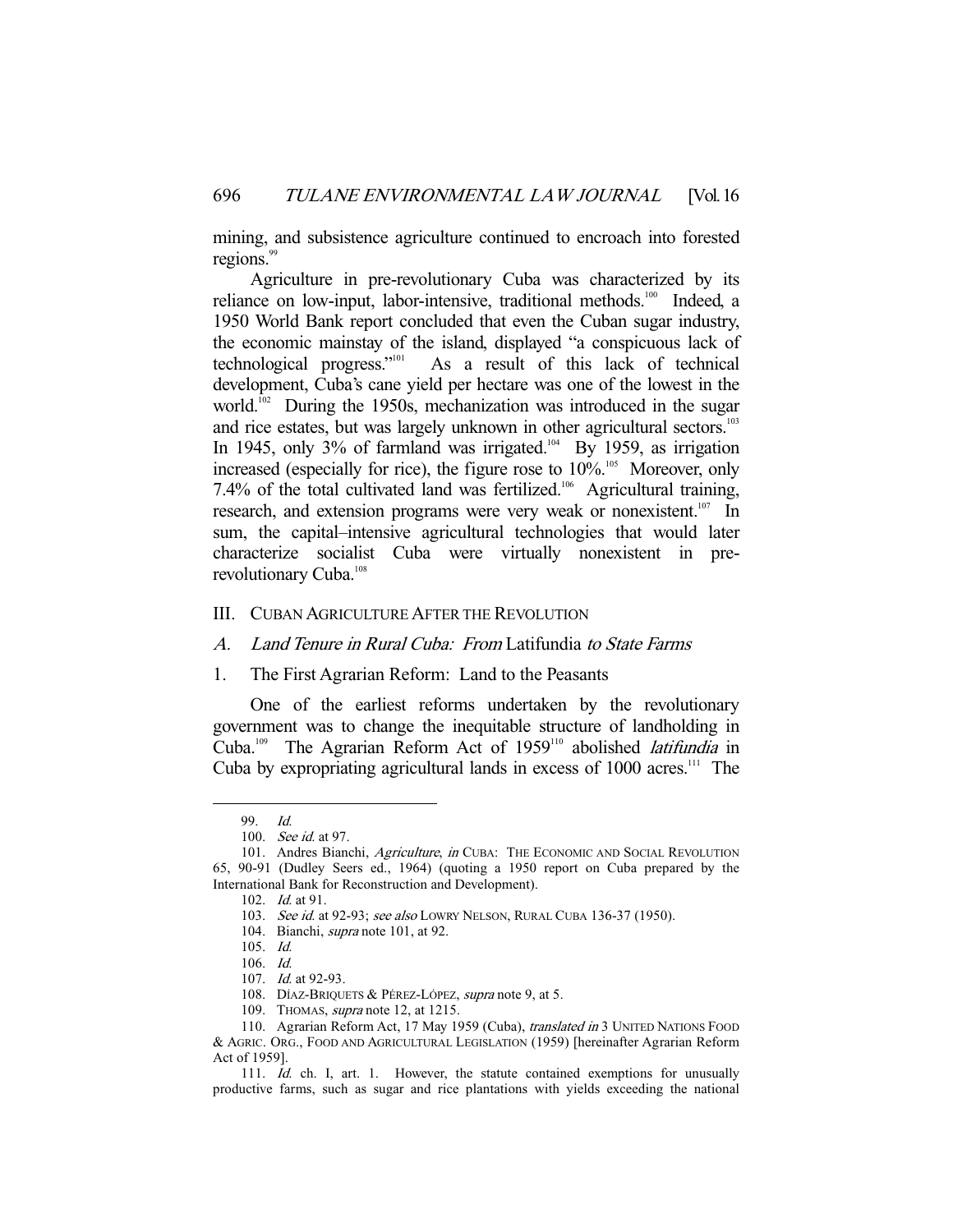expropriated land would either be converted into cooperatives or distributed in parcels of sixty-seven acres per family of five to those cultivating the land, including tenants, subtenants, sharecroppers, squatters, and agricultural laborers.<sup>112</sup> As a consequence of the reform, land was distributed to more than 100,000 farmers.<sup>113</sup> However, most of the large estates (especially sugar plantations and cattle ranches) were turned over to state-controlled cooperatives in order to avoid declines in efficiency and productivity that might result from partitioning.<sup>114</sup>

 The creation of the cooperatives distinguished land reform in Cuba from the "land to the tiller" model of agrarian reform that was the ageold dream of agricultural workers in Spain and Latin America.<sup>115</sup> However, the term "cooperative" was a misnomer.<sup>116</sup> The National Agrarian Reform Institute (INRA), which was responsible for implementing the Agrarian Reform Act and organizing the  $\alpha$  cooperatives, $\frac{117}{117}$  did not issue regulations for the management of the cooperatives.118 Due to lack of experienced personnel, the management of the cooperatives was anarchic and the financial accounting haphazard.<sup>119</sup> Cooperative workers were paid a fixed daily wage as an "advance" on the cooperative profits, but no profits were distributed in 1959 or 1960.<sup>120</sup> Workers were often unaccustomed to taking individual initiative.121 In many instances, cooperative workers were more interested in higher wages than in making sacrifices for the Revolution.<sup>122</sup> Indeed, labor shortages were common because workers were tempted by the higher wages and better living conditions on the state farms.<sup>123</sup>

 Although the Agrarian Reform Act did not authorize the creation of state farms, INRA nevertheless operated as state farms the land seized by the revolutionary government from Fulgencio Batista (the former head of state) and from allies and supporters of the Batista regime.<sup>124</sup> After the

115. THOMAS, supra note 12, at 1218.

-

53.

120. Id.

122. Id. at 1324.

average by 50%. These unusually productive farms were limited to 3333 acres. See id. ch. I, art. 2.

 <sup>112.</sup> Id. ch. II, arts. 16-18, 22.

 <sup>113.</sup> BLUTSTEIN ET AL., supra note 72, at 316 (1971).

<sup>114.</sup> *Id.* at 316; see also MESA-LAGO, supra note 3, at 176.

 <sup>116.</sup> Id.

 <sup>117.</sup> Agrarian Reform Act of 1959, supra note 110, ch. V, arts. 43-47, ch. VI, arts. 48-

<sup>118.</sup> THOMAS, *supra* note 12, at 1323.

<sup>119.</sup> *Id.* at 1323-25, 1328.

 <sup>121.</sup> Id. at 1326-27.

 <sup>123.</sup> Id. at 1325.

 <sup>124.</sup> Id. at 1218.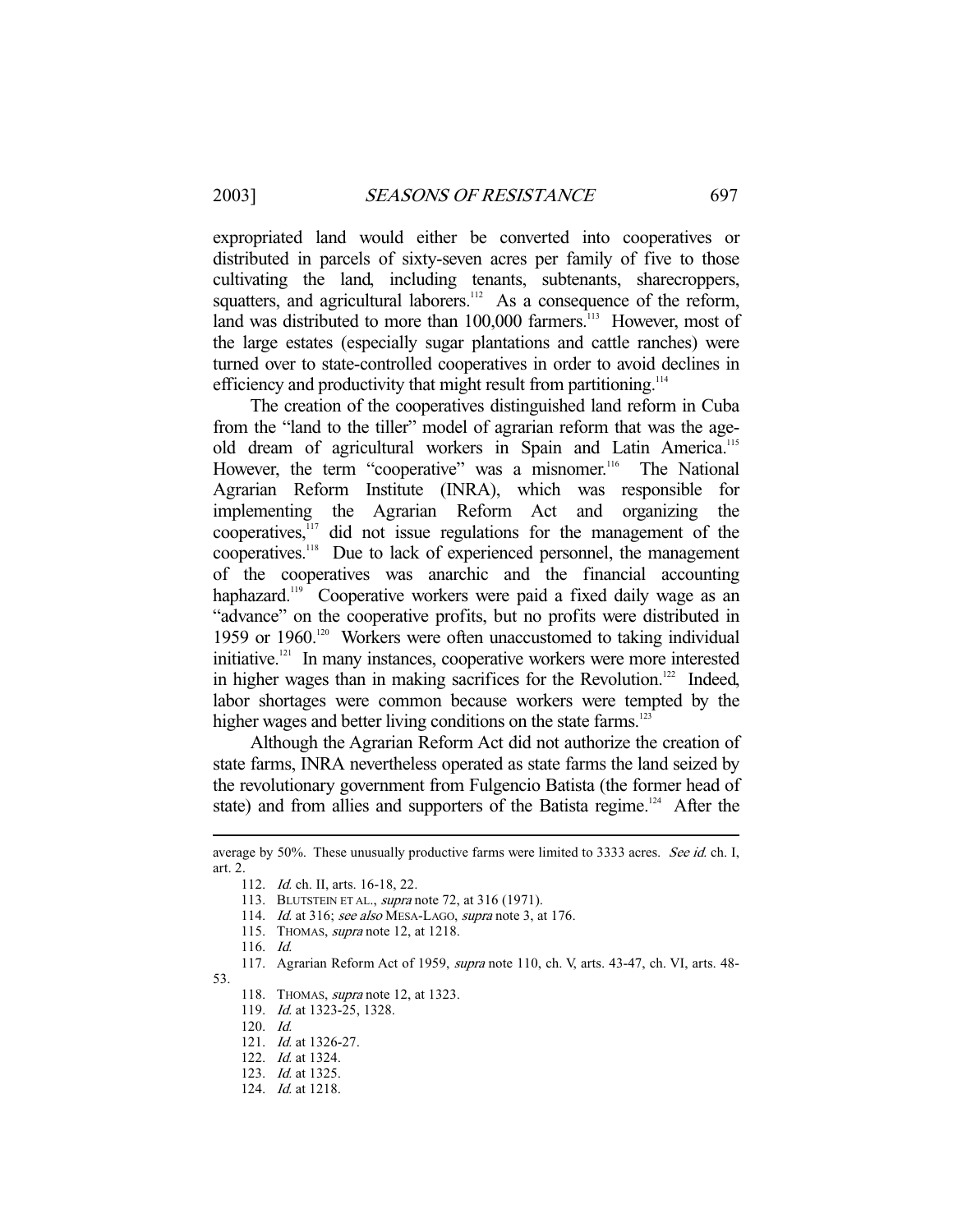1959 agrarian reform, INRA was also placed in charge of the expropriated cattle estates and rice farms.<sup>125</sup> In 1961, as the deficiencies of the cooperatives became apparent, INRA became responsible for the conversion of all of the nonsugar cooperatives into state farms.<sup>126</sup> INRA's mandate was again expanded in 1962, when the sugar cooperatives were converted into state farms.<sup>127</sup> By 1963, INRA was operating the majority of Cuba's agricultural land.128 Cuba's agricultural policy would become increasingly focused on the promotion of state farms.<sup>129</sup>

# 2. The Second Agrarian Reform: The New Latifundia

The second agrarian reform law was enacted on October 3,  $1963$ ,<sup>130</sup>, in the wake of a dramatic deterioration in relations between Cuba and the United States and the growing radicalization of the Cuban Revolution.<sup>131</sup> The new law provided for the expropriation of virtually all private

-

129. THOMAS, supra note 12, at 1328.

 131. The deterioration of U.S.-Cuba relations was precipitated by the 1959 land reform. U.S. corporations whose lands were expropriated protested to the U.S. government, claiming that the compensation provided was inadequate. In response, the U.S. State Department sent the Cuban government a diplomatic note insisting on "prompt, adequate and effective compensation." BENJAMIN, supra note 73, at 179-80; see also THOMAS, supra note 12, at 1223. Despite the protests of U.S. corporations, nationalization proceeded rapidly in the second half of 1960. Between June and October 1960, the Cuban government nationalized all foreign-owned refineries and all remaining U.S.-owned properties, including sugar mills, banks, telephone corporations, and electric utilities. By the end of 1960, all domestic wholesale and foreign trade and banking and most transportation, industry, construction, and retail trade had been nationalized as well. THOMAS, *supra* note 12, at 1223-34. MESA-LAGO, supra note 3, at 181. The United States responded to these developments by cutting Cuba's sugar quota in 1960 and by placing a partial embargo on exports to Cuba later the same year. BLUTSTEIN ET AL., *supra* note 72, at 385. The year 1961 marked the break of diplomatic relations between the United States and Cuba, the defeat of the U.S.-sponsored Bay of Pigs invasion, the declaration by Fidel Castro that the Cuban Revolution was socialist and that he was a Marxist-Leninist, and Cuba's growing rapprochement with the Soviet Union. MESA-LAGO, supra note 3, at 181. These events were followed by the nearly complete U.S. economic embargo in 1962, and by the freezing of Cuban assets in the United States and the prohibition of dollar transactions with Cuba in 1963. BLUTSTEIN ET AL., supra note 72, at 385. In addition, in October-November 1962, the Cuban Missile Crisis brought the United States and the Soviet Union to the brink of nuclear war. See THOMAS, supra note 12, at 1395, 1385-1419 (providing a detailed account of the Cuban Missile Crisis).

 <sup>125.</sup> Id. at 1325-26.

 <sup>126.</sup> Id. at 1326.

<sup>127.</sup> DEERE, supra note 70, at 3.

<sup>128.</sup> *Id.* at 5.

 <sup>130.</sup> Act of 3 October 1963, (Providing for the Nationalization of Rural Landholdings) (Cuba), translated in UNITED NATIONS, 1963 Y.B. on H.R. 81-82 [hereinafter Agrarian Reform Act of 1963].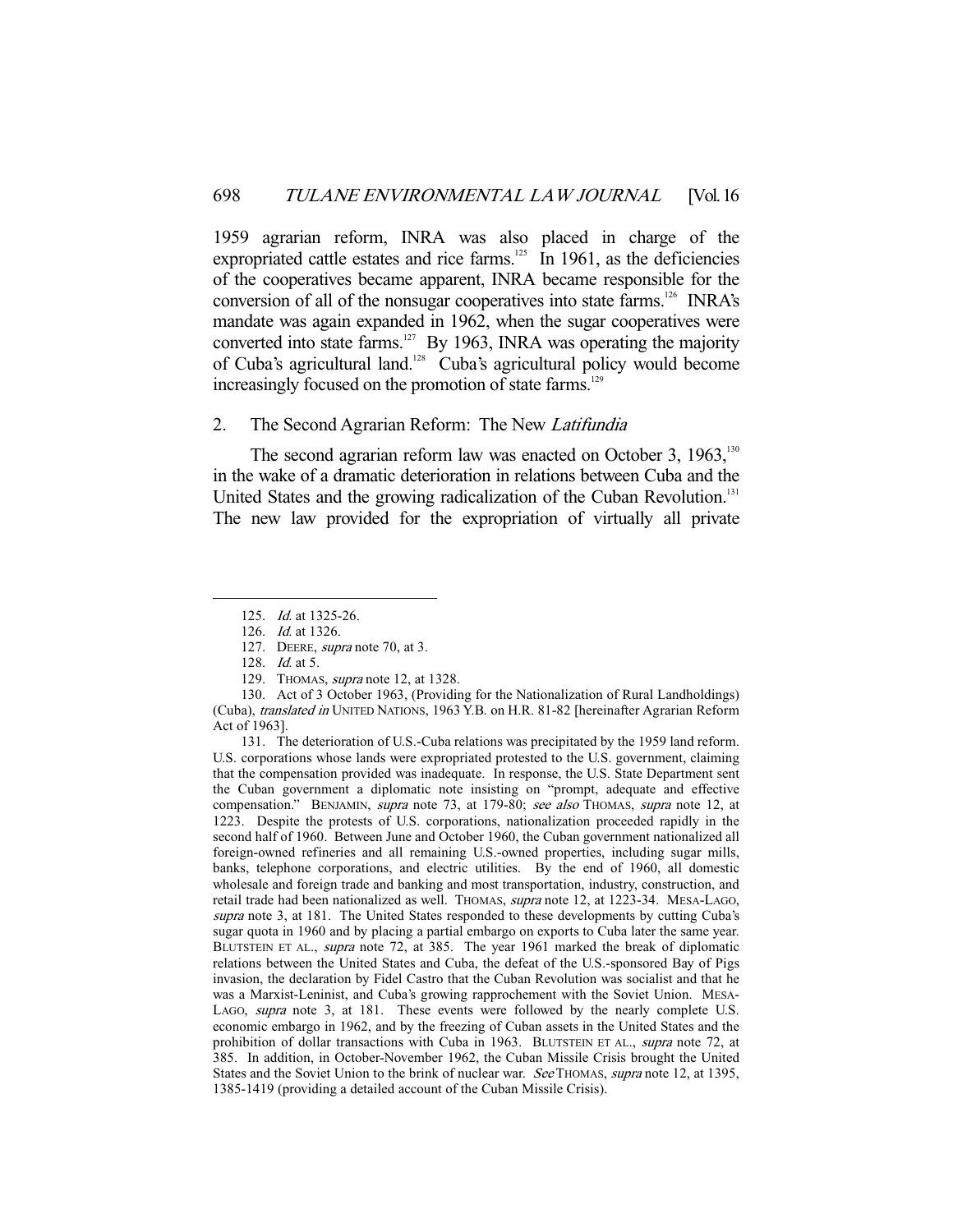-

landholdings in excess of 166 acres.<sup>132</sup> Unlike its predecessor, the new legislation did not contemplate the redistribution of expropriated lands.<sup>133</sup> Pursuant to the new law, the Cuban government quickly seized more than five million acres of farmland, almost all of which was retained by the state.<sup>134</sup> In the aftermath of the 1963 agrarian reform, only 30% of agricultural lands and 30% of the agrarian labor force remained in the private sector.<sup>135</sup>

 Several justifications have been proffered for the Cuban government's decision to expropriate additional private lands and to adopt state farms as the principal means of organizing agricultural production. First, the collectivization of medium-to-large farms was justified as a political offensive against private farmers who opposed the regime and had taken to the hills during periodic revolts in mid-1963.<sup>136</sup> Second, state farms enabled the government to control the food supply and to avoid food shortages or disruptions in food production.<sup>137</sup> Third, the decision to collectivize was attributed to Soviet pressure to adopt an agricultural model based on the Soviet Union's historical experience.<sup>138</sup> Fourth, the state farms were viewed as a superior form of agricultural organization because they enabled the government to "modernize" Cuban agriculture by introducing mechanization, agrochemicals, and large-scale irrigation.<sup>139</sup> Finally, some analysts have argued that even though productivity on state farms was generally lower than on private farms, collectivization was consistent with the Cuban government's goal of promoting production for export.<sup>140</sup> Once in possession of the

<sup>132.</sup> Agrarian Reform Act of 1963, *supra* note 130, art. 1. The only exemptions were for extremely productive farms and for farms cultivated jointly by brothers and sisters, so long as no brother or sister had more than 166 acres. *Id.* arts. 2-3.

<sup>133.</sup> See id. (detailing the requirements for expropriation but remaining silent on the question of redistribution).

<sup>134.</sup> BLUTSTEIN ET AL., *supra* note 72, at 385.

<sup>135.</sup> Andrew Zimbalist & Susan Eckstein, Patterns of Cuban Development: The First Twenty-five Years, in 15 WORLD DEVELOPMENT 5, 8 (1987).

<sup>136.</sup> THOMAS, *supra* note 12, at 1439.

<sup>137.</sup> See id. at 1439. It was alleged, for example, that private farmers who retained land in the aftermath of the 1959 agrarian reform were leaving their land uncultivated rather than selling their output at the unreasonably low prices offered by the state. Nevertheless, it appears that the private sector was generally far more conscientious about fulfilling its production quota than the state farms or cooperatives. Id. Indeed, productivity was higher on private farmlands, and most state farms operated at a loss. Consequently, it is unlikely that maximization of food production for the domestic market was a primary rationale for the 1963 agrarian reform. Zimbalist & Eckstein, supra note 135, at 8.

<sup>138.</sup> DÍAZ-BRIQUETS & PÉREZ-LÓPEZ, supra note 9, at 11-13.

<sup>139.</sup> Héctor Sáez, Resource Degradation, Agricultural Policies, and Conservation in Cuba, 27 CUBAN STUD. 40, 49-50 (1997).

<sup>140.</sup> Zimbalist & Eckstein, *supra* note 135, at 8.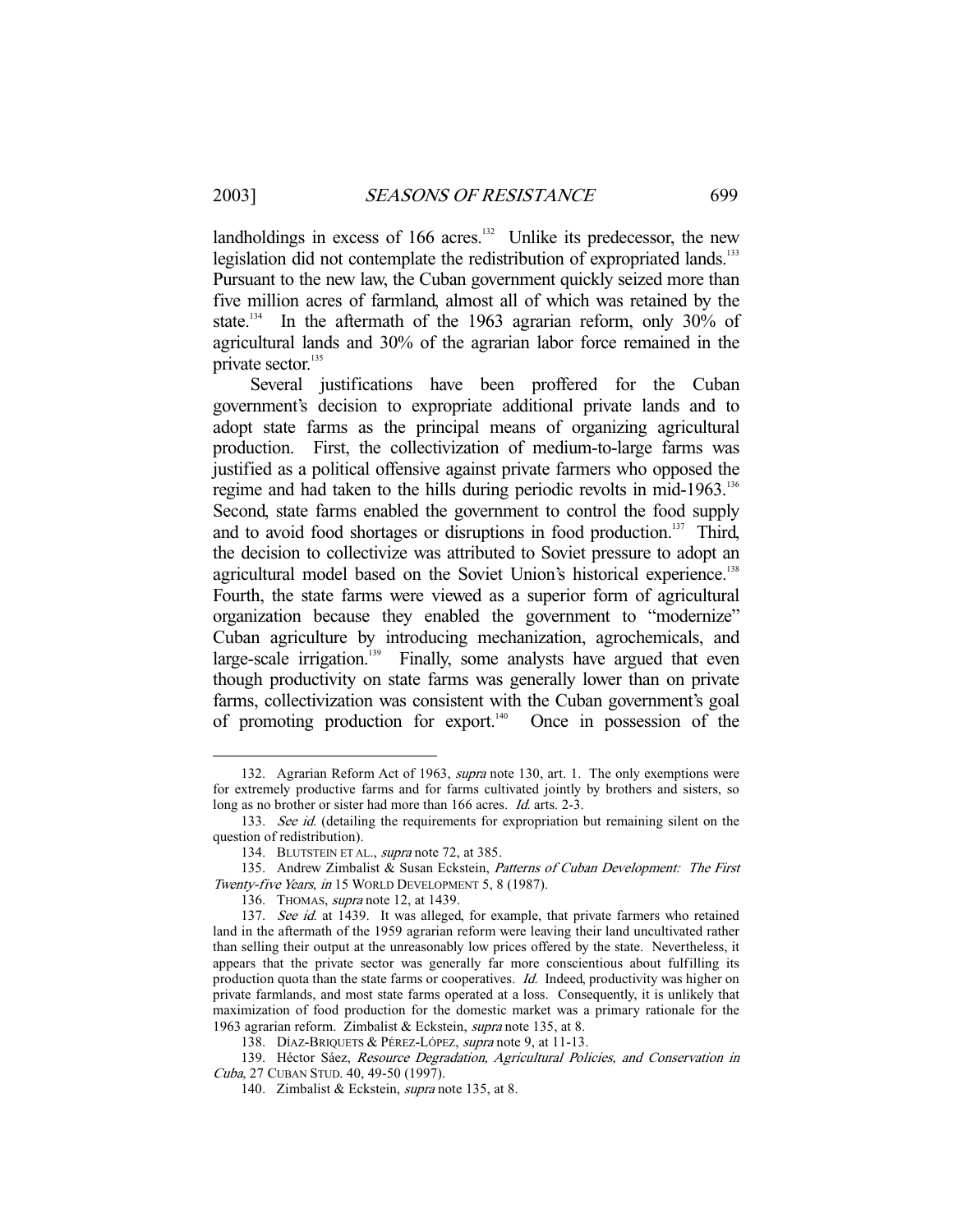nationalized farmland, the government was able to divert production from domestic staples to sugar for export in order to address the state's pressing need for export earnings.<sup>141</sup> Within one year of the reform, the percentage of state-owned lands devoted to sugar production increased by 38% and continued to grow for the remainder of the  $1960s$ .<sup>142</sup>

 Beginning in 1964, the state centralized productive activities on the newly expropriated farms in order to further socialize the relations of production and to maximize export production.<sup>143</sup> The state mobilized unpaid, urban "volunteers" for seasonal agricultural tasks in the sugar cane fields, thereby maximizing sugar earnings while minimizing production costs.144 Finally, the government sought to maximize sugar production by seizing the private parcels used by state farm workers to produce goods for domestic consumption.<sup>145</sup>

 The 1960s also witnessed the consolidation of government control over private farms.146 The state pressured private farmers to sell all of

 <sup>141.</sup> Id.

 <sup>142.</sup> Id.

 <sup>143.</sup> Id.

<sup>144.</sup> Id. The use of "voluntary" labor during the sugar harvest was in response to increasingly severe labor shortages after 1961. Urban dwellers, students, prisoners, and military conscripts were recruited to work in the sugar cane fields during the sugar harvest. BLUTSTEIN ET AL., *supra* note 72, at 317-18. In 1968, approximately 15% to 20% of agricultural laborers were mobilized from other sectors of the economy. In 1970, over onethird of the labor force was involved in part-time agricultural labor. While one of the state's proffered reasons for the mobilization of urban "volunteers" was to eliminate distinctions between manual and intellectual labor and to promote moral incentives over material work incentives, the financial benefits to the state cannot be overlooked. Had the state relied on monetary incentives to attract agricultural laborers, the costs would have been considerable given the much higher urban wages and the strong preference of Cuban workers for city jobs. Zimbalist & Eckstein, *supra* note 135, at 8. Even so, the "volunteers" were a mixed blessing. Before 1961, the average duration of the sugar harvest was four months. After 1961, the harvest reached an average length of eight months due to the extremely low productivity of the inexperienced "volunteers" and the low morale and poor incentives within the permanent farm labor force. BLUTSTEIN ET AL., supra note 72, at 317-18.

 <sup>145.</sup> Zimbalist & Eckstein, supra note 135, at 8-9

 <sup>146.</sup> Despite the fact that the first agrarian reform more than tripled the number of small farmers in Cuba, the revolutionary government took a series of steps to increase their dependence on the Cuban state. See BLUTSTEIN ET AL., supra note 72, at 316-17 (discussing the early measures taken by the Cuban government to limit the autonomy of private farmers); Carmen Diana Deere et al., Toward a Periodization of the Cuban Collectivization Process: Changing Incentives and Peasant Response, 22 CUBAN STUD. 115, 117 (1992) (providing statistics on small property owners in rural Cuba). First, the government transferred responsibility for agriculture and marketing to INRA. Private farmers were obligated to sell a fixed percentage of their produce to local procurement centers at prices established by INRA. Second, the government established the National Association of Small Farmers (ANAP) in 1961 to help execute official policy. ANAP quickly came to control the activities of service and credit cooperatives and to play a key role in regulating the flow of technical assistance, equipment, fertilizer, and seed to private farmers. The overall effect was to give the state a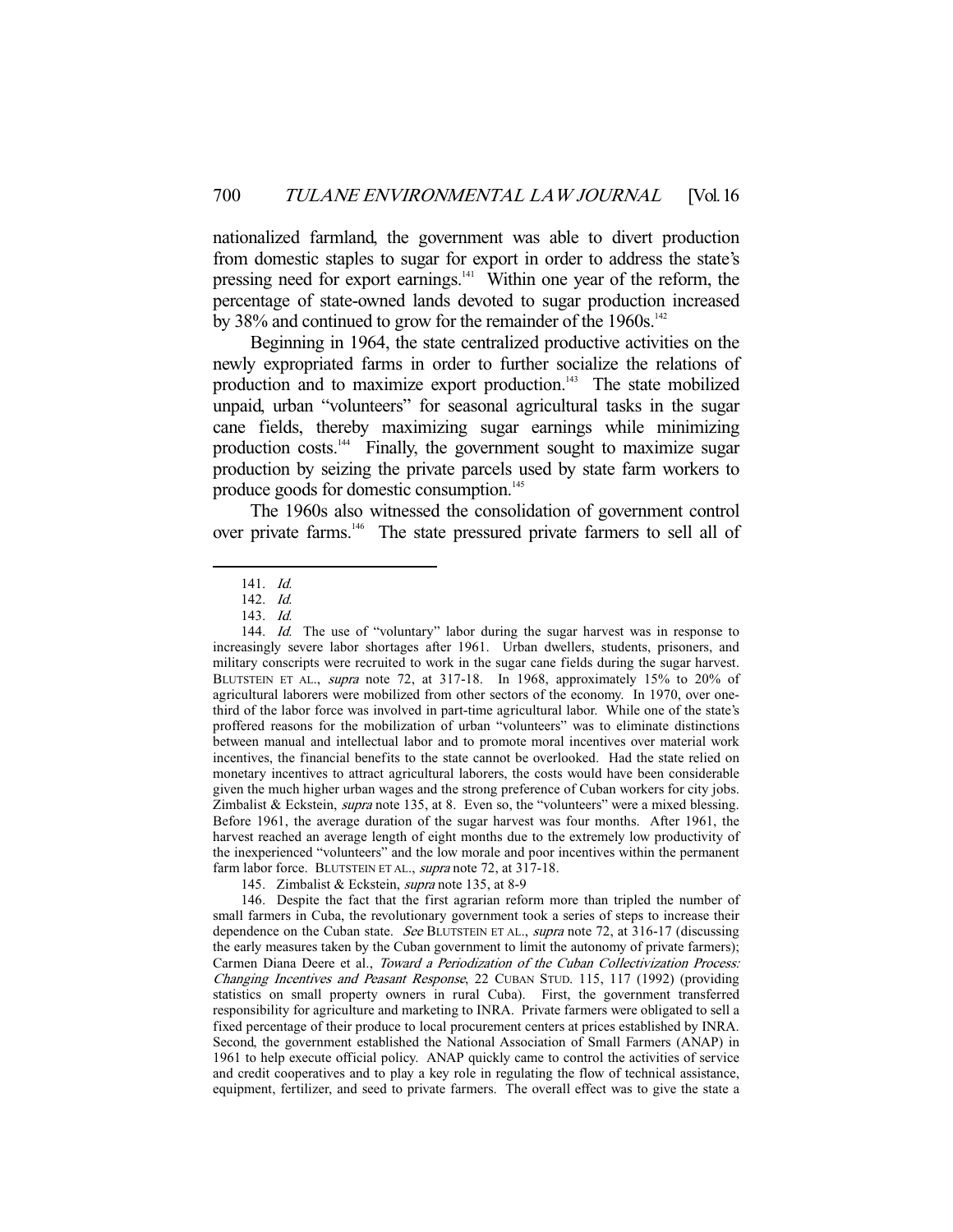their agricultural production to the state at low prices, to incorporate their property into the state sector, and to work part-time on state farms. $147$ When these measures failed to produce sufficient cooperation from private farmers, the state began to rent private holdings in order to increase the total acreage devoted to sugar cane, and subsequently lowered rents below the amount deemed necessary to cover essential expenses in order to induce peasants to cede the land to the state and become state workers.<sup>148</sup> Between 1967 and 1971, at least 24,500 private farms were incorporated into the state sector, and additional private lands were purchased by the state when the owner became old or ill and had no heirs willing to work the land.<sup>149</sup> Until the third agrarian reform (discussed in Part IV.A below), the Cuban government continued to pursue policies designed to bring private farmers into the state sector, including the use of incentives (modern housing for peasants willing to cede their lands to the state), as well as disincentives (limited access by private farmers to agricultural inputs).<sup>150</sup>

3. Land Tenure Before the Special Period: Private, State, and Cooperative

 The transformation of the agricultural sector in Cuba resulted in the predominance of three forms of land tenure in the decades preceding the Special Period: private farms, state farms, and cooperatives.<sup>151</sup> By 1992, state farms accounted for approximately 80% of the arable land in Cuba, while the remaining 20% was evenly divided between private farmers and production cooperatives, known as CPAs (Cooperativas de  $Production Agropecuarias).<sup>152</sup>$ 

 State farms were generally large enterprises controlled by officials from the Ministry of Agriculture and the Ministry of Sugar.<sup>153</sup> They were notorious for their inefficiency and low productivity as compared to the private sector, and many operated at a loss.<sup>154</sup> Nevertheless, state farms produced much of Cuba's sugar, rice, milk, and meat,<sup>155</sup> and received

monopoly over agricultural investment, marketing, and distribution. BLUTSTEIN ET AL., *supra* note 72, at 316-17.

 <sup>147.</sup> Zimbalist & Eckstein, supra note 135, at 9.

 <sup>148.</sup> Id.

<sup>149.</sup> Deere et al., *supra* note 146, at 119.

<sup>150.</sup> DÍAZ-BRIQUETS & PÉREZ-LÓPEZ, supra note 9, at 89.

<sup>151.</sup> See DEBRA EVENSON, REVOLUTION IN THE BALANCE: LAW AND SOCIETY IN CONTEMPORARY CUBA 189 (1994).

 <sup>152.</sup> Sáez, supra note 139, at 49.

 <sup>153.</sup> Id.

<sup>154.</sup> Zimbalist & Eckstein, *supra* note 135, at 8.

<sup>155.</sup> Deere et al., *supra* note 146, at 119-20.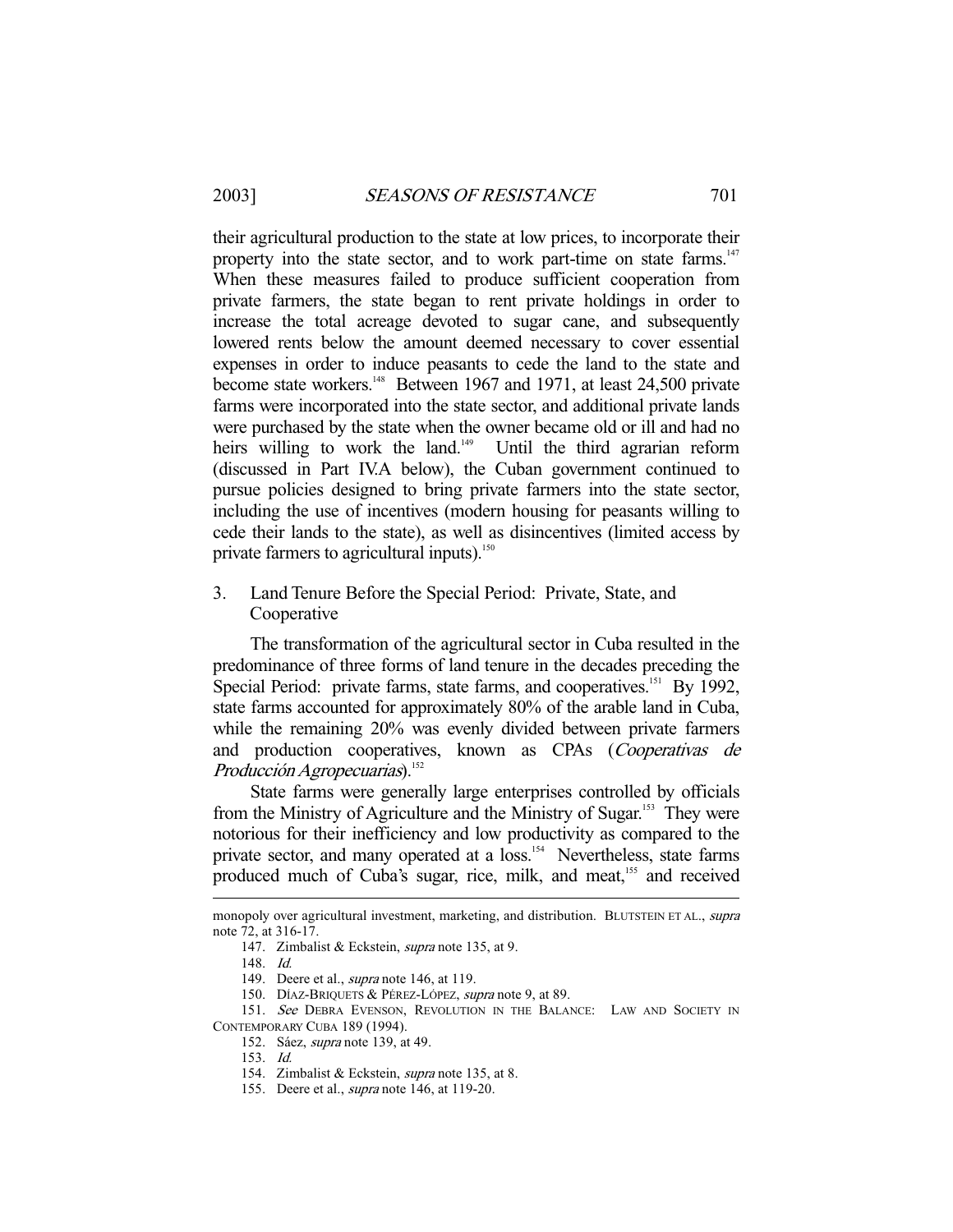massive state investment in the form of fertilizers, pesticides, herbicides, agricultural equipment, and irrigation projects.<sup>156</sup> In 1987, on the eve of the collapse of the Soviet Union, Cuba was among the three socialist countries with the highest concentration of agricultural land in state farms, a percentage surpassed only by Sao Tome (96.2%) and Bulgaria  $(90\%)$ <sup>157</sup>

 Private farms consisted of approximately 205,000 smallholders, at least half of whom were beneficiaries of the 1959 agrarian reform.<sup>158</sup> Private ownership of small farms and associated productive assets was recognized by Article 19 of the Cuban Constitution,<sup>159</sup> but this right was contingent on the continued productive use of the land and on the production of crops in accordance with state production plans.<sup>160</sup> Moreover, private farms could only be transferred, with state approval, to the state, to a cooperative farm, to another farmer, or to the farmer's immediate family members.<sup>161</sup> Private farmers were the primary Private farmers were the primary producers of tobacco, coffee, fruits, vegetables, and viandas (plantains and root crops).<sup>162</sup> Despite their important contribution to agricultural production, the Cuban government's bias in favor of large-scale agriculture led to the neglect of private agriculture.<sup>163</sup> For example, the state's agricultural investments frequently bypassed private farmers,<sup>164</sup> who continued to rely on traditional farming techniques and human and animal labor, with only limited access to agrochemicals, mechanization, and irrigation.<sup>165</sup> Despite this neglect, private farmers were consistently more productive than the state sector.<sup>166</sup>

 <sup>156.</sup> Sáez, supra note 139, at 51-52.

<sup>157.</sup> DÍAZ-BRIQUETS & PÉREZ-LÓPEZ, supra note 9, at 89. The Democratic Republic of Sao Tome and Principe is the smallest country in Africa. The country's two main islands straddle the equator in the Gulf of Guinea, West of Gabon. See U.S. CENT. INTELLIGENCE AGENCY, THE WORLD FACTBOOK 2002—SAO TOME AND PRINCIPE 1-10 (2002), available at http://www.cia.gov/cia/publications/factbook/geos/tp.html.

 <sup>158.</sup> Hans-Jürgen Burchardt, La última reforma agraria del siglo: cambio o estancamiento, in LA ÚLTIMA REFORMA AGRARIA DEL SIGLO, supra note 5, at 171.

 <sup>159.</sup> CUBA CONST. art. 19 (as proclaimed on February 24, 1976 and amended by the National Assembly of People's Power on July 10, 11, and 12, 1992).

 <sup>160.</sup> EVENSON, supra note 151, at 191 (citing Régimen de Posesión, Propiedad y Herencia de la Tierra y Bienes Agropecuarios, DECRETO-LEY NO. 125, arts. 8-10 (1984) (Cuba)).

 <sup>161.</sup> Id.

<sup>162.</sup> See Burchardt, supra note 158, at 171; see also Deere et al., supra note 146, at 120.

<sup>163.</sup> Deere et al., *supra* note 146, at 119.

 <sup>164.</sup> Id.

 <sup>165.</sup> Sáez, supra note 139, at 56-57.

<sup>166.</sup> Alvarez & Messina, *supra* note 1, at 176; MESA-LAGO, *supra* note 3, at 554.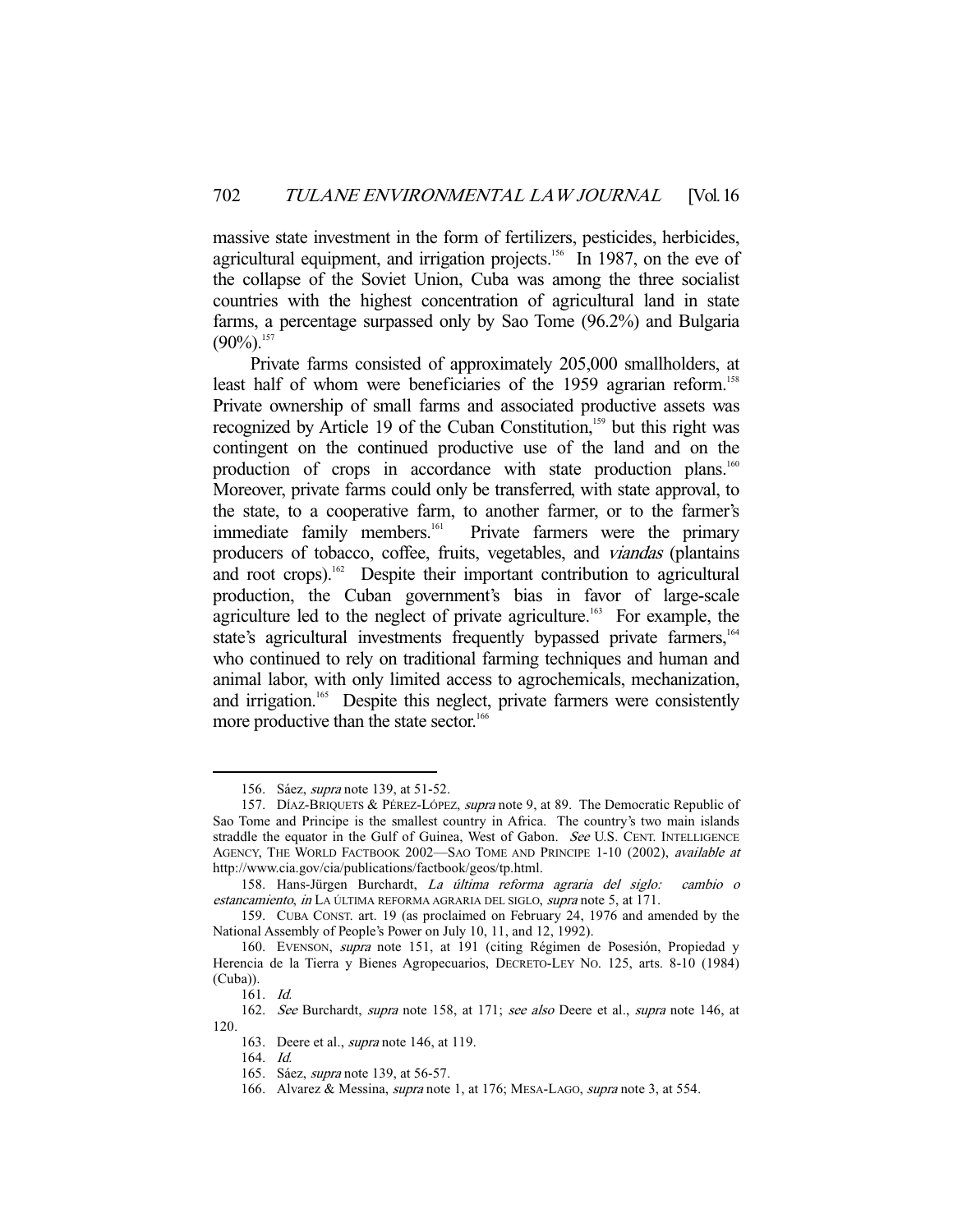Beginning in the 1970s, the Cuban government devised incentives to encourage private farmers to pool their small plots into cooperative farms (CPAs).<sup>167</sup> Farmers who formed CPAs were compensated for the land, livestock, and other means of production that they brought into the cooperative.168 They were also provided with old age pensions, paid sick leave, disability insurance, paid maternity leave, and preferential access to building materials, machinery, agricultural inputs, technical services, and credit.<sup>169</sup> CPAs were subject to state production quotas, but enjoyed a fair degree of autonomy under the direction of an internally elected board.<sup>170</sup> Cooperative members owned the land and other productive assets collectively, received a share of the cooperative's earnings, and were allocated a small parcel of land to cultivate crops for personal consumption.171 The number of CPAs increased from 44 in 1977 to 1472 in 1983, but then leveled off as aging cooperative members, attracted to the CPAs by the availability of pension benefits, retired in large numbers.<sup>172</sup>

# B. The Sugar Monoculture and Socialist Dependency

 After an early attempt at agricultural diversification, the economic development model adopted by the revolutionary government replicated the one-crop, trade-dependent economic structure of pre-revolutionary Cuba. In the early years of the Revolution, the Cuban leaders identified the sugar monoculture as the source of many of the island's economic woes, and sought to diversify agricultural production.<sup>173</sup> Diversification efforts commenced almost immediately on the expropriated cattle estates and emphasized import substitution crops such as rice, potatoes, onions, soya, and peanuts.<sup>174</sup> When the United States suspended the Cuban sugar

<sup>167.</sup> Deere et al., *supra* note 146, at 120. The cooperative movement received its earliest boost at the 1975 Congress of the Cuban Communist Party and was made increasingly attractive by the construction of new housing, day care centers, and other amenities. EVENSON, supra note 151, at 189. However, it was not until 1982 that the government passed the Law on Agricultural Cooperatives that codified in one location the rules and regulations governing the establishment and operation of the cooperatives, including governance, property rights, and commercialization of produce. Id. at 193.

<sup>168.</sup> Deere et al., *supra* note 146, at 121.

 <sup>169.</sup> Id.

<sup>170.</sup> EVENSON, *supra* note 151, at 193.

 <sup>171.</sup> Id.

<sup>172.</sup> Deere et al., *supra* note 146, at 122, 131.

<sup>173.</sup> BLUTSTEIN ET AL., supra note 72, at 319-20; MESA-LAGO, supra note 3, at 177; Sáez, supra note 139, at 53.

 <sup>174.</sup> CARMEN DIANA DEERE, SOCIALISM ON ONE ISLAND? CUBA'S NATIONAL FOOD PROGRAM AND ITS PROSPECTS FOR FOOD SECURITY 8e (Inst. of Soc. Studies, Working Paper No. 124, 1992).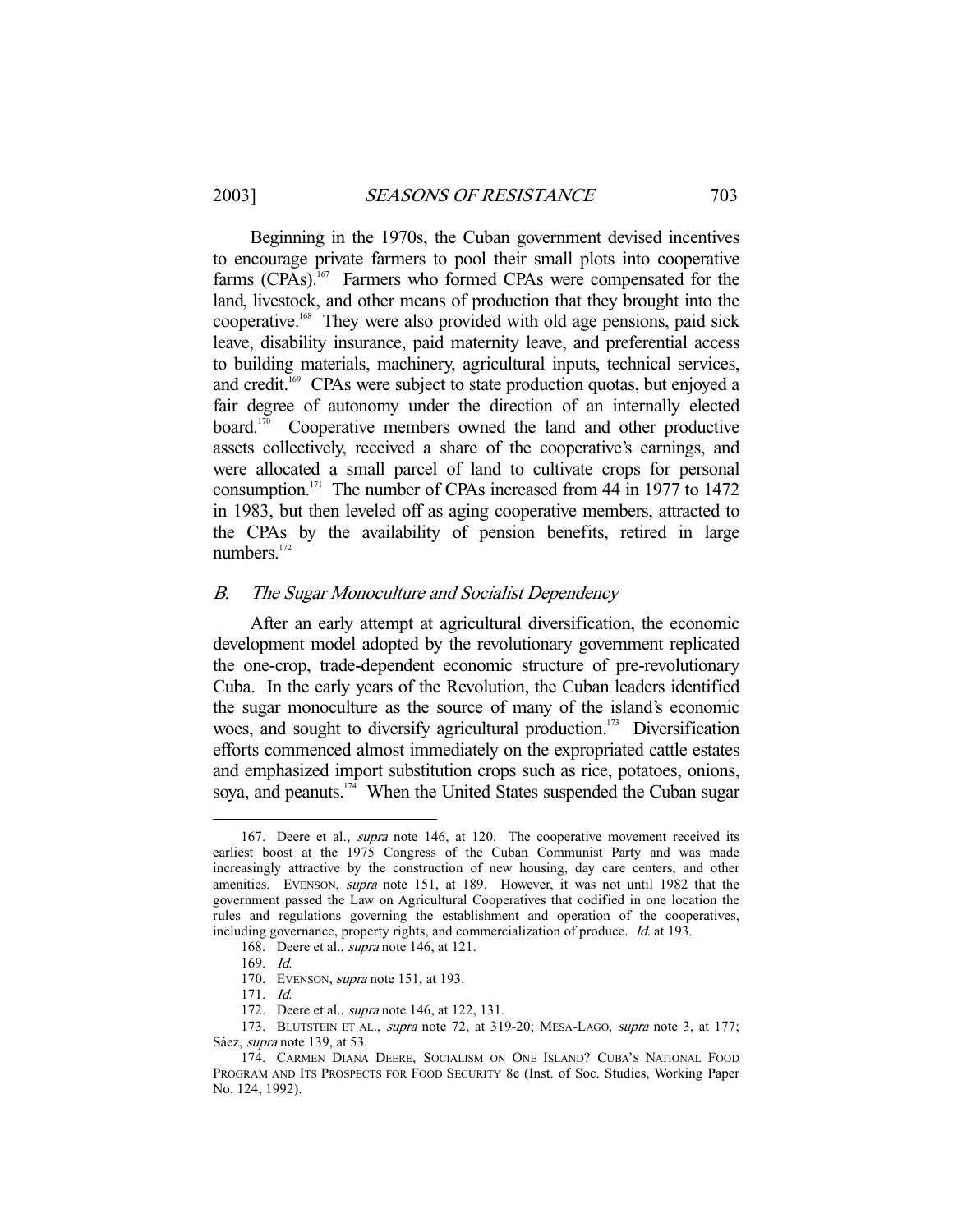quota at the end of 1960, the Cuban government decreed that large amounts of sugar cane land be diverted to other types of crops.<sup>175</sup> Because sugar is a perennial crop, the high production figures for the 1959-1961 period obscured the long-term consequences of failing to plant new sugar cane.<sup>176</sup> By 1962, sugar output had declined by  $30\%$ relative to 1961 levels,<sup>177</sup> without offsetting increases in industrial production or in the production of other agricultural products.<sup>178</sup> As a result, Cuba faced a huge trade deficit in 1962 and experienced difficulty appeasing its foreign creditors.<sup>179</sup>

 The 1962 balance of payments crisis persuaded the Cuban government to abandon its diversification and import-substitution program and to rely on sugar to generate export revenues.<sup>180</sup> The willingness of China, the Soviet Union, and, to a lesser extent, Eastern European countries, to enter into long-term contracts to purchase Cuban sugar at stable, above world market prices, led Cuban officials to view sugar exports as a means of reducing the foreign deficit, accumulating capital to finance the island's agricultural investment program, and, in the long run, supporting its industrialization program.<sup>181</sup> In August 1963, the Cuban government formally announced that it was abandoning agricultural diversification and renewing its emphasis on sugar production.182 In accordance with the new policy, the five-year plan for 1966 to 1970 provided for yearly increases in sugar production, culminating in an output of ten million metric tons in  $1970$ <sup>183</sup> Sugar would once again become the mainstay of Cuba's economy.<sup>184</sup>

 The abandonment of agricultural diversification and the resurgence of the sugar monoculture replicated Cuba's pre-revolutionary dependence on sugar for export earnings.<sup>185</sup> From the 1920s to the 1950s, sugar accounted for an average of 81% of Cuba's exports.<sup>186</sup> The corresponding figure for 1959 to 1976 was  $82\%$ .<sup>187</sup> After 1976, and before the collapse

<sup>175.</sup> BLUTSTEIN ET AL., *supra* note 72, at 321.

 <sup>176.</sup> See id.

<sup>177.</sup> DEERE, *supra* note 174, at 9.

 <sup>178.</sup> Id.

 <sup>179.</sup> Id. at 10.

<sup>180.</sup> Zimbalist & Eckstein, *supra* note 135, at 7.

<sup>181.</sup> See id.; see also Sáez, supra note 139, at 53.

<sup>182.</sup> BLUTSTEIN ET AL., *supra* note 72, at 321.

 <sup>183.</sup> Id.

 <sup>184.</sup> Sáez, supra note 139, at 53.

<sup>185.</sup> See Burchardt, supra note 158, at 172-73; see also Robert A. Packenham, Cuba and the Soviet Union: What Kind of Dependency?, in CUBAN COMMUNISM 130, 134 (Irving Louis Horowitz & Jaime Suchlicki eds., 9th ed. 1998).

 <sup>186.</sup> Packenham, supra note 185, at 134.

 <sup>187.</sup> Id.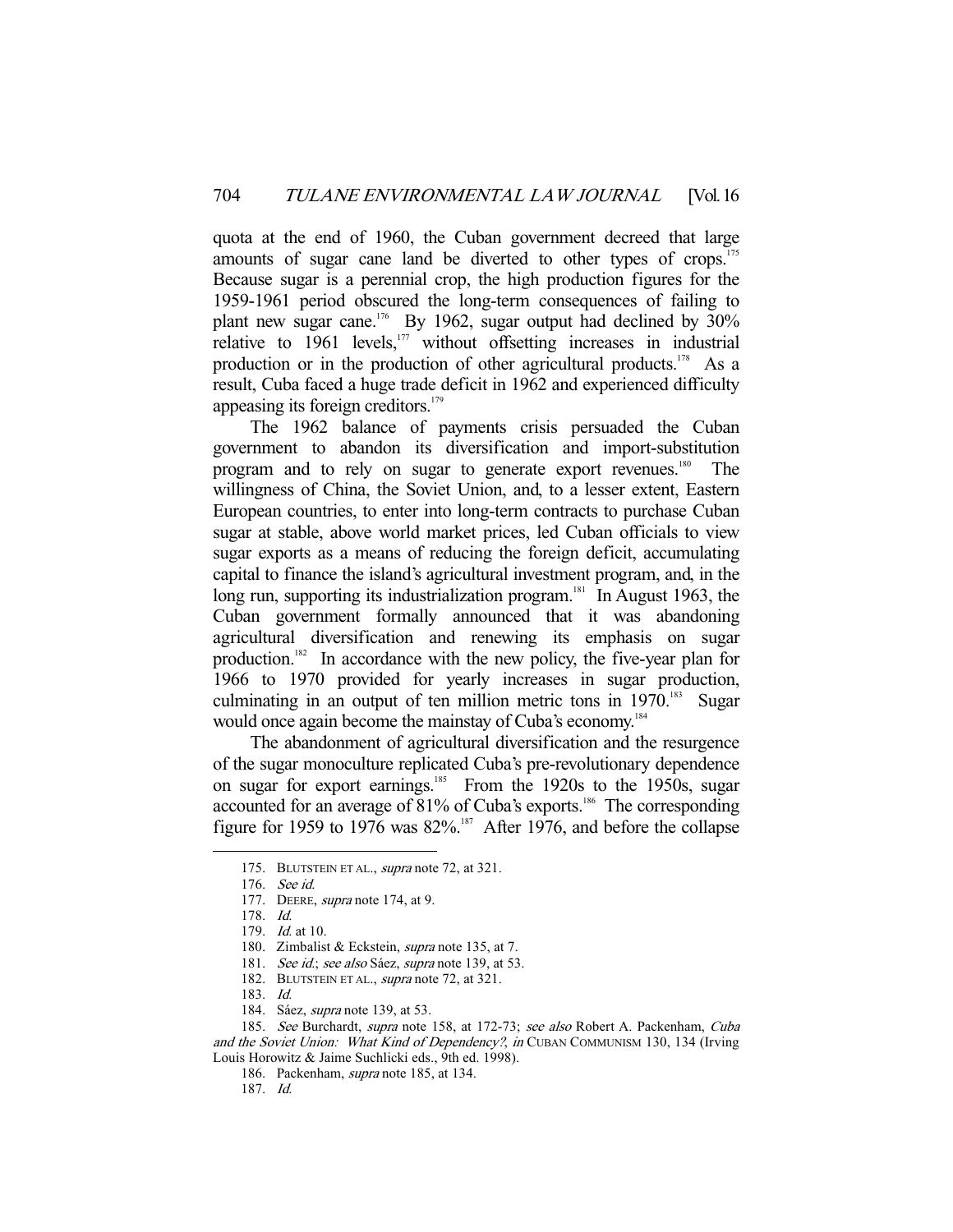of the socialist bloc in 1990, sugar's contribution to Cuban exports ranged from a high of  $86.7\%$  in 1978 to a low of  $73.2\%$  in 1989.<sup>188</sup> The Soviet Union subsidized the Cuban economy by importing sugar at above world market prices and exporting oil and other commodities at below world market prices.<sup>189</sup> The Cuban government did not pursue agricultural diversification because the Soviet Union's price subsidies distorted Cuban investment and production decisions.<sup>190</sup> When the Soviet Union collapsed, Cuba's excessive reliance on sugar exports, and the relatively low world market price for that export, plunged the economy into a state of crisis.<sup>191</sup>

 Cuba's pre-revolutionary trade dependence on the United States was replaced by trade dependence on the Soviet Union and the other members of the CMEA.<sup>192</sup> From 1946 to 1958, an annual average of  $69\%$  of Cuba's foreign trade was with the United States.<sup>193</sup> From 1977 to 1988, the comparable figure for Cuba's trade with the CMEA countries was approximately  $80\%$ <sup>194</sup> By the late 1980s, the CMEA countries supplied 63% of food imports, 98% of imported fuels and lubricants, 80% of imported machinery and equipment, and 57% of imported chemical products.195 They also purchased the majority of Cuba's exports, including 63% of sugar, 73% of nickel, and 95% of citrus.<sup>196</sup> In addition, the Soviet Union subsidized the Cuban economy by providing price subsidies on imports and exports and by offering loans on highly favorable terms.<sup>197</sup> Between 1986 and 1990, Cuba received \$11.6 billion in Soviet loans and \$10 billion in Soviet price subsidies.<sup>198</sup> As a consequence of its high level of dependence on the CMEA countries, Cuba suffered severe economic dislocation after the collapse of the socialist trading bloc in  $1990.^{199}$ 

 <sup>188.</sup> MESA-LAGO, supra note 3, at 370-71.

 <sup>189.</sup> Id. at 257-58.

<sup>190.</sup> Jorge F. Pérez-López, Bringing the Cuban Economy into Focus: Conceptual and Empirical Challenges, 26 LATIN AM. RES. REV. 7, 27-28, 32-33 (1991).

<sup>191.</sup> MESA-LAGO, *supra* note 3, at 575 n.2.

 <sup>192.</sup> Packenham, supra note 185, at 135.

 <sup>193.</sup> Id. at 134.

<sup>194.</sup> See MESA-LAGO, supra note 3, at 374-75.

<sup>195.</sup> Alvarez & Messina, *supra* note 1, at 175.

 <sup>196.</sup> Id.

<sup>197.</sup> See MESA-LAGO, supra note 3, at 560-61.

 <sup>198.</sup> Id. at 284.

<sup>199.</sup> *Id.* at 578.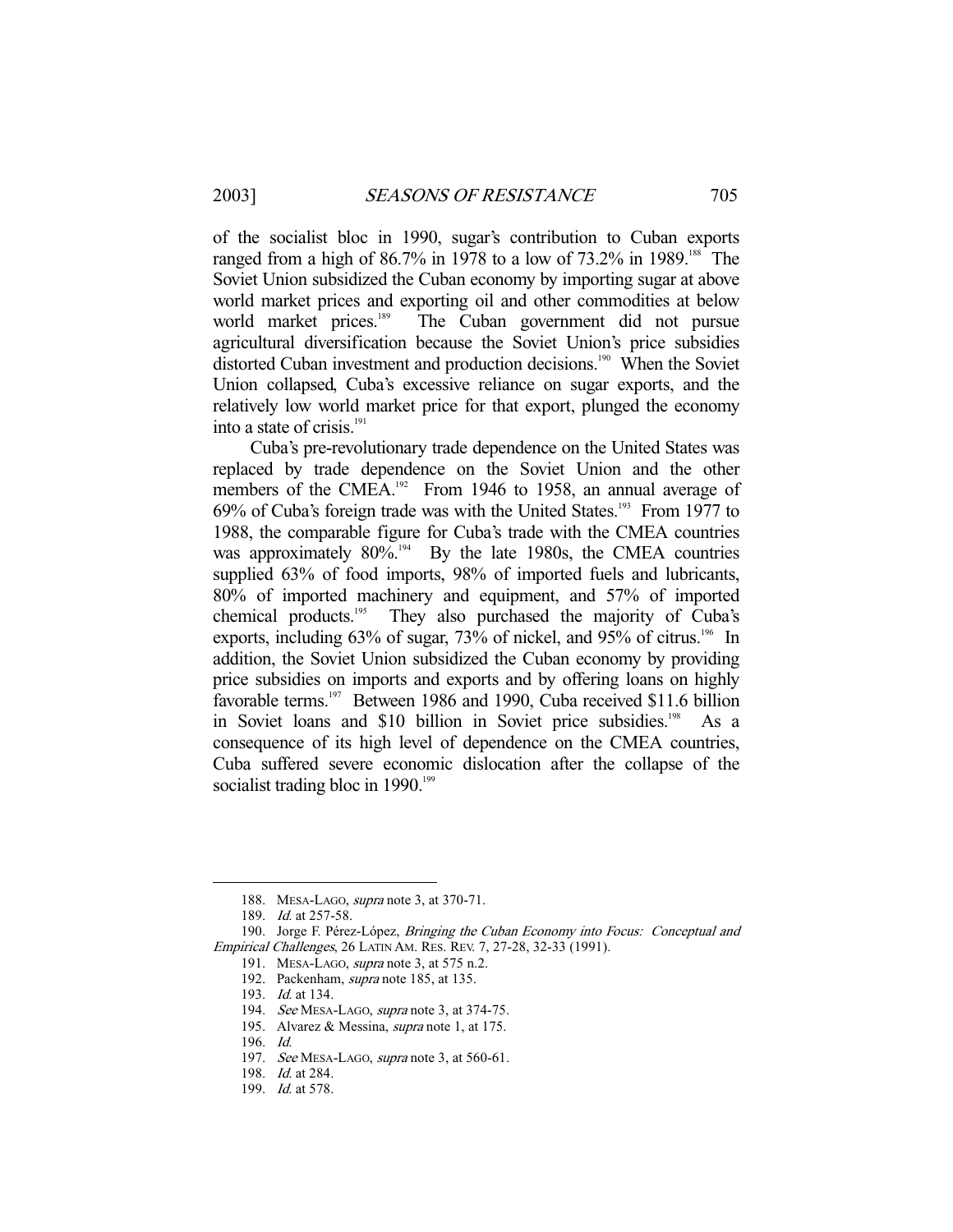# C. Agriculture and Food Security

 The sugar monoculture and Cuba's trade dependence had significant consequences for food security. For purposes of this Article, food security is defined as "physical and economic access by all people at all times to sufficient, safe and nutritious food to maintain a healthy and active life."<sup>200</sup> A food secure state is one that can produce, purchase, or receive as aid, the food necessary to satisfy the needs of its population.201 The most food insecure states are those that combine inadequate domestic food production with reliance on one or two export commodities for the bulk of their foreign exchange.<sup>202</sup> These states are highly vulnerable to external political and economic pressures, such as the vicissitudes of world market prices for their imports and exports or, in the case of Cuba, the collapse of their major trading partners.<sup>203</sup>

 Prior to the Special Period, Cuba was able to produce or import the food necessary to satisfy the nutritional needs of its population.<sup>204</sup> However, Cuba was fundamentally food insecure because it relied on a single crop for a significant portion of its export earnings, depended on a single group of countries for most of its foreign trade, and satisfied the nutritional needs of its population through imported food and agriculture inputs. On the eve of the Special Period, Cuba depended on imports for most of its agricultural inputs, including 48% of its fertilizers, 82% of its pesticides, 98% of its herbicides, and 97% of its animal feeds.<sup>205</sup> Cuba also depended on imports for a significant portion of its food staples, including  $100\%$  of its cereals,  $90\%$  of its beans, and  $49\%$  of its rice.<sup>206</sup> By the beginning of the 1990s, Cuba was dependent on imports to supply 55% of the Cuban population's caloric consumption, 50% of its protein consumption, and 90% of its consumption of oil and lard.<sup>207</sup> The dietary

<sup>200.</sup> Carmen G. Gonzalez, Institutionalizing Inequality: The WTO Agreement on Agriculture, Food Security and Developing Countries, 27 COLUM. J. ENVTL. L. 433, 469 (2002) (discussing the World Bank and World Food Summit definitions of food security). This definition is derived from the food security definition utilized by the World Bank in its influential 1986 report on world hunger and with the definition adopted at the 1996 World Food Summit in Rome. Id.

<sup>201.</sup> See id. at 469-73 (explaining the concept of food security developed by economist Amartya Sen and translating this concept from the individual or household level to the state level).

 <sup>202.</sup> Id. at 473.

 <sup>203.</sup> See id.

<sup>204.</sup> See THE GREENING OF THE REVOLUTION, supra note 7, at 23-24.

 <sup>205.</sup> Id. at 18.

<sup>206.</sup> Id. at 19. It should be noted that these figures reflect both imports of final products and imported inputs necessary for production.

 <sup>207.</sup> Díaz Vázquez, supra note 5, at 47.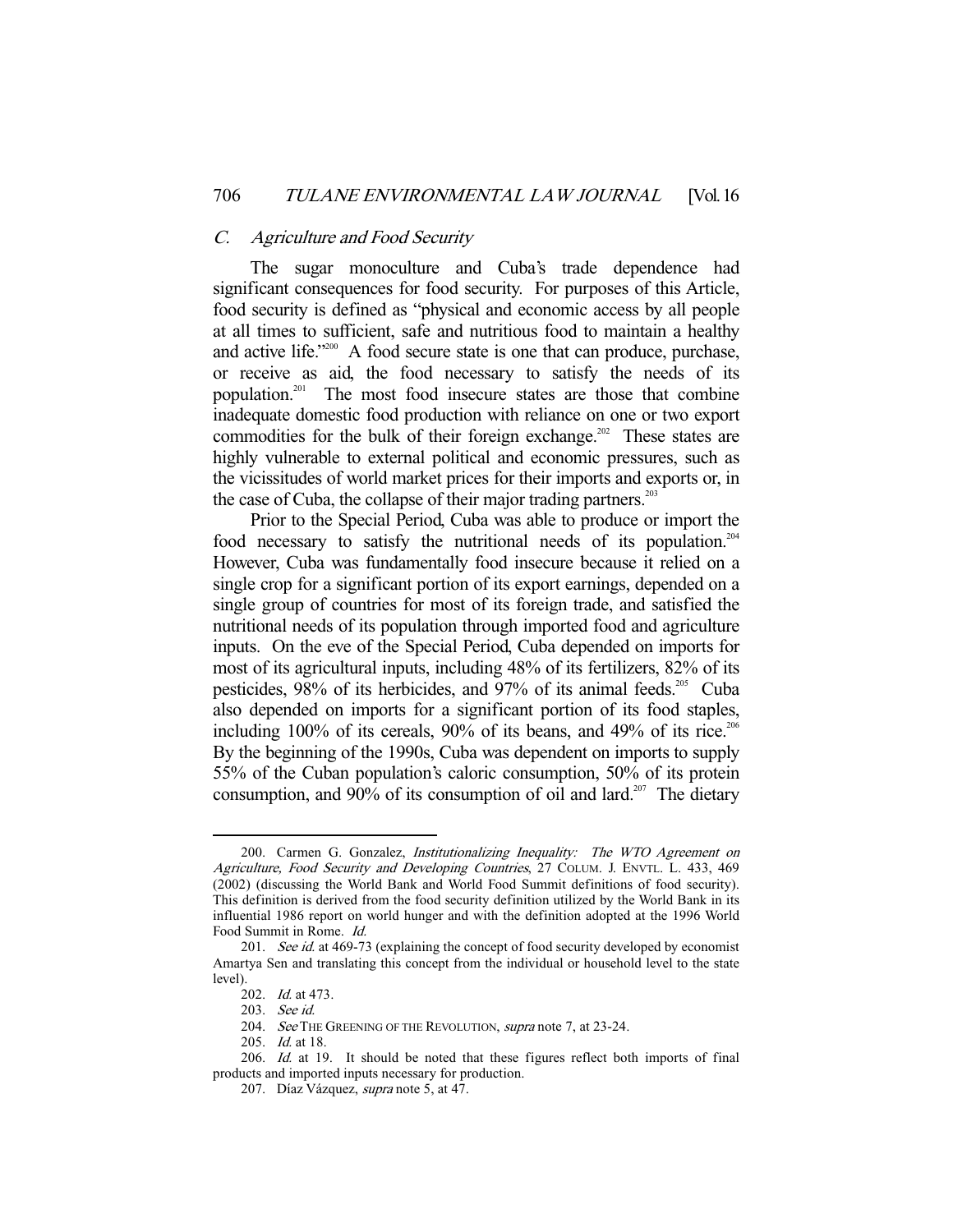problems occasioned by the collapse of the socialist bloc, described in Part I of this Article, can be traced directly to the development model adopted during the colonial period, perpetuated after independence, and promoted by the Cuban government after the Revolution.

#### D. Agriculture and the Environment

 In Cuba, as in much of the world, ill-conceived agricultural development policies left a lasting legacy of environmental degradation, including soil erosion, water pollution, and loss of biodiversity.<sup>208</sup> In contrast to the low-input, labor intensive agricultural model that characterized pre-revolutionary Cuba, the agricultural model adopted by the socialist government bore a striking resemblance to the industrial agriculture practiced in capitalist countries.<sup>209</sup>

 Revolutionary Cuba embarked on an investment strategy designed to produce a large-scale, capital-intensive farming system specializing in sugar cane production and livestock.<sup>210</sup> Between 1960 and 1989, the government constructed hundreds of dairy farms, breeding facilities, and incubating centers.<sup>211</sup> The government increased the amount of cultivated land in Cuba by 66.6% over 1945 levels by bringing marginal lands into cultivation in order to increase the cultivation of sugar and other crops.<sup>212</sup> Over 100 dams were added to the existing dam capacity, $213$  and total irrigated land increased from 10% of cultivated land in 1959<sup>214</sup> to 25% of cultivated land in 1992.<sup>215</sup> Tractor use increased ninefold between 1959 and 1989, and by 1990 Cuba had one tractor for every forty-three

<sup>208.</sup> DÍAZ-BRIQUETS & PÉREZ-LÓPEZ, supra note 9, at 88; see also Sáez, supra note 139, at 40-41. The impact of agricultural production on the global environment is enormous. Agriculture is a significant source of greenhouse gases, the largest consumer of freshwater resources, a prime contributor to the loss of global biodiversity, a major source of water pollution, and a leading cause of soil erosion. Some observers have gone so far as to suggest that agriculture may be the primary human influence on the global environment. Despite the magnitude of agriculture's effects, government programs designed to regulate and mitigate the environmental impact of agricultural production have generally been ineffective. See David E. Adelman & John H. Barton, *Environmental Regulation for Agriculture: Towards a* Framework to Promote Sustainable Intensive Agriculture, 21 STAN. ENVTL. L.J. 3,4 (2002).

<sup>209.</sup> See DÍAZ-BRIQUETS & PÉREZ-LÓPEZ, supra note 9, at 6.

 <sup>210.</sup> Sáez, supra note 139, at 51.

 <sup>211.</sup> Id.

 <sup>212.</sup> Díaz-Briquets, supra note 93, at 165-66. Of the total amount of additional land under cultivation, land devoted to sugar production accounted for 66.4%. If one considers only the newly cultivated land devoted to permanent crops, then sugar accounts for 72.8% of the increase. Other significant changes were increases in the amount of land devoted to coffee, fruit trees, and rice. Id.

 <sup>213.</sup> Sáez, supra note 139, at 51.

 <sup>214.</sup> Bianchi, supra note 101, at 92.

 <sup>215.</sup> Sáez, supra note 139, at 51.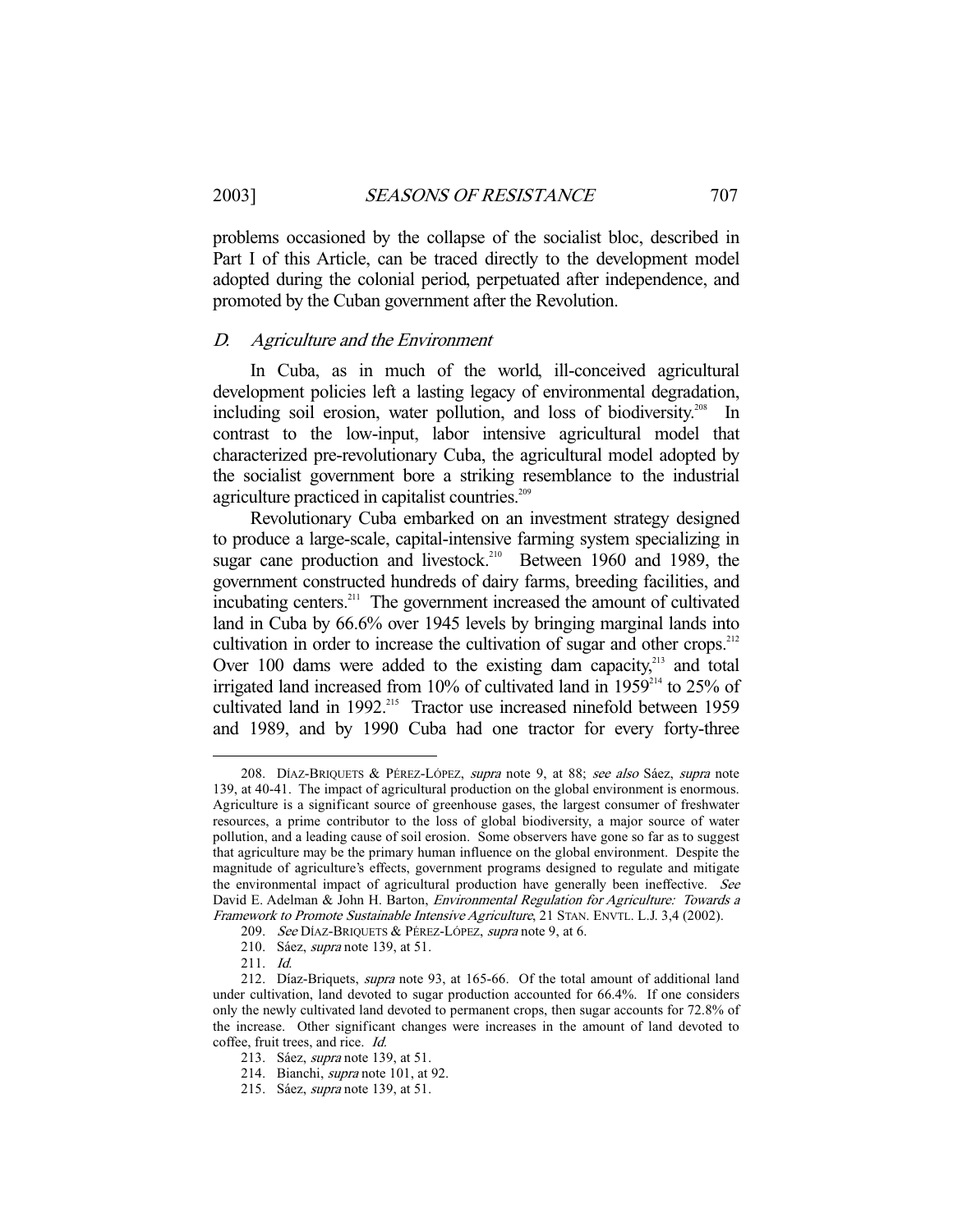hectares of cultivated land, the highest level of mechanization in Latin America.<sup>216</sup>

 The modernization of Cuban agriculture was also accompanied by massive increases in the use of fertilizers, pesticides, and other chemical inputs.<sup>217</sup> During the first three decades of the Revolution, fertilizer use increased tenfold and pesticide use increased fourfold.<sup>218</sup> By 1989, Cuba's consumption of herbicides and pesticides was close to 34,000 tons per year, and herbicides were being applied to approximately onethird of the country's cultivated land.<sup>219</sup> Many of the highly toxic chemicals used in Cuban agriculture, particularly the organochlorine compounds (such as the pesticide dieldrin), were banned in the United States and posed a serious risk to human health.<sup>220</sup> Fertilizer and pesticide use was particularly high in the sugar industry. $221$ 

 The capital-intensive agricultural development model adopted by the Cuban government produced extensive soil degradation by imposing one-size-fits-all production guidelines that disregarded the unique physical, hydrological, and environmental properties of Cuba's soils and ignored Cuban peasants' intimate knowledge of local ecological  $conditions<sup>222</sup>$  Among the most damaging practices were large-scale irrigation in the absence of appropriate drainage; $^{223}$  extensive use of heavy equipment in agriculture, resulting in soil compaction;<sup>224</sup> and excessive reliance on chemical inputs, which contributed to soil acidification and contamination of lakes, rivers, and drinking water supplies.<sup>225</sup> Erosion affected approximately 64% of Cuban agricultural

 <sup>216.</sup> Id.

<sup>217.</sup> See DÍAZ-BRIQUETS & PÉREZ-LÓPEZ, supra note 9, at 105.

<sup>218.</sup> Id. at 105; see also Sáez, supra note 139, at 50.

<sup>219.</sup> DÍAZ-BRIQUETS & PÉREZ-LÓPEZ, supra note 9, at 105.

 <sup>220.</sup> Id.

 <sup>221.</sup> Sáez, supra note 139, at 52.

<sup>222.</sup> DÍAZ-BRIQUETS & PÉREZ-LÓPEZ, supra note 9, at 95-97.

<sup>223.</sup> Id. at 97. Lack of proper drainage impairs root development, reduces crop yields, and contributes to salinization, a problem that affects approximately 15% of Cuba's agricultural land. Sáez, supra note 139, at 47.

<sup>224.</sup> DÍAZ-BRIQUETS & PÉREZ-LÓPEZ, *supra* note 9, at 95-97. The use of heavy tilling equipment has resulted in soil compaction, which reduces the soil's ability to absorb water and nutrients, limits the growth of plant roots, and makes the soil more vulnerable to erosion. Sáez, supra note 139, at 45.

<sup>225.</sup> DÍAZ-BRIQUETS & PÉREZ-LÓPEZ, *supra* note 9, at 95-97. Surface waters in Cuba have been contaminated by pesticides and herbicides in agricultural runoff. Fertilizer contamination can produce eutrophication of lakes and rivers. In addition, agricultural runoff containing agrochemicals can contaminate potable water and create serious human health risks. For example, well water in a community located near a sugar agro-industrial complex in the municipality of Ranchuelo was found to contain seventy-eight parts per million of nitrates, a contaminant that has been linked to cancer in the United States. The community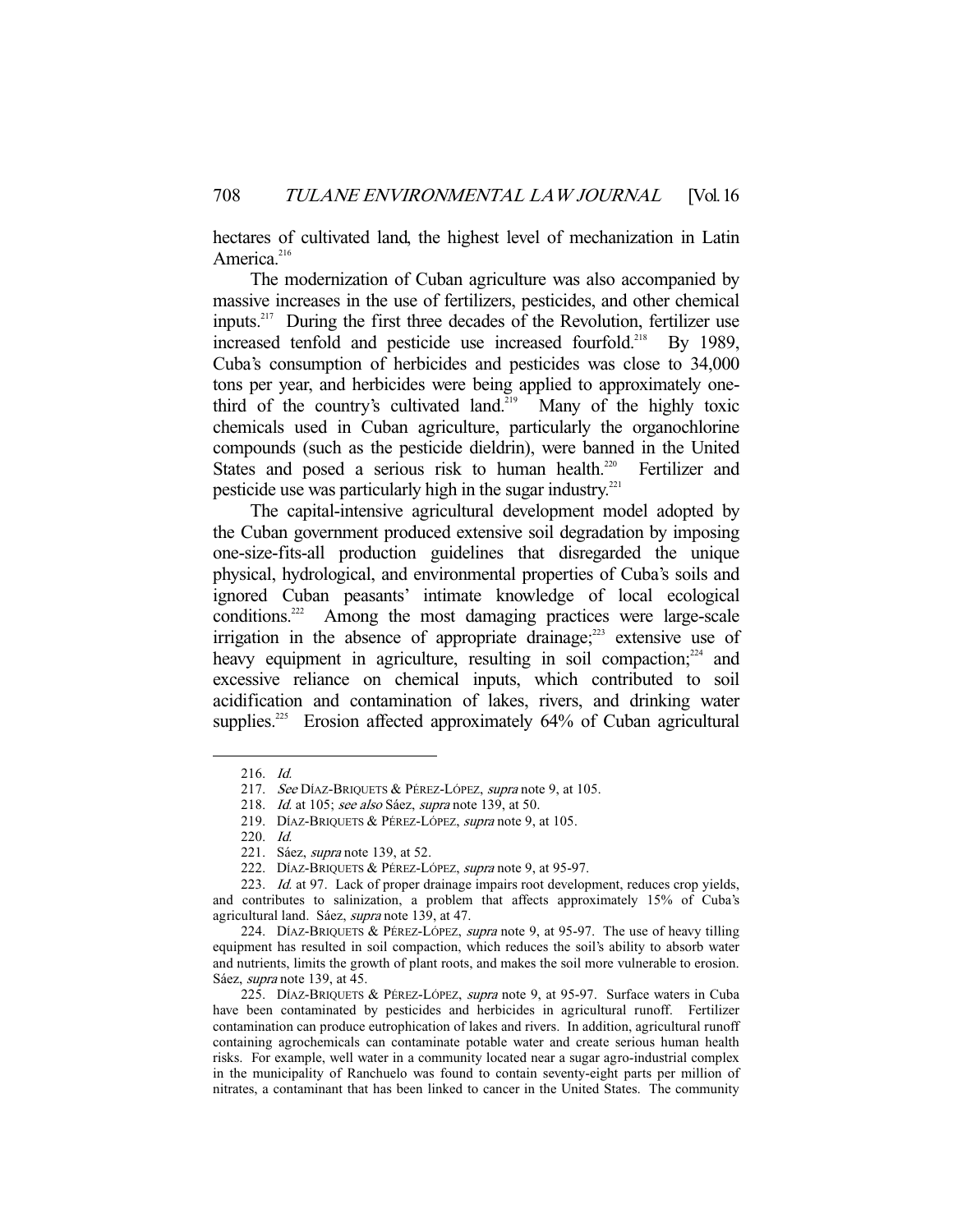lands, while poor drainage affected 41%, soil compaction 21%, acidification 17%, and salinization  $12\%$ <sup>226</sup>

# E. Land Tenure and Sustainability

 The ecological sustainability of farming practices in Cuba varied immensely depending on land tenure.<sup>227</sup> In general, state farms relied on chemical and machinery intensive practices that produced significant ecological harm.228 Small landholders utilized more environmentally benign farming techniques that combined traditional methods with limited amounts of agrochemicals, mechanization, and irrigation.<sup>229</sup> Cooperative farms utilized both traditional techniques and modern, capital-intensive methods.<sup>230</sup>

 A case study of the municipality of Santo Domingo, in the province of Villa Clara, sheds light on the relationship between land tenure and ecological sustainability.<sup>231</sup> The author of the case study examined two state farms, two cooperatives, and three family farms, in order to compare their efforts to protect the natural resource base upon which agricultural production depends.<sup>232</sup>

 State farms in Santo Domingo conformed to the large-scale, capitalintensive model promoted by the revolutionary government.<sup>233</sup> Their productivity was based on monocropping, heavy application of agrochemicals, and extensive mechanization.<sup>234</sup> State farm managers could be dismissed for failing to fulfill the enterprise's production plan, but were not penalized for failing to conserve natural resources.<sup>235</sup> Consequently, the state farms failed to implement even simple and

- 228. Id. at 49-50.
- 229. Id. at 56-57; see also Díaz-Briquets, supra note 93, at 162.
- 230. See Sáez, supra note 139, at 43.

has suffered a disproportionate incidence of metahemoglobinema, a disease that can be fatal to children. Contamination of water supplies with high levels of nitrates occurs most frequently in the Cuban sugar cane-producing regions. Excessive fertilizer use can also produce soil acidification, which damages soil nutrients and results in poor plant growth. Excessive use of pesticides has resulted in extensive soil contamination and in the appearance of secondary pests. Sáez, supra note 139, at 47-48; DÍAZ-BRIQUETS & PÉREZ-LÓPEZ, supra note 9, at 105-06, 132-33.

 <sup>226.</sup> Díaz-Briquets, supra note 93, at 168.

<sup>227.</sup> See Sáez, supra note 139, at 43.

<sup>231.</sup> Héctor Sáez, Property Rights, Technology, and Land Degradation: A Case Study of Santo Domingo, Cuba, 7 CUBA IN TRANSITION 472, 472 (1997), available at http://lanic. utexas.edu/la/cb/cuba/asce/cuba7/saez.pdf.

 <sup>232.</sup> Id.

<sup>233.</sup> *Id.* at 483.

 <sup>234.</sup> Id.

 <sup>235.</sup> Id. at 474.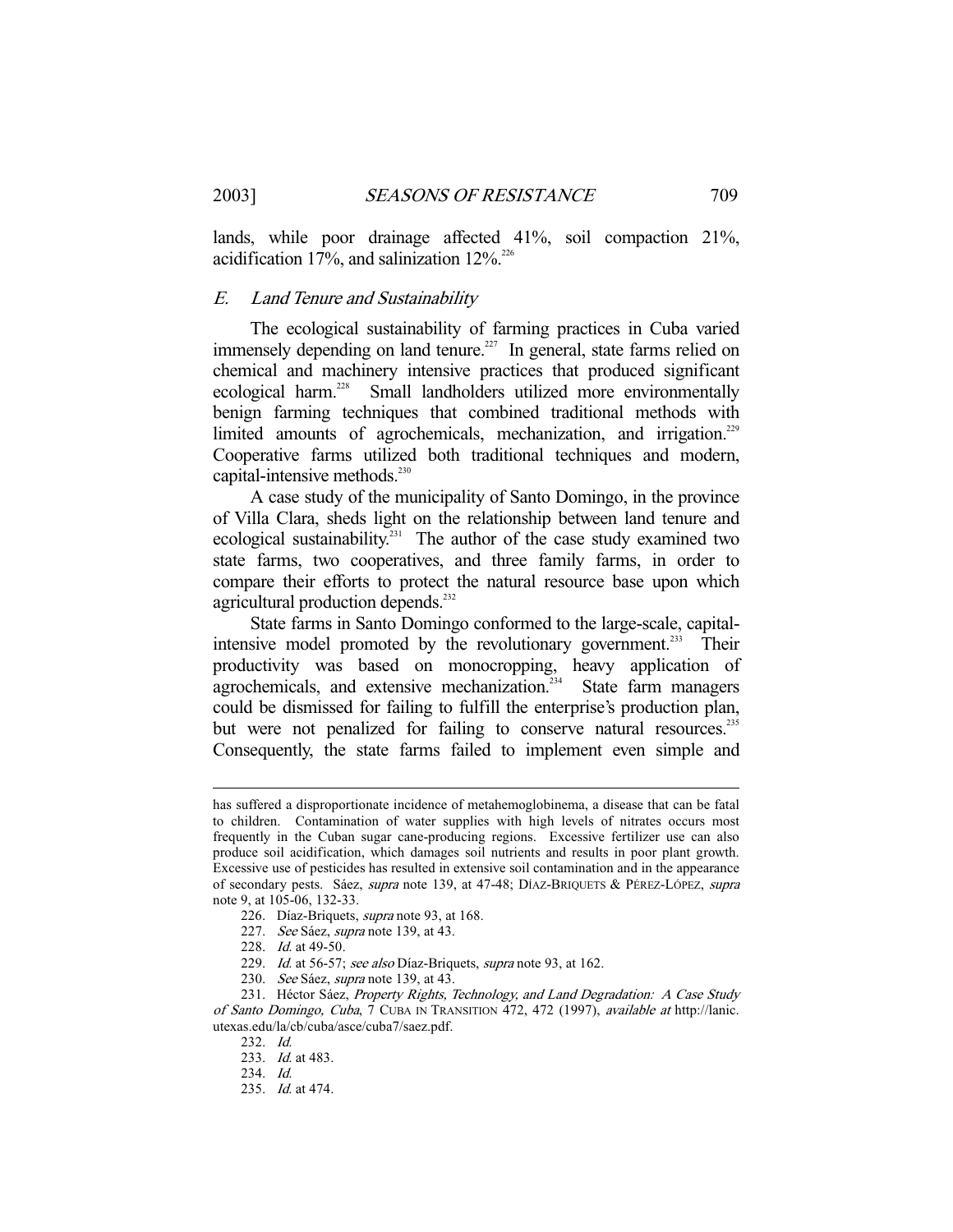inexpensive anti-erosion measures and rejected organic fertilization techniques that did not yield short-term productivity increases.<sup>236</sup> Furthermore, crop specialization requirements and the obligation to comply with production quotas discouraged the adoption of traditional pest control and soil conservation practices, such as crop rotation, intercropping, or allowing fallow periods.<sup>237</sup> Planting and harvesting deadlines, imposed by the Ministry of Agriculture or the Ministry of Sugar, disregarded local ecological conditions and often required workers to hastily plant vast tracts of land, without sufficient time to conduct preplanting soil preparation to conserve soil quality and fertility.<sup>238</sup> The belief by workers, managers, and planners that flatlands were not subject to erosion and that conservation measures interfered with "real" productive activity served as additional obstacles to the adoption of appropriate soil conservation practices.<sup>239</sup> Finally, poorly designed irrigation projects produced flooding and erosion, and the use of heavy agricultural equipment resulted in soil compaction, which contributed to water-logging.<sup>240</sup>

 In sum, capital-intensive farming techniques, centralized "topdown" decision making, lack of incentives to promote environmental protection, and the limited ecological awareness of workers, managers, and planners resulted in serious environmental degradation in state farms.241 Indeed, resource degradation on the state farms in Santo Domingo was so severe that it contributed to declining productivity even before the Special Period.<sup>242</sup>

 Private farmers had both the knowledge base and the incentives to conserve natural resources.<sup>243</sup> First, private farmland could only be transferred by inheritance, sold to the state, or incorporated into a cooperative farm.244 This restriction eliminated the incentive to deplete natural resources in order to maximize short-term production and later sell the land for alternative uses. $245$  Second, while small farmers were bound by state production quotas, they were free to consume their own surplus, share it with neighbors, or exchange it for other valued goods.<sup>246</sup>

-

240. Id. at 475-76.

 <sup>236.</sup> Id.

<sup>237.</sup> *Id.* at 474-75.

 <sup>238.</sup> Id. at 475-76.

<sup>239.</sup> *Id.* at 474, 476-77.

 <sup>241.</sup> See id. at 477.

<sup>242.</sup> *Id.* at 472-73.

 <sup>243.</sup> Id. at 477.

<sup>244.</sup> EVENSON, *supra* note 151, at 193.

 <sup>245.</sup> Sáez, supra note 231, at 477.

 <sup>246.</sup> Id. at 477, 479.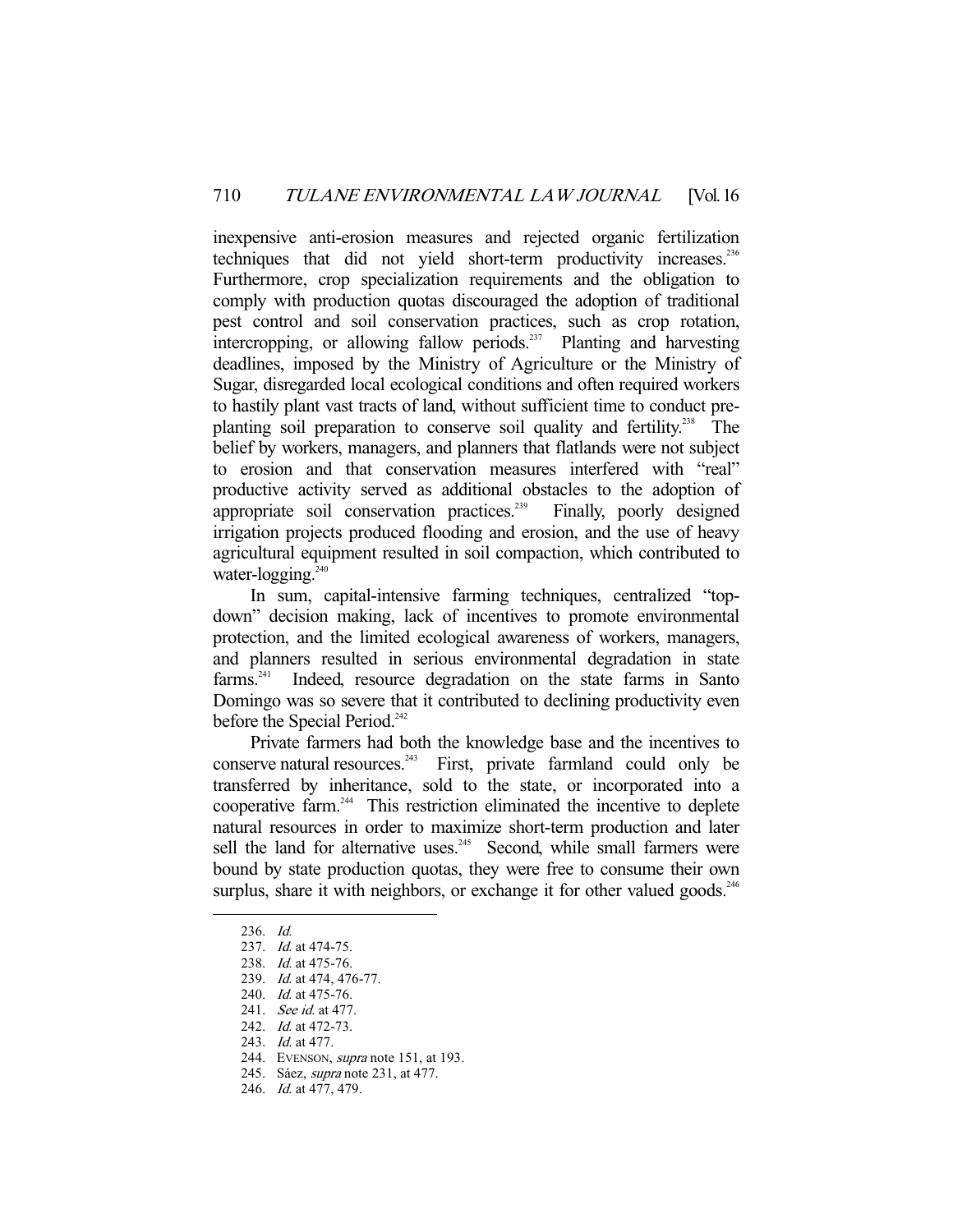Control over surplus, combined with relative autonomy in decision making and the ability to leave the land to their children, created incentives to ensure the long-term productivity of the land.<sup>247</sup> Third, small farmers' limited access to agricultural inputs created incentives to utilize and refine traditional organic and semi-organic techniques.<sup>248</sup> In general, small farmers combined labor-intensive, traditional methods with modest amounts of agrochemicals, small tractors, and irrigation equipment.<sup>249</sup> They increased local biodiversity and maintained soil fertility by planting a variety of crops, made use of organic pest control and fertilization techniques, and carried out labor-intensive, anti-erosion measures.250 Small farmers created less pollution and soil degradation than state farms and produced a wide variety of crops and livestock products.251

 Finally, cooperative farms occupied an intermediate position between private farms and state farms in their use of ecologically sustainable production techniques.<sup>252</sup> Cooperative farms were generally more mechanized, chemical-intensive, and specialized than private farms, but less so than state farms.<sup>253</sup> Common ownership of land and other productive assets, the ability to transfer membership to their children, collective appropriation of surplus production, and collective decision making by an internally elected board created incentives akin to those of private farmers to protect their resource base by using ecologically friendly production methods.<sup>254</sup> However, because the state played a pivotal role in allocating inputs and credits, and in determining the technology to be utilized and the production target and price, the state was able to promote capital-intensive technologies.<sup>255</sup> Therefore, the cooperatives tended to utilize more machinery, irrigation equipment, and agrochemicals, and to have a higher level of specialization than private farmers.<sup>256</sup>

-

253. *Id.* at 480.

 <sup>247.</sup> Id. at 479.

<sup>248.</sup> *Id.* at 479-80.

<sup>249.</sup> *Id.* at 483.

 <sup>250.</sup> Id. at 478-80.

<sup>251.</sup> *Id.* at 483.

<sup>252.</sup> See id. at 480.

<sup>254.</sup> *Id.* at 480-81.

 <sup>255.</sup> Id.

 <sup>256.</sup> Id. at 483.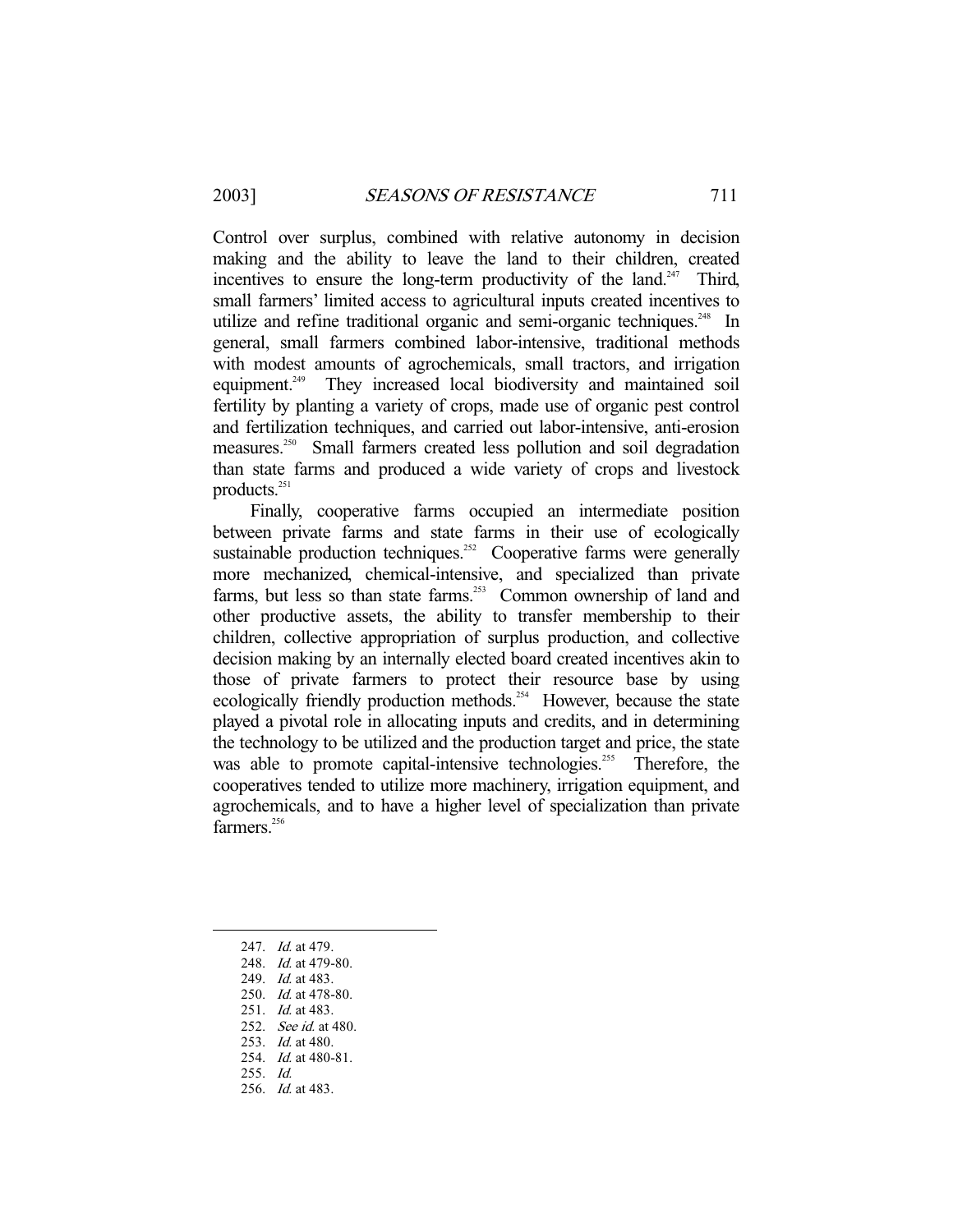#### IV. CUBAN AGRICULTURE DURING THE SPECIAL PERIOD

 The 1990 collapse of the Soviet Union spelled the end of Cuba's chemical- and machinery-intensive model of agricultural production.<sup>257</sup> Before the Special Period, Cuba had imported 48% of its fertilizers, over 80% of its pesticides and herbicides,<sup>258</sup> and 92% of its petroleum.<sup>259</sup> After the collapse of the Soviet Union, petroleum imports declined by 53%, fertilizer imports by  $77\%$ , and pesticide imports by  $63\%$ <sup>260</sup> Spare parts for farm equipment became scarce,<sup>261</sup> and Cuba experienced a sharp decline in both food production and food imports.<sup>262</sup> The demise of the Soviet Union created an economic crisis so severe that average caloric, protein, and vitamin intake in 1993 was 30% lower than the levels achieved in 1989.<sup>263</sup> The crisis was exacerbated by the tightening of the U.S. embargo with the passage of the Cuban Democracy Act of  $1992<sup>264</sup>$ and the Helms-Burton Act of 1996.<sup>265</sup>

 In response to the crisis, the Cuban government introduced significant changes in the organization of agricultural production, authorized the creation of agricultural markets, and launched an ambitious program to promote organic and semi-organic farming techniques.<sup>266</sup>

-

 263. Id. By 1993, average caloric intake was 1863 calories per day—far below the 2100-2300 per day minimum recommended by the U.S. Department of Agriculture. For those most dependent on the state rationing system (primarily the very old and the very young), caloric intake dropped to 1450 calories per day. See ECON. RESEARCH SERV., U.S. DEP'T OF AGRIC., CUBA'S AGRICULTURE: COLLAPSE AND ECONOMIC REFORM, AGRICULTURAL OUTLOOK 26 (Oct. 1998), available at http://www.ers.usda.gov/publications/agoutlook/Oct 1998/ao255h. pdf.

 264. See Cuban Democracy Act, 22 U.S.C. §§ 6001-6010 (1992). The Cuban Democracy Act prohibited ships that docked in Cuban ports from entering U.S. ports for 180 days and proscribed sales to Cuba by foreign-based subsidiaries of U.S. companies. As originally enacted, the statute also prohibited family remittances to Cuba. See Pub. L. No. 102-484, 106 Stat. 2575 (1992).

265. See The Cuban Liberty and Democratic Solidarity (Helms-Burton) Act, Pub. L. No. 104-114, 110 Stat. 785 (1996) (codified in scattered titles of U.S.C.). The Helms-Burton Act imposed penalties on foreign companies doing business with Cuba, permitted U.S. citizens to sue foreign investors who made use of American-owned property confiscated by the Cuban government, and denied entry into the United States to those foreign investors.

266. Sáez, supra note 139, at 59. Even before the Special Period, the Cuban government had been concerned about the declining productivity of Cuban agriculture and the mounting costs of imported inputs. In 1985, the Ministry of Agriculture announced a new Food Program (Programa Alimentario) designed to diversify agricultural production, to

 <sup>257.</sup> Sáez, supra note 139, at 58.

 <sup>258.</sup> Id. at 58.

 <sup>259.</sup> MESA-LAGO, supra note 3, at 376-77.

 <sup>260.</sup> Sáez, supra note 139, at 58.

<sup>261.</sup> *Id.* at 59.

 <sup>262.</sup> Díaz Vázquez, supra note 5, at 50.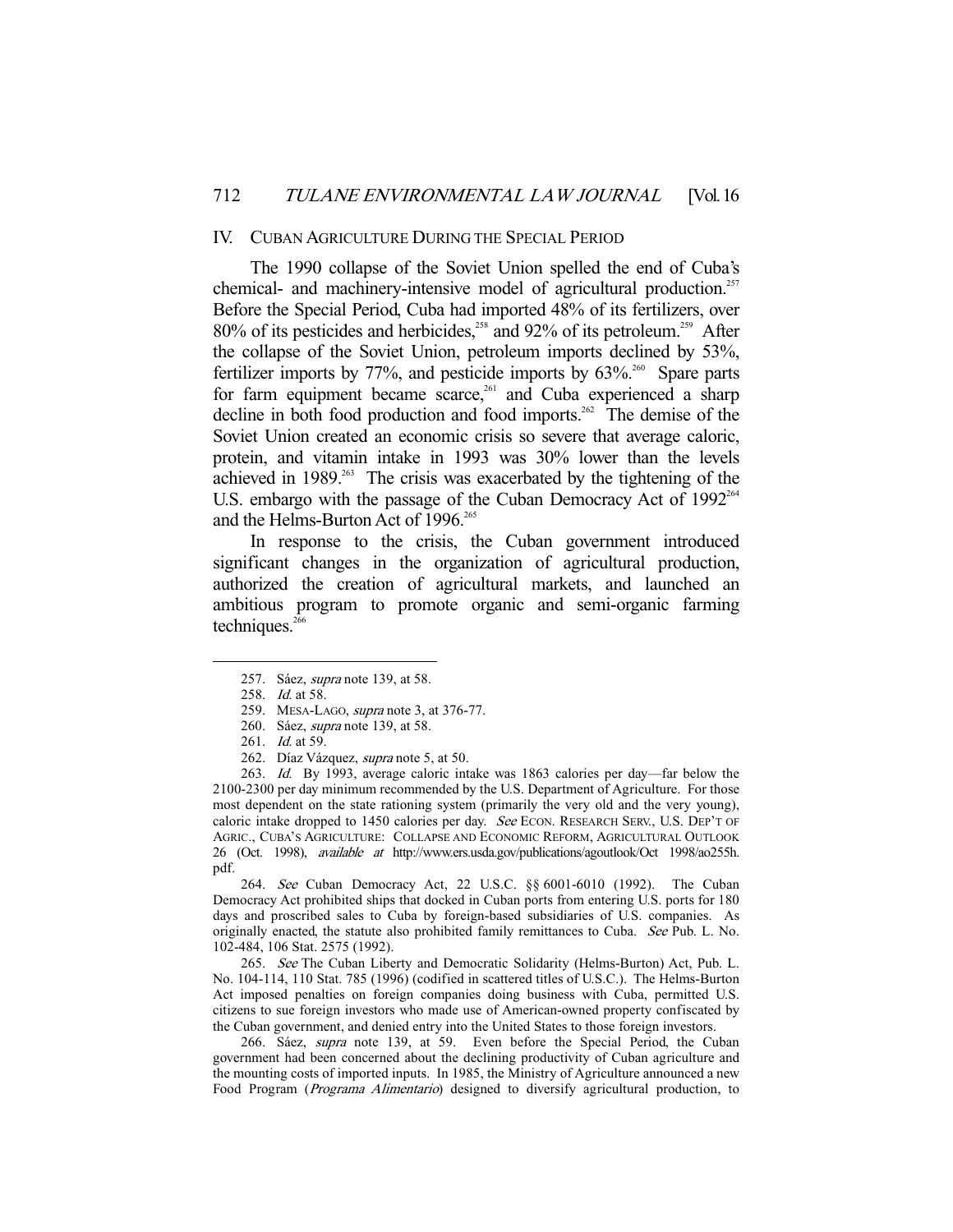# A. Decentralizing Agricultural Production: The Third Agrarian Reform

 The Cuban government responded to food scarcity during the Special Period by reorganizing agricultural production to promote greater productivity. This reorganization consisted of two distinct elements: converting the large state farms into smaller cooperative farms and distributing land in usufruct to thousands of small producers.<sup>267</sup>

# 1. Conversion of State Farms to Cooperatives

 On September 20, 1993, the Cuban Council of State enacted Decree Law No. 142, which transformed the state farms into new units of agricultural production known as Basic Units of Cooperative Production or UBPCs (*Unidades Básicas de Producción Cooperativa*).<sup>268</sup> According to its preamble, the objective of the new law was to increase the efficiency of agricultural production and to create incentives for greater productivity.269 The expectation was that replacing state farms with smaller, self-managing cooperatives would increase productivity by rewarding UBPC members for exceeding production goals.<sup>270</sup> Moreover, the smaller farms could more easily adopt sustainable farming practices in light of the scarcity of imported agricultural inputs. $271$ 

 Pursuant to Decree Law No. 142, UBPCs were organized as production cooperatives, and were given state lands in permanent usufruct free of charge.<sup>272</sup> Other productive assets (such as buildings, machinery, and tools) were sold to the cooperatives at low prices and on favorable credit terms, and constituted the private property of the

268. DECRETO-LEY NO. 142 [DECREE LAW NO. 142], pmbl., arts. 1, 2 (1993) (Cuba).

increase the amount of food produced for domestic consumption, to make the cities of Havana and Santiago self-sufficient in vegetables and root crops, and to boost the production of export crops. Because the Food Program was based on continued aid and trade with the Soviet Union, the program failed to meet its targets and was abandoned in 1993. See MESA-LAGO, supra note 3, at 272-74, 289; see also DEERE, supra note 174, at 3-7 (providing a detailed description and analysis of the Food Program).

<sup>267.</sup> MINOR SINCLAIR & MARTHA THOMPSON, CUBA: GOING AGAINST THE GRAIN: AGRICULTURAL CRISIS AND TRANSFORMATION 18 (2001), available at http://www. oxfamamerica.org/publications.

 <sup>269.</sup> Id. pmbl.

<sup>270.</sup> See SINCLAIR & THOMPSON, supra note 267, at 20.

<sup>271.</sup> *Id.* at 19. One of the resolutions implementing Decree Law No. 142 specifically required UBPCs to utilize animal traction, biopesticides, and biofertilizers to the maximum extent possible and to comply with policies related to the propagation of fruit trees and forests. See Ministry of Agriculture Regulations Governing the Basic Units of Cooperative Production, RESOLUCIÓN NO. 354/93, art. 9(t)-(u) (1993) (Cuba).

<sup>272.</sup> See Lucy Martín, Transforming the Cuban Countryside: Property, Markets, and Technological Change, in SUSTAINABLE AGRICULTURE AND RESISTANCE, supra note 10, at 61.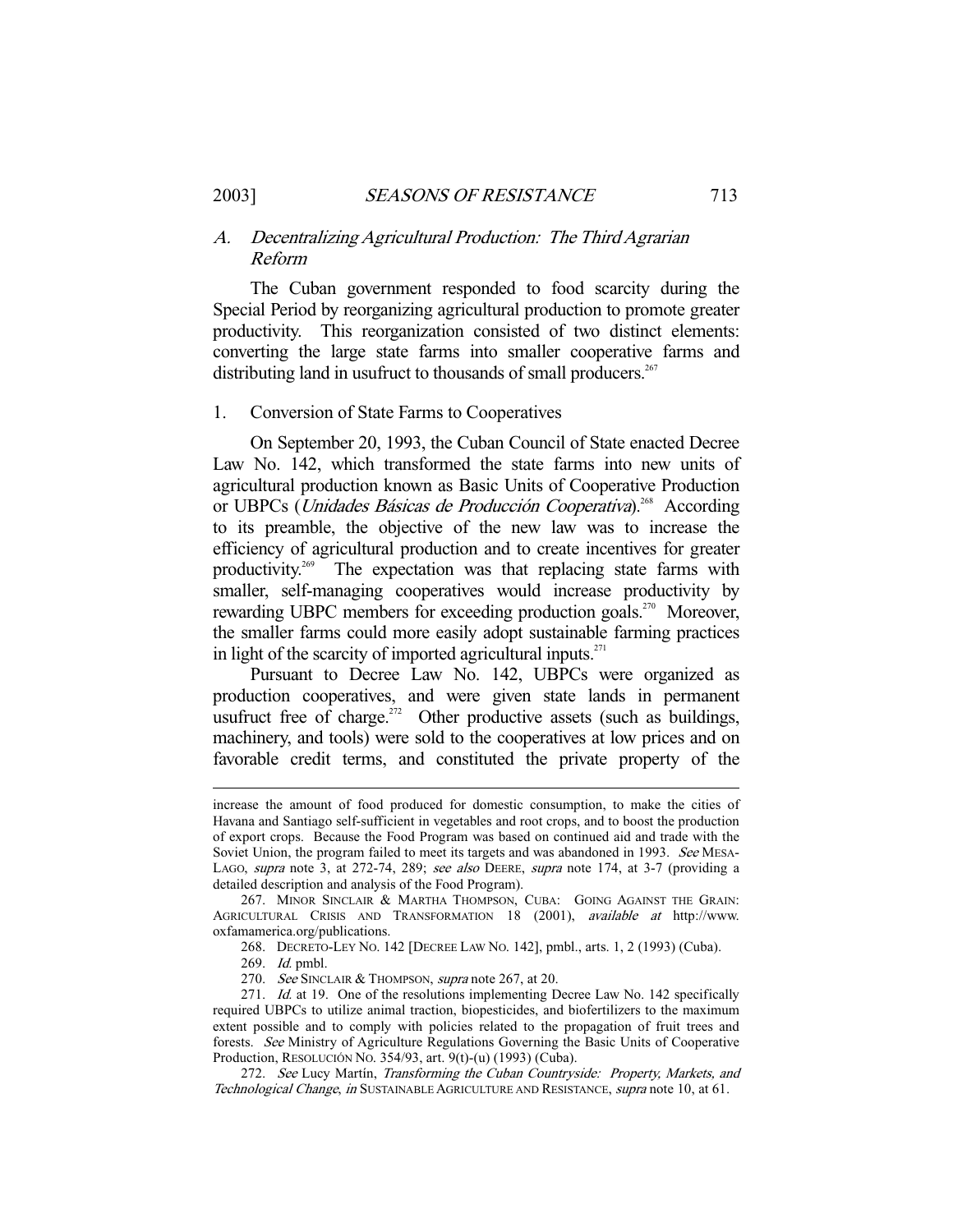cooperative.<sup>273</sup> UBPCs were, however, subject to state production quotas, $274$  and had little autonomy as to what crops they would produce.<sup>275</sup> As a production incentive, the UBPCs were required to sell to the state marketing agency (the *acopio*) only 80% of the overall production goal, and could sell the remaining 20% of the production goal (plus 20% of any surplus amount exceeding the production goal) at the farmers' markets.<sup>276</sup> UBPC members elected the UBPC management, and were paid out of the UBPC revenues in accordance with the incentive scheme developed by each cooperative (including payment in kind out of surplus production).<sup>277</sup> The major difference between the UBPCs and the CPAs is that the CPAs owned their own land, while UBPCs leased state lands for an indefinite period of time. $278$ 

 The transformation of Cuban agriculture proceeded quickly. Between 1993 and 1997, approximately 2856 UBPCs were created.<sup>279</sup> By 1997, UBPCs comprised 42% of the agriculture sector and the state farms' share had been reduced to  $33\%$ <sup>280</sup> CPAs, credit and service cooperatives, and private farmers accounted for the remaining 25%.<sup>281</sup> The creation of UBPCs brought about an important shift in farm size in Cuba, with UBPC farms roughly approximating the size of CPA farms. $282$ 

 The track record of UBPCs with respect to productivity and sustainability has been mixed. On the positive side, production of staple crops rebounded to 95% of 1988 peak production levels by 1996. $^{283}$  By 1997, UBPCs were producing more than 70% of Cuba's sugar, 42% of milk, 32% of staples, 12% of vegetables, 36% of citrus, 16% of tropical

 <sup>273.</sup> Id.

 <sup>274.</sup> DECRETO-LEY NO. 142 [DECREE LAW NO. 142], art. 2(c) (1988) (Cuba).

<sup>275.</sup> Alvarez & Messina, *supra* note 1, at 178. Resolution No. 354/93 provides that UBPCs shall produce the crops specified at their creation and may not deviate from this production plan without state approval. However, UBPC land may be used for subsistence agriculture or to grow crops that are complementary to the main line of production. See Resolución No. 354/93, arts. 34-35.

 <sup>276.</sup> Alvarez & Messina, supra note 1, at 179.

<sup>277.</sup> Id. at 179-80; see also MESA-LAGO, supra note 3, at 297.

<sup>278.</sup> Alvarez & Messina, *supra* note 1, at 180.

<sup>279.</sup> Omar Everleny Pérez Villanueva, La reestructuración de la economía cubana: el proceso en la agricultura, in LA ÚLTIMA REFORMA AGRARIA DEL SIGLO, supra note 5, at 86.

 <sup>280.</sup> Id. at 83.

<sup>281.</sup> Id. Credit and service cooperatives (CCS) are not a distinct form of land tenure. Rather, they are associations of private landholders who receive services and credit through the CCS and may take advantage of economies of scale for certain farming activities. See Nieto & Delgado, *supra* note 11, at 54.

<sup>282.</sup> William A. Messina, Jr., Agricultural Reform in Cuba: Implications for Agricultural Production, Markets and Trade, 9 CUBA IN TRANSITION 433, 435 (1999), available at http://lanic.utexas.edu/la/cb/cuba/asce/cuba9/messina.pdf.

 <sup>283.</sup> Id. at 437.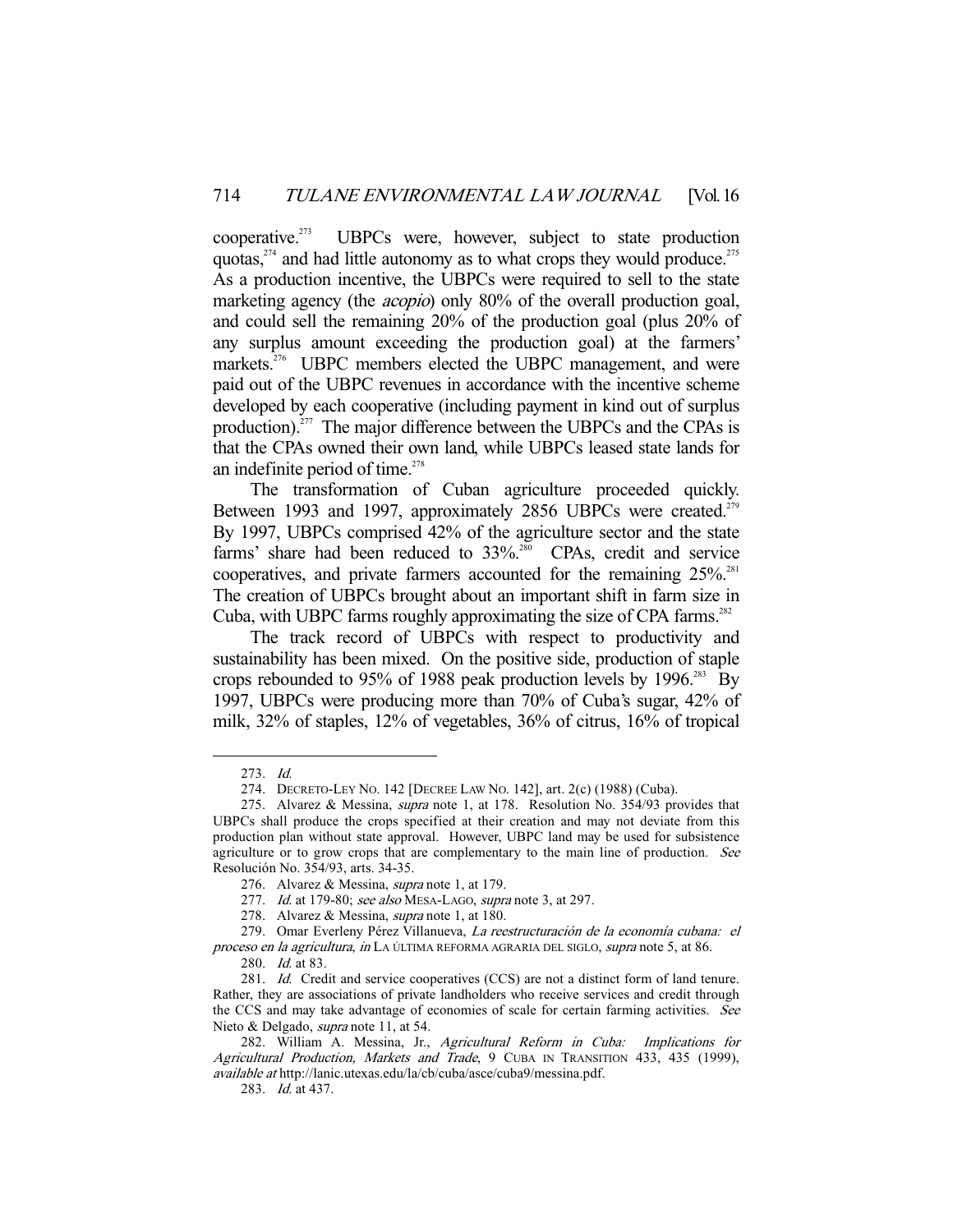fruits,  $38\%$  of rice,  $22\%$  of coffee, and  $7\%$  of tobacco.<sup>284</sup> However, many UBPCs, like their predecessor state farms, were operating at a loss.<sup>285</sup> In 1995-1996, 94% of UBPCs suffered losses and required state subsidies.<sup>286</sup> By 1999-2000, UBPC performance had improved, but 37% of UBPCs continued to operate at a loss.287 Furthermore, even though many UBPCs adopted more ecologically friendly farming techniques (such as the use of biopesticides and animal traction in lieu of chemical pesticides and tractors), these were generally viewed as necessary adaptations to the Special Period, rather than elements of a more sustainable model of agricultural development.<sup>288</sup>

 Five major obstacles stood in the way of greater UBPC productivity and greater adoption by UBPCs of ecologically sustainable farming practices. First, notwithstanding the formal autonomy of UBPCs, the state continued to exercise very close operational control over UBPC activity.289 The state typically dictated how much land would be cultivated, what crop would be grown, what agricultural inputs and technical services would be provided, how much would be produced, and the price for this output.<sup>290</sup> This dependency on the state, coupled with the purchase by the state of virtually all UBPC output at prices set below the market price, created disincentives to increase the efficiency, or the amount, of agricultural production.<sup>291</sup> Second, UBPCs (especially those in sugar cane) experienced labor shortages due to inadequate housing, compensation, and working conditions.<sup>292</sup> Without a federation to represent their interests, it was difficult for UBPC members to bargain with the state.<sup>293</sup> Third, UBPC members often lacked the leadership and technical skills necessary to function as a self-managing cooperative.<sup>294</sup>

 <sup>284.</sup> Id.

<sup>285.</sup> Carmelo Mesa-Lago, The Cuban Economy in 1999-2001: Evaluation of Performance and Debate on the Future, 11 CUBA IN TRANSITION 1, 9 (2001), available at http://lanic.utexas.edu/project/asce/pdfs/volume11/mesa-lago.pdf.

 <sup>286.</sup> Id.

 <sup>287.</sup> Messina, supra note 282, at 437-38.

 <sup>288.</sup> Miriam García Aguiar, Prácticas productivas y ecológicas en las UBPC. Realidades y desafíos. Estudios de casos, in LA ÚLTIMA REFORMA AGRARIA DEL SIGLO, supra note 5, at 231, 238-39, 243-44, 246; see also Alvarez & Messina, supra note 1, at 182-83.

<sup>289.</sup> SINCLAIR & THOMPSON, supra note 267, at 20-21; see also Alvarez & Messina, supra note 1, at 182.

<sup>290.</sup> SINCLAIR & THOMPSON, supra note 267, at 20-21; see also Burchardt, supra note 158, at 178.

<sup>291.</sup> Mesa-Lago, *supra* note 285, at 8-9.

<sup>292.</sup> See SINCLAIR & THOMPSON, *supra* note 267, at 20-21; see also Alvarez & Messina, supra note 1, at 183.

<sup>293.</sup> SINCLAIR & THOMPSON, supra note 267, at 20; see also Burchardt, supra note 158, at 179.

<sup>294.</sup> Alvarez & Messina, *supra* note 1, at 182.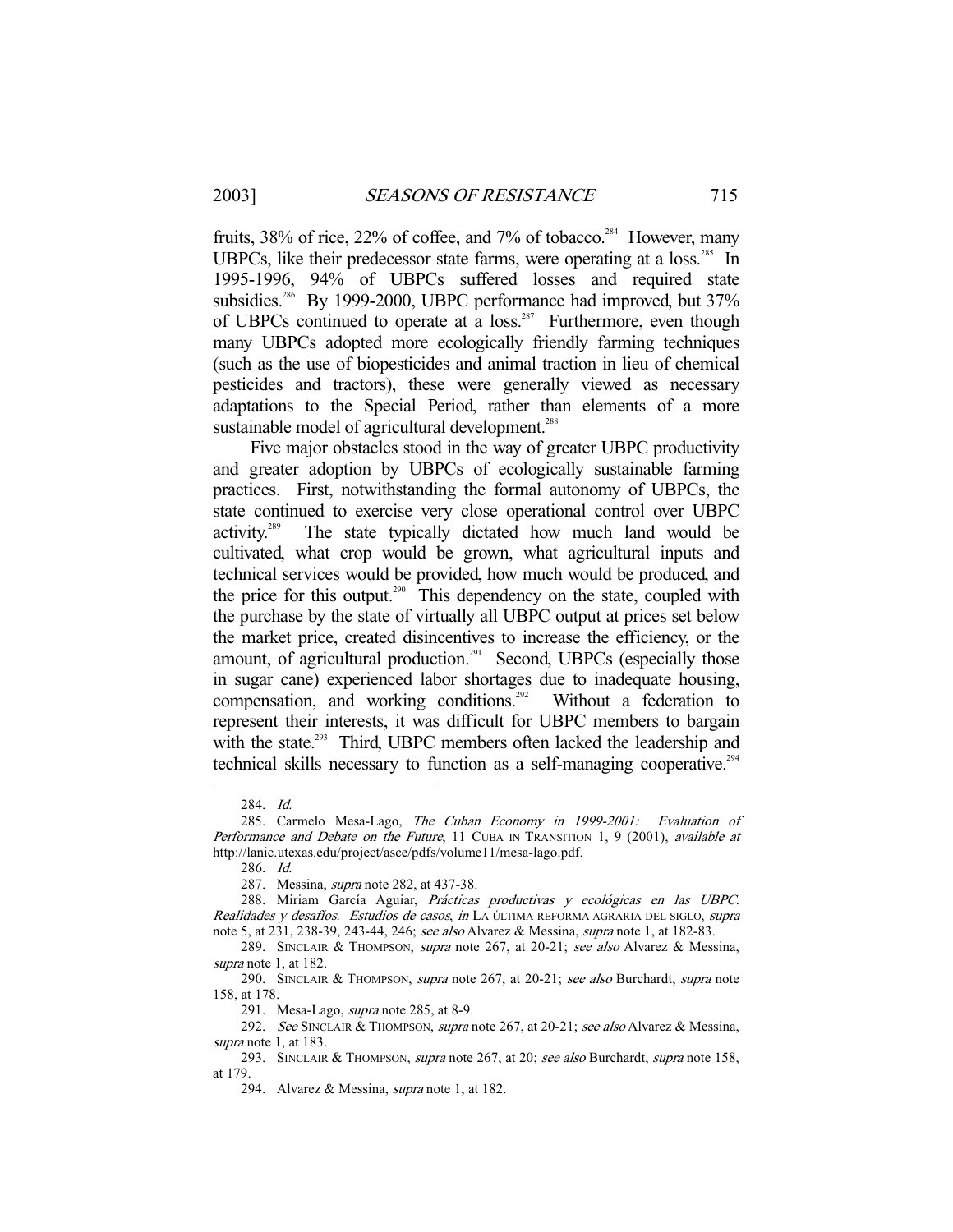For example, few UBPC members were well-versed in the complexities of the accounting system, the principles of economics, or the science of biopesticides and biofertilizers.<sup>295</sup> Fourth, after decades of serving as wage laborers, many UBPC members lacked an appreciation for concepts of property and ownership that could translate into entrepreneurial behavior in the context of a self-managed enterprise.<sup>296</sup> Finally, UBPC members were trained to believe in the superiority of high-input, capital-intensive agriculture and considered traditional farming methods as backward. $297$  It would take aggressive state promotion of alternative technologies to change this belief system and to prevent UBPC members from reverting to conventional, high-input practices as soon as economic conditions permitted.<sup>298</sup>

# 2. Distribution of State Land in Usufruct to Small Producers

 In addition to converting the state farms to cooperatives, the Cuban government promoted agricultural production by distributing thousands of hectares of state land in usufruct to pensioners, state workers, and private farmers and by promoting urban agriculture.<sup>299</sup>

 Decree Law No. 142 authorized the distribution in usufruct of small, dispersed parcels of land that could not be incorporated into UBPCs and of idle lands formerly used to cultivate tobacco.<sup>300</sup> This legislation was enacted to regulate and promote the self-help measures undertaken by the Cuban population to survive the food shortages of the Special Period.<sup>301</sup> For example, in a major departure from past practice, state farms had begun to allow workers to cultivate small plots of land for self-provisioning.<sup>302</sup> In some cases, the land was leased to workers for one crop cycle.303 In other cases, workers were granted a long-term

<sup>295.</sup> *Id.* at 182-83.

<sup>296.</sup> See id. at 183; see also SINCLAIR & THOMPSON, supra note 267, at 20; Burchardt, supra note 158, at 178.

 <sup>297.</sup> See Sáez, supra note 139, at 62.

 <sup>298.</sup> See id.

<sup>299.</sup> SINCLAIR & THOMPSON, *supra* note 267, at 18.

 <sup>300.</sup> DECRETO-LEY NO. 142 [DECREE LAW NO. 142] (1988) (Cuba). Decree Law No. 142 authorized the granting in usufruct of small (less than half of one half hectare), dispersed parcels of land that could not be incorporated into UBPCs to families and individuals (such as pensioners and regularly employed individuals cultivating the parcels outside of work hours) for subsistence provisioning. It also authorized the distribution in usufruct of dispersed parcels formerly used for the production of tobacco that were not then under cultivation.

<sup>301.</sup> Carmen Diana Deere et al., The View from Below: Cuban Agriculture in the 'Special Period in Peacetime', 21 J. PEASANT STUD. 194, 213-14 (1994).

 <sup>302.</sup> Id. at 211-12.

 <sup>303.</sup> Id. at 213.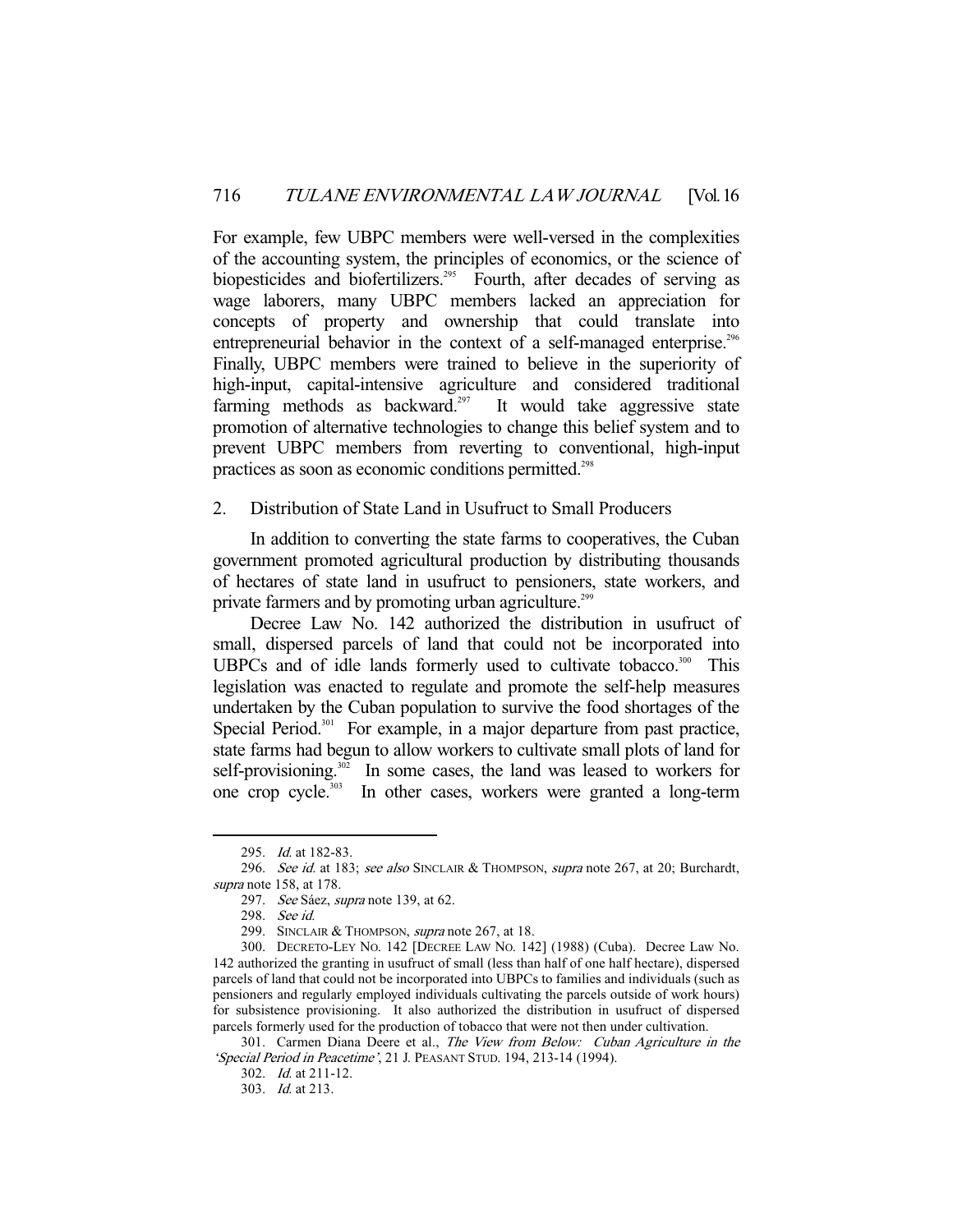usufruct akin to private property.<sup>304</sup> It was also common for workers and for local residents not associated with the state farm to simply take over and cultivate unused lands in the absence of any formal arrangement with the state farm.<sup>305</sup> Indeed, even the public lands surrounding the roads and highways of rural Cuba were frequently seized for agricultural production as food became scarce, and as Cubans put into practice Fidel Castro's October 1991 exhortation (during the Fourth Congress of the Cuban Communist Party) that not an inch of land be left uncultivated.<sup>306</sup>

 Pursuant to Resolution No. 356/93, the Ministry of Agriculture authorized the distribution in usufruct of small parcels of idle state land for self-provisioning.<sup>307</sup> By the end of 1998, 12,900 hectares had been distributed to 52,500 individuals.<sup>308</sup> Subsequent resolutions authorized the distribution of state lands in usufruct to private farmers for the cultivation of tobacco, coffee, and cocoa.<sup>309</sup> By the end of 1998, 105,576 hectares had been distributed for the cultivation of these crops to just under  $20,000$  private farmers.<sup>310</sup> The National Association of Small Farmers (ANAP) claimed that its membership increased by 35,000 as a result of these reforms, and now includes retirees, urban workers with rural backgrounds, and college-educated urban dwellers who chose to leave the towns and cities in order to earn a living off the land.<sup>311</sup>

 Finally, the Cuban government promoted food production by supporting the booming urban agriculture movement.<sup>312</sup> Prior to 1989, urban gardening was rare in Havana and was viewed as a symbol of

-

308. Valdés Paz, *supra* note 307, at 111.

311. SINCLAIR & THOMPSON, supra note 267, at 22.

 <sup>304.</sup> Id.

 <sup>305.</sup> Id. at 212.

 <sup>306.</sup> Id. at 211-12.

 <sup>307.</sup> Juan Valdés Paz, Notas sobre el modelo agrario cubano en los años 90, in LA ÚLTIMA REFORMA AGRARIA DEL SIGLO, supra note 5, at 111; see RESOLUCIÓN NO. 356/93 [RESOLUTION NO. 356/93] (1993) (Cuba).

 <sup>309.</sup> Id. at 112; see RESOLUCIÓN NO. 357/93 [RESOLUTION NO. 357/93] (1993) (Cuba) (authorizing the distribution of idle state lands in usufruct for tobacco cultivation); RESOLUCIÓN NO. 419/94 [RESOLUTION NO. 419/94] (1994) (Cuba) (authorizing the distribution of idle state lands in usufruct for the cultivation of coffee and cocoa); RESOLUCIÓN NO. 223/95 [RESOLUTION NO. 223/95] (1995) (Cuba) (authorizing the distribution of idle state lands in usufruct to small farmers with specific production commitments).

 <sup>310.</sup> Valdés Paz, supra note 307, at 112. Pursuant to Ministry of Agriculture Resolution No. 357/93, the government distributed 22,960 hectares of land to 12,512 farmers for the cultivation of tobacco. Pursuant to Ministry of Agriculture Resolution No. 419/94, the government distributed 72,616 hectares to 6975 farmers for the cultivation of coffee and cocoa. Id.

 <sup>312.</sup> CATHERINE MURPHY, CULTIVATING HAVANA: URBAN AGRICULTURE AND FOOD SECURITY IN THE YEARS OF CRISIS 11 (Inst. for Food Dev. Pol'y, Dev. Rep. No. 12, 1999).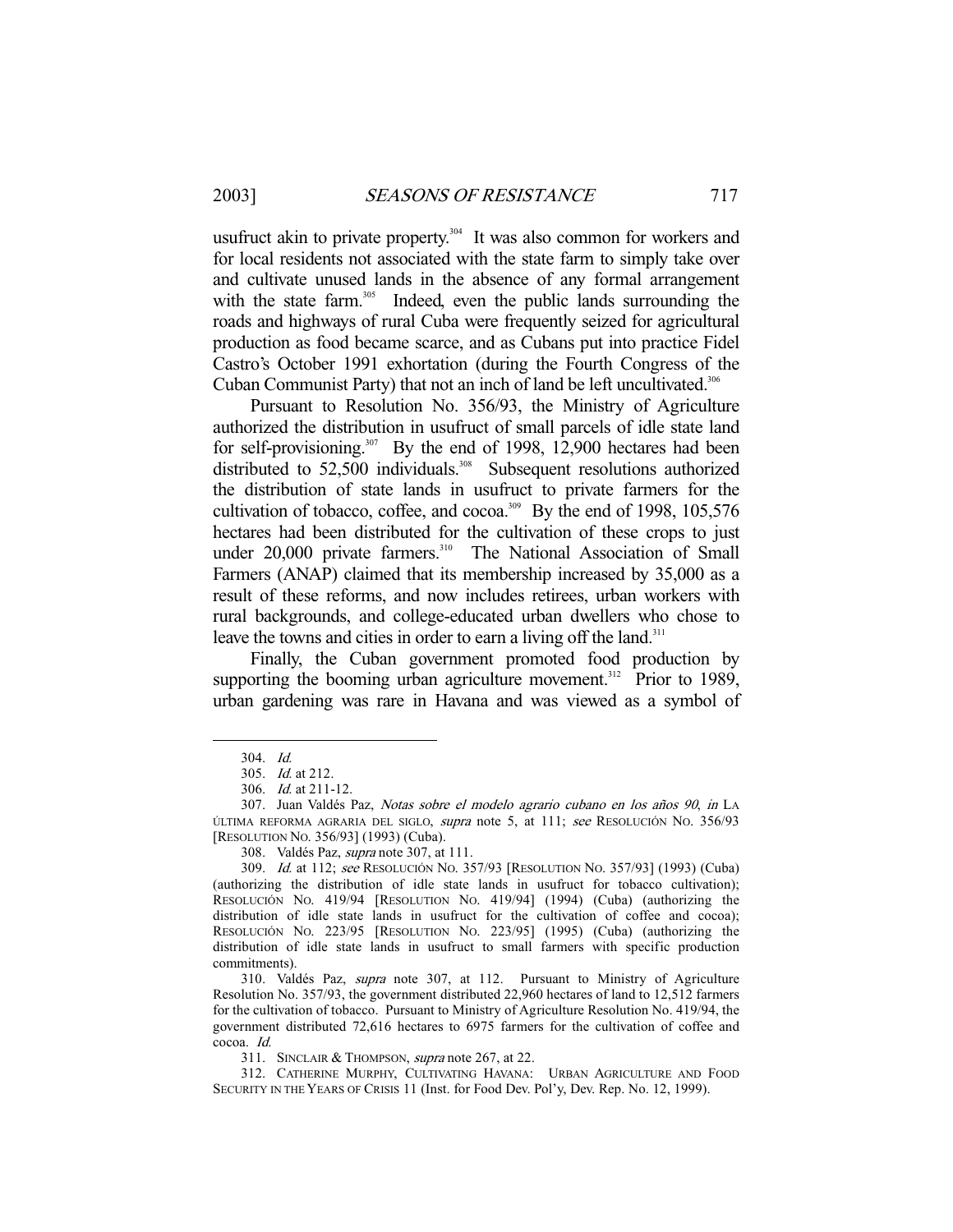poverty and underdevelopment.<sup>313</sup> During the Special Period, however, Cubans spontaneously began to grow food on balconies, patios and rooftops, and on any available public or private land, including vacant lots and garbage dumps.<sup>314</sup> The Ministry of Agriculture responded to this public initiative by creating an Urban Agriculture Department, which secured land-use rights for urban gardeners and provided technical assistance and information.<sup>315</sup> Urban gardens included privately owned household gardens, community gardens cultivated by local gardening organizations, enterprise and factory gardens designed to provide food for workers and their families, organoponics (where cultivation occurred in raised beds filled with organic matter and soil mix), intensive gardens (where cultivation occurred directly in fertilized soil), hydroponics (stateowned enterprises cultivating crops indoors in a nutrient rich solution), and suburban farms located on the periphery of the cities.<sup>316</sup> Urban gardens soon became significant sources of fresh vegetables for urban and suburban populations, supplying approximately 60% of all of the vegetables consumed in Cuba.<sup>317</sup> By growing food in the city, urban gardeners reduced the pressure on rural areas to feed the entire country, and reduced reliance on energy-intensive transportation and refrigeration systems.<sup>318</sup> Finally, because the use of agrochemical inputs was Finally, because the use of agrochemical inputs was prohibited within city limits, the urban gardens were also models of organic agriculture, using low cost and environmentally sound cultivation methods based on locally available resources.<sup>319</sup> In short, urban gardening promoted food production, increased food availability, and encouraged ecologically benign cultivation methods.<sup>320</sup>

# B. Opening Agricultural Markets

 The second major reform undertaken by the Cuban government was to open agricultural markets throughout the country in order to improve food distribution and stimulate food production.<sup>321</sup> On September 19, 1994, the Council of Ministers enacted Decree Law No. 191, which

<sup>313.</sup> Miguel A. Altieri et al., The Greening of the "Barrios": Urban Agriculture for Food Security in Cuba, 16 AGRIC. & HUM. VALUES 131, 133 (1999). Indeed, local ordinances prohibited cultivation of food in front yards, rooftops, and patios and relegated food cultivation to backyards. *Id.* at 133-34.

 <sup>314.</sup> Id. at 133-34; MURPHY, supra note 312, at 12.

 <sup>315.</sup> Altieri et al., supra note 313, at 134.

 <sup>316.</sup> Id. at 133.

<sup>317.</sup> Id. at 132; SINCLAIR & THOMPSON, supra note 267, at 24.

 <sup>318.</sup> MURPHY, supra note 312, at 43.

 <sup>319.</sup> Altieri et al., supra note 313, at 135.

 <sup>320.</sup> See SINCLAIR & THOMPSON, supra note 267, at 23-25.

 <sup>321.</sup> See id. at 28-29.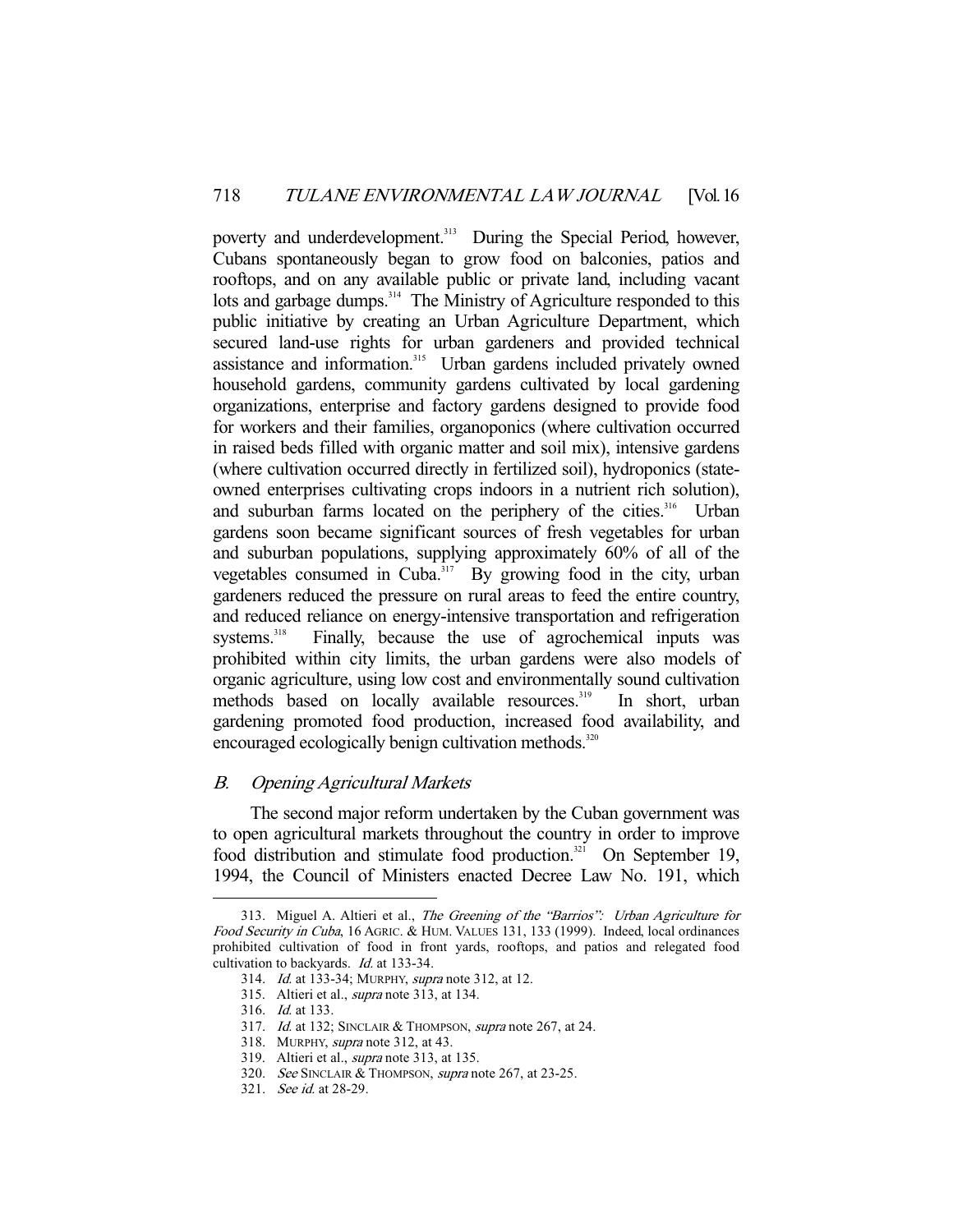established agricultural markets (mercados agropecuarios) where farmers could sell their products at prices determined by supply and demand.<sup>322</sup> The stated purpose of the new legislation was to create incentives for farmers to produce more food for domestic consumption. $323$  Only agricultural production in excess of the mandatory state production quota could be commercialized, $324$  and sellers would be taxed for the space and other services provided by the market. $325$  Among the entities and individuals currently authorized to participate in the markets are state farms, nonsugar cane UBPCs, CPAs, credit and service cooperatives, private farmers, tillers of dispersed parcels of farmland, and tillers of private subsistence plots.<sup>326</sup>

 The immediate impetus for the creation of the agricultural markets was the need to increase food production, to combat the booming black market, and to address food shortages in the state's food rationing system.<sup>327</sup> Before the Special Period, Cubans obtained most food items through the rationing system, established in  $1962$ ,<sup>328</sup> which entitled each household to purchase a specific number of rationed items at subsidized prices.<sup>329</sup> As food imports and domestic production declined during the Special Period, black market prices experienced a sharp rise,<sup>330</sup> and many farmers diverted agricultural production to the black market.<sup>331</sup> This resulted in severe disarray of the state food distribution system and food shortages in the government-run ration stores.<sup>332</sup> Even though Fidel Castro was adamantly opposed to the establishment of free peasant markets based on Cuba's short-lived experiment with such markets in the 1980s,333 declining agricultural production during the Special Period forced his hand.<sup>334</sup>

-

327. MESA-LAGO, supra note 3, at 301.

331. Id.

 <sup>322.</sup> DECRETO-LEY NO. 191 [DECREE LAW NO. 191], arts. 1, 4 (1994) (Cuba).

 <sup>323.</sup> Id. pmbl.

 <sup>324.</sup> Id. art. 2(a).

 <sup>325.</sup> Id. art. 5.

 <sup>326.</sup> Joint Resolution of the Ministry of Agriculture and the Ministry of Internal Trade, RESOLUCIÓN NO. 1/00, art. 16 (2000) (Cuba) (superseding earlier versions of this regulation).

 <sup>328.</sup> Jose Alvarez, Rationed Products and Something Else: Food Availability and Distribution in 2000 Cuba, 11 CUBA IN TRANSITION 305, 306 (2001), available at http://lanic.utexas.edu/project/asce/pdfs/volume11/alvarez.pdf.

 <sup>329.</sup> Id.

 <sup>330.</sup> Alvarez & Messina, supra note 1, at 183.

<sup>332.</sup> Id.; see also MESA-LAGO, supra note 3, at 301.

<sup>333.</sup> MESA-LAGO, *supra* note 3, at 301-302. The agricultural markets created during the Special Period were Cuba's second experiment with farmers' markets. The first farmers' markets were introduced in 1980 in order to encourage agricultural production, eliminate the black market, and provide an incentive for the labor force to work harder in order to earn more money with which to buy the products sold in the market. In 1982, Castro accused the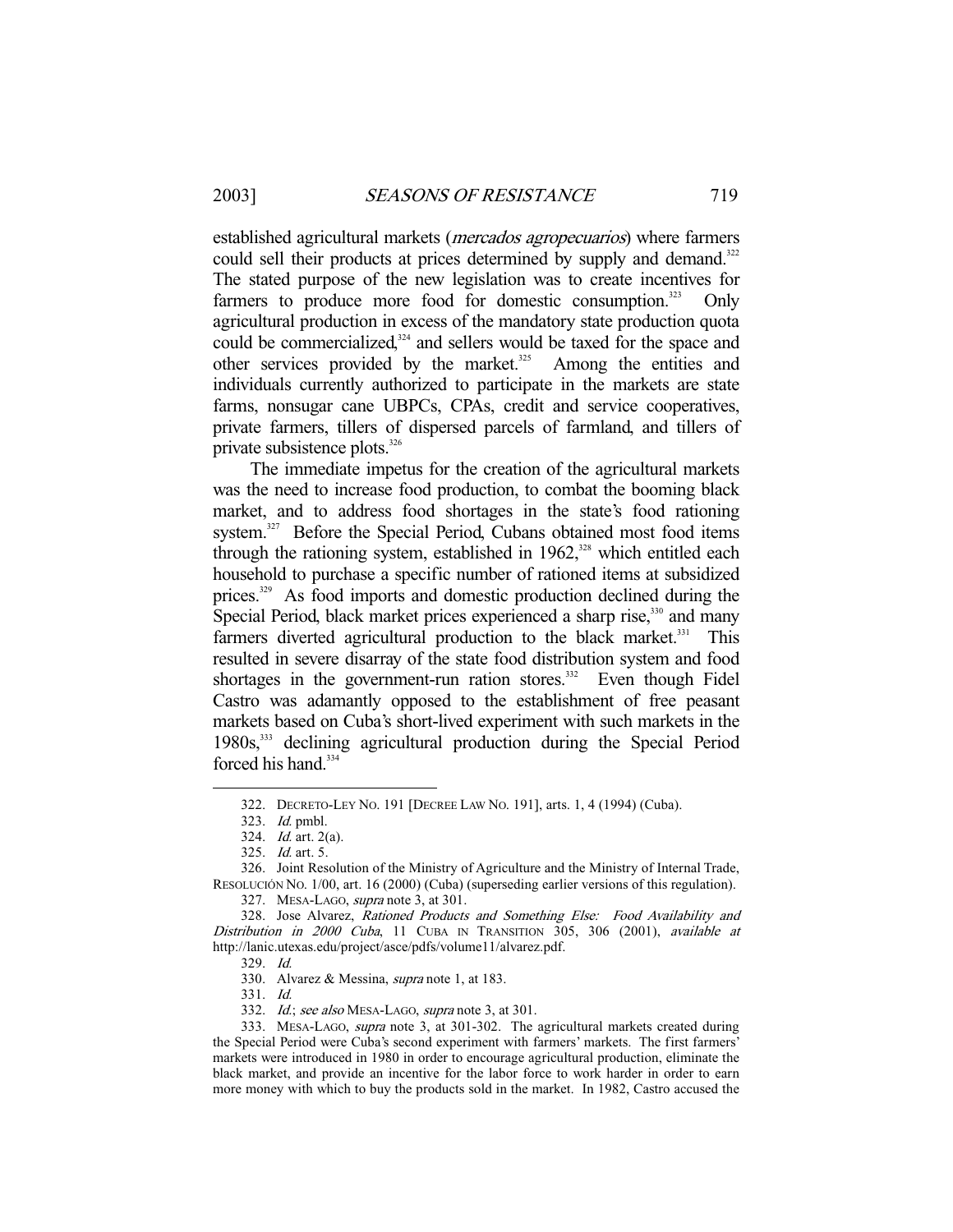The agricultural markets played an important role in expanding access to food outside the rationing system.<sup>335</sup> Prior to the opening of the agricultural markets, black market prices were high and sales were conducted almost entirely in U.S. dollars.<sup>336</sup> As a result, Cubans without access to U.S. dollars were precluded from using the black market to supplement their basic food allowance.<sup>337</sup> The opening of the agricultural markets enabled Cubans to purchase food with pesos, and also lowered black market prices by eliminating the "risk premium" associated with illegal activity.<sup>338</sup> The increased availability of food was important from the perspective of food security given the inability of the state's food distribution system to fulfill the population's needs.<sup>339</sup> For example, in the city of Havana, the rationing system was able to supply only 60% of the population's caloric intake, with workplace and school meals providing an additional  $8\%$ <sup>340</sup> Consequently, Havana residents had to rely on the agricultural markets and other sources (such as the black market and backyard production) for approximately one-third of their nutritional needs.<sup>341</sup>

 Cubans responded favorably to the opening of the agricultural markets, but prices remained high relative to the purchasing power of the average consumer. $342$  It is unclear whether the high prices stemmed from

farmers of enriching themselves by charging excessively high prices, and threatened to increase their taxes and set a price ceiling. He was also sharply critical of middlemen who hired trucks to transport the agricultural products and then earned significant sums of money selling at the peasant markets. In 1986, Castro again accused the farmers of profiteering and of failing to deliver their production quota to the state in order to divert production to the farmers' markets. The farmers' markets were officially abolished in 1986. See id. at 229-30, 265-66; see also Cuba to Abolish Farmer Markets, N.Y. TIMES, May 20, 1986, at A5. See generally Jennifer Abbassi, The Role of the 1990s Food Markets in the Decentralization of Cuban Agriculture, 27 CUBAN STUD. 21-39 (1997) (analyzing the agricultural markets of the 1990s in the context of other economic reforms and contrasting these markets with the 1980s market experiment); Juan Carlos Espinosa, Markets Redux: The Politics of Farmers' Markets in Cuba, 5 CUBA IN TRANSITION 51-73 (1995), available at http://lanic.utexas.edu/la/cb/cuba/ asce/cuba5/FILE.08.PDF (comparing the agricultural markets introduced during the Special Period to the farmers' markets of the 1980s); Jonathan Rosenberg, Politics and Paradox in the Liberalization of a Command Economy: The Case of Cuba's Free Peasant Markets, 1980- 1986 (1992) (unpublished Ph.D. dissertation, UCLA) (on file with author) (analyzing the history of Cuba's first experiment with free peasant markets).

 <sup>334.</sup> MESA-LAGO, supra note 3, at 301-02.

 <sup>335.</sup> Messina, supra note 282, at 438.

 <sup>336.</sup> Id.

 <sup>337.</sup> Id.

 <sup>338.</sup> Id.

 <sup>339.</sup> Id.

 <sup>340.</sup> Id.

 <sup>341.</sup> Id.

<sup>342.</sup> Id.; see also SINCLAIR & THOMPSON, supra note 267, at 28.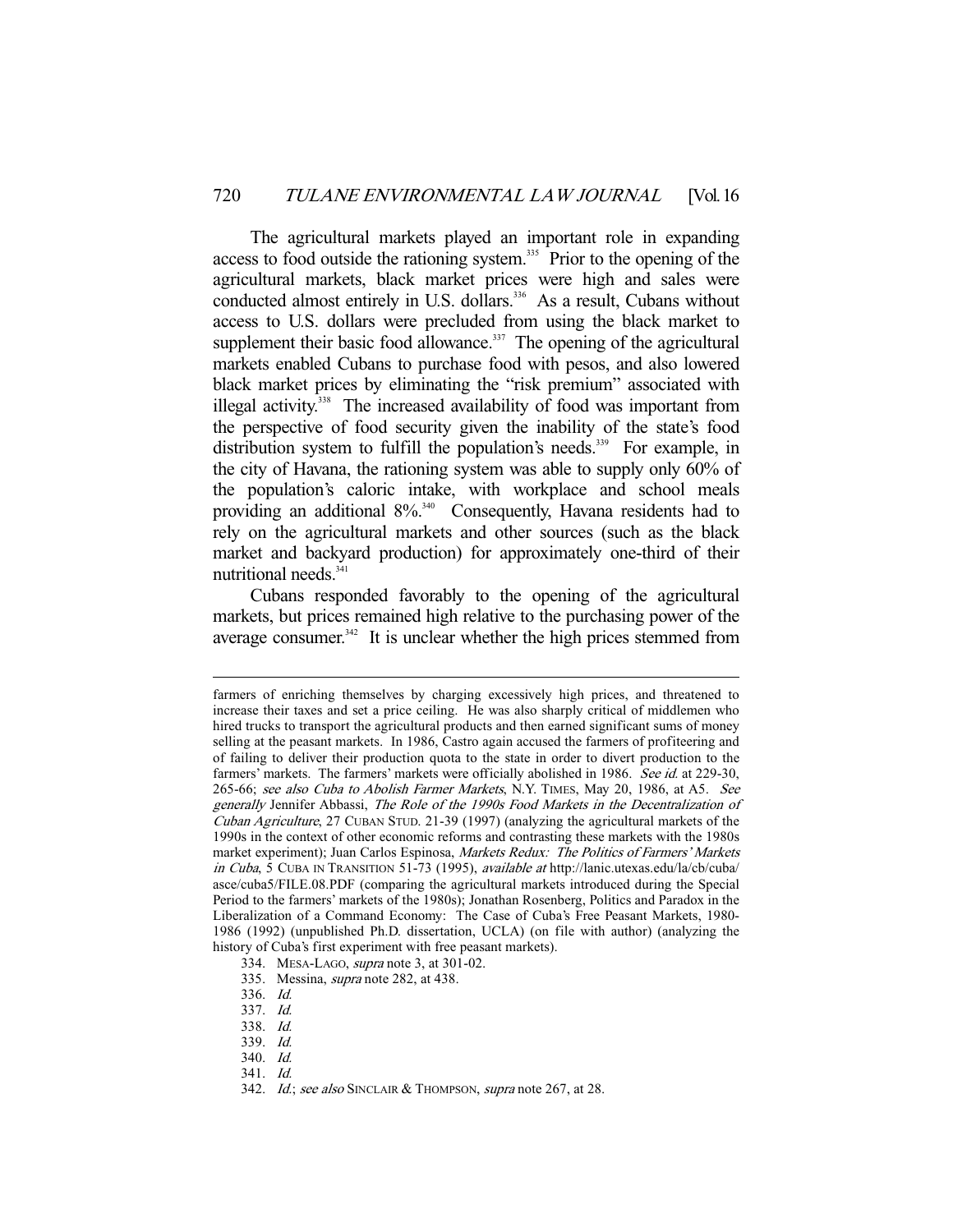underproduction, from price gouging by farmers, or from excessively high premiums charged by the relatively few individuals who owned trucks and could ship the goods to market.<sup>343</sup> In any case, Cuban consumers could avoid the high agricultural market prices by sporadically and informally purchasing food from a variety of other sources, including urban gardeners (often friends or neighbors), small farmers cultivating land on the periphery of cities, and organoponics.<sup>344</sup> In August 2000, the Cuban government attempted to regulate this informal commercial activity, and to mitigate the high prices charged on the agricultural markets, by authorizing the sale of food in various outlets, including fixed maximum price agricultural markets, organoponics, urban gardens, dispersed parcels, CPAs, and state-run food fairs.345 In the aftermath of these reforms, low-income Cubans purchased most of their food in these other outlets rather than in the agricultural markets.<sup>346</sup> These outlets came to handle approximately 50% of all fruit and vegetable purchases in Cuba, while the agricultural markets handled only  $10\%$ <sup>347</sup>. In addition, the state continued to promote food security by providing targeted food assistance to the unemployed, low-income workers, children, pregnant women, and the elderly.<sup>348</sup>

# C. Promoting Sustainable Agriculture

 The third major reform promoted by the Cuban government during the Special Period was organic farming.<sup>349</sup> The Cuban experiment with

 <sup>343.</sup> SINCLAIR & THOMPSON, supra note 267, at 29.

 <sup>344.</sup> See MARÍA CARIDAD CRUZ & ROBERTO SÁNCHEZ MEDINA, AGRICULTURA Y CIUDAD: UNA CLAVE PARA LA SUSTENTABILIDAD 83-85 (2001) (describing the informal commercialization of agricultural products prior to the reforms allowing direct sales to the public).

 <sup>345.</sup> See RESOLUCIÓN NO. 1/00 [RESOLUTION NO. 1/00], arts. 7, 10, 16 (2000) (Cuba) (authorizing the sale of food in fixed maximum price agricultural markets and in various other outlets, including urban gardens, cooperatives, and dispersed parcels); see also Alvarez, supra note 328, at 308-19 (describing the various food outlets in Cuba and comparing them on the basis of assortment, quality, quantity, and price); CRUZ & MEDINA, *supra* note 344, at 86-93.

 <sup>346.</sup> SINCLAIR & THOMPSON, supra note 267, at 29.

 <sup>347.</sup> Id.

 <sup>348.</sup> Nieto & Delgado, supra note 11, at 49.

 <sup>349.</sup> This Article uses the term "organic" in accordance with the definition provided by the U.S. Department of Agriculture. Organic production is defined as follows:

a production system which avoids or largely excludes the use of synthetic compounded fertilizers, pesticides, growth regulators and livestock feed additives. To the maximum extent feasible, organic farming systems rely upon crop rotations, animal manures, legumes, green manures, off-farm organic wastes and aspects of biological pest control to maintain soil productivity and tilth, to supply plant nutrients and to control insects, weeds and other pests.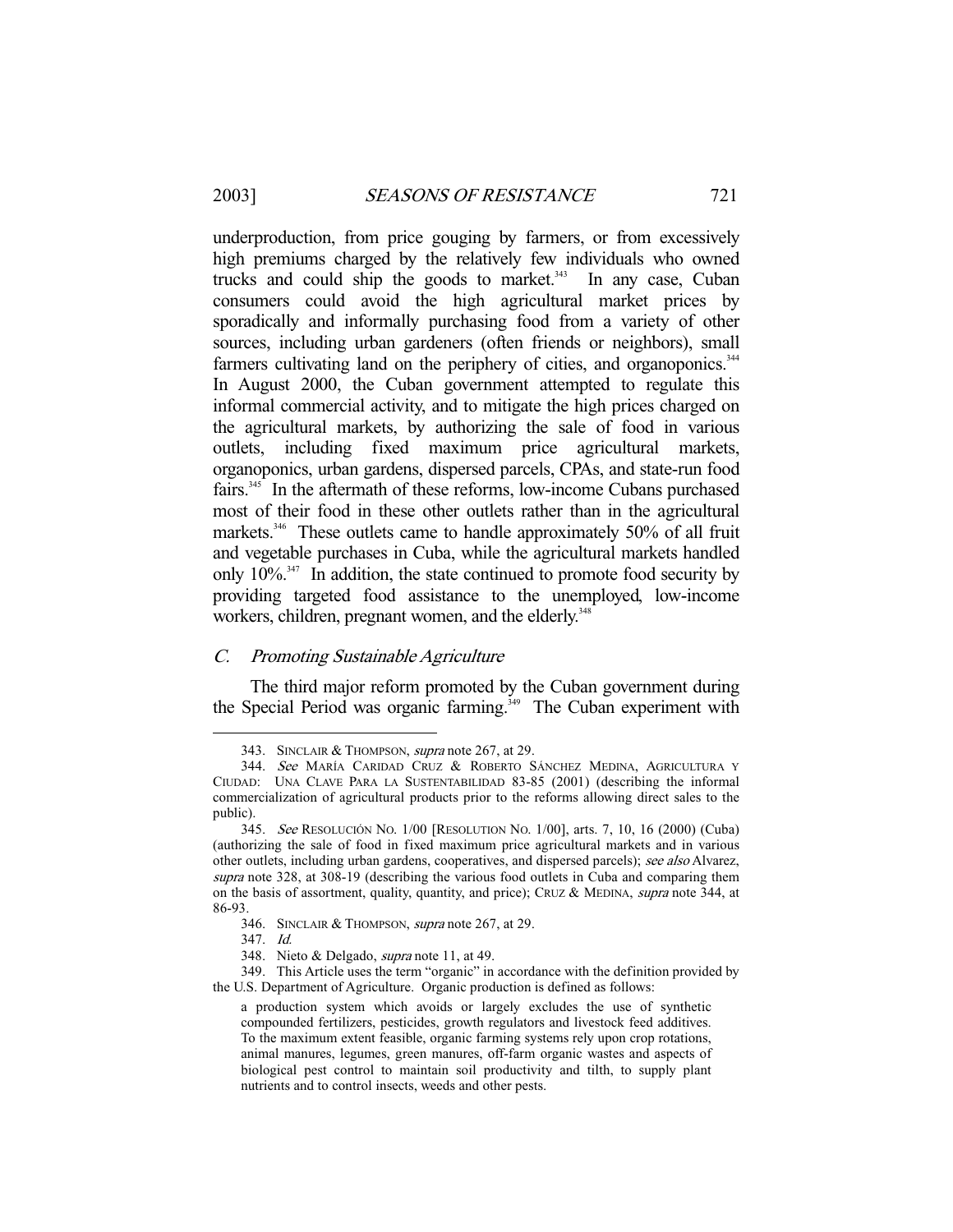organic agriculture rested on three pillars: private farmers, the scientific infrastructure, and the state.

 As explained in Part III.E of this Article, private farmers, using traditional low-input agricultural techniques, had been the backbone of ecologically sustainable agriculture in Cuba.<sup>350</sup> They had economic incentives to protect the land they cultivated, limited access to capitalintensive farming inputs, and generations of experience with ecologically benign agricultural methods.<sup>351</sup> When the collapse of the socialist bloc produced a shortage of agricultural inputs, private farmers were quick to adapt because they had not become dependent on imported petroleum, animal feed, pesticides, or fertilizers.<sup>352</sup> Moreover, declining food imports and declining food production in the state sector created enormous demand for agricultural products and a booming black market.<sup>353</sup> Rather than declining, the productivity of many private farmers either remained steady or increased during the Special Period.<sup>354</sup> The accumulated knowledge of the Cuban farmer played a critical role in helping Cuba recover from the food crisis precipitated by the 1990 collapse of the socialist trading bloc.<sup>355</sup>

 The second pillar of organic agriculture in Cuba was the scientific infrastructure. After the 1959 Revolution, Cuba developed an extensive

350. Sáez, supra note 139, at 56.

 351. See supra notes 228-258 and accompanying text for a discussion of the relationship between land tenure and agricultural practices.

352. Deere et al., *supra* note 301, at 225.

353. Id.

NICHOLAS PARROTT & TERRY MARSDEN, THE REAL GREEN REVOLUTION: ORGANIC AND AGROECOLOGICAL FARMING IN THE SOUTH 12 (2002), available at http://www.blaueninstitut.ch/tx/tp/tpg/525green (quoting the USDA definition). A related term used in this Article is "agroecology." Agroecology focuses less on the technical standards of production and more on interrelated sociocultural and ecological aspects of the production system. It is an interdisciplinary approach to agricultural issues that is rooted in the environmental movement, in the science of ecology, in the analysis of indigenous agroecosystems, and in rural development studies. Such an approach recognizes that social factors, such as a collapse in market prices or changes in land tenure, are as relevant to the study of agricultural ecosystems as drought, pests, and declining soil fertility. In other words, the agricultural ecosystem is influenced by both endogenous biological and environmental factors as well as exogenous social and economic factors, and both factors must be examined in order to explain a system of agricultural production. See generally MIGUEL A. ALTIERI, AGROECOLOGY: THE SCIENCE OF SUSTAINABLE AGRICULTURE 4-19 (1995).

<sup>354.</sup> Id.; see also Peter M. Rosset, Cuba: Ethics, Biological Control, and Crisis, 14 AGRIC. & HUM. VALUES 291, 296 (1997) [hereinafter Rosset, Cuba: Ethics, Biological Control, and Crisis]; Peter M. Rosset, Alternative Agriculture Works: The Case of Cuba, MONTHLY REV., July-Aug. 1998, at 137, 141; Rosset, supra note 9, at 37.

<sup>355.</sup> See Fernando Funes, The Organic Farming Movement in Cuba, in SUSTAINABLE AGRICULTURE AND RESISTANCE, supra note 10, at 15.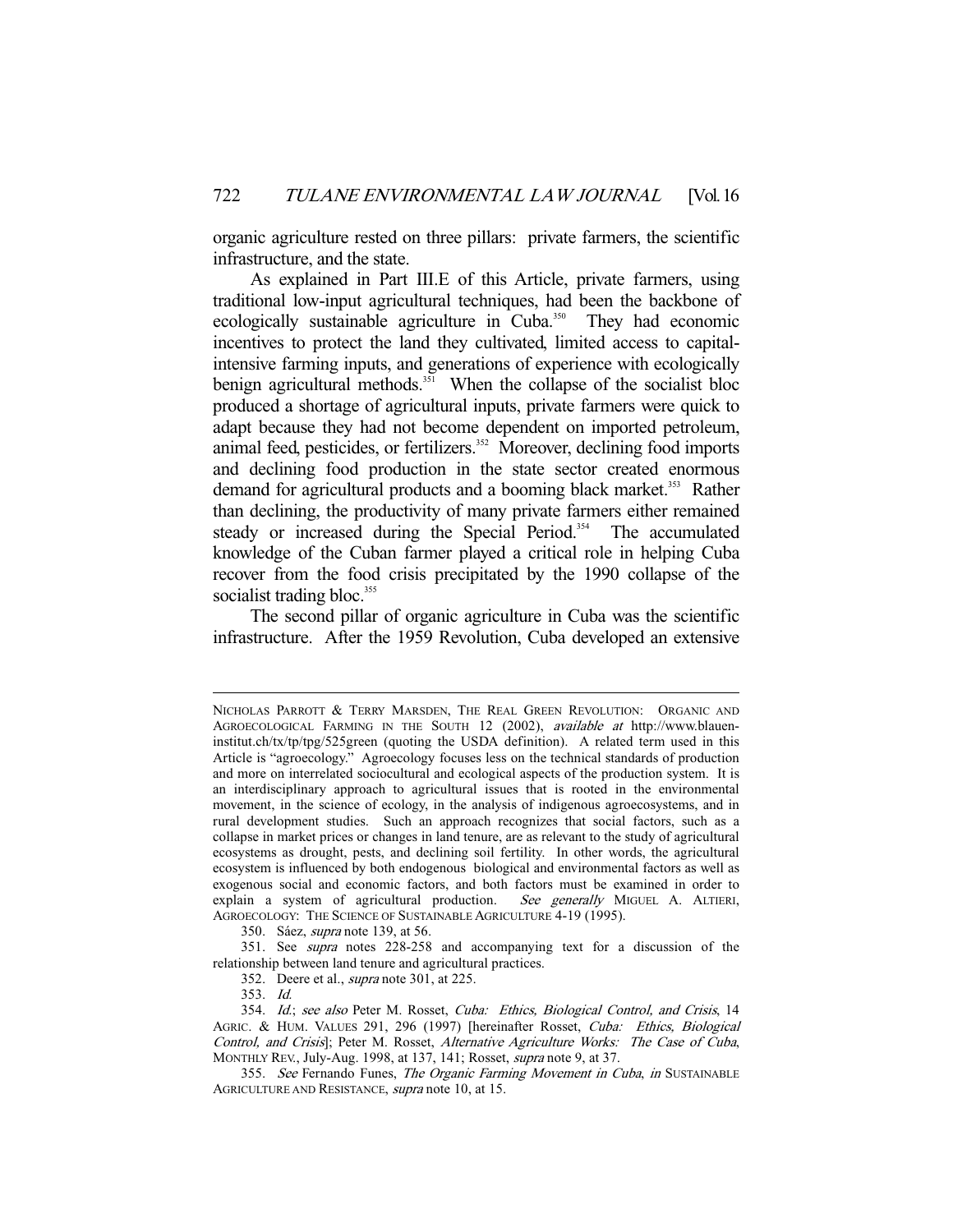and sophisticated network of crop and animal research institutes.<sup>356</sup> Cuban researchers had been experimenting with biopesticides since the 1960s, and had developed pest control strategies involving ants, trap crops, bacteria, and parasitic wasps. $357$  Beginning in 1982, some researchers openly began to criticize the capital-intensive model of agricultural development for its reliance on foreign inputs and for its ecological consequences, and directed their research toward agroecological alternatives.<sup>358</sup> When the Special Period plunged the Cuban economy into a state of crisis, Cuba, with 2% of Latin America's population but 11% of its scientists, was able to mobilize its research infrastructure to develop substitutes for the unavailable agricultural inputs.359 By 1993, Cuba had 14 centers for ant production and 222 minicenters for the production of biopesticides and biofertilizers.<sup>360</sup> As a consequence of many years of research and experimentation, green manure crops such as sesbania, sorghum, cowpeas, soybeans, and velvet beans were being promoted, and vermicomposting (the use of earthworms to produce high quality humus) was being used to produce fertilizer.361 Other nonchemical fertilization techniques, such as crop residues, composted municipal waste, sugar cane wastes, animal manure, and composted wastes from food processing plants, were also being utilized.<sup>362</sup>

The third pillar of organic agriculture in Cuba was the state.<sup>363</sup> The shift to organic agriculture was spearheaded by the Ministry of Agriculture, which applied agroecological research results on a large scale to mitigate the effects of the Special Period on agriculture.<sup>364</sup> In response to the sharp decline in the availability of chemical inputs, the Ministry of Agriculture launched a national program to convert the agricultural sector to low-input, self-reliant farming practices.<sup>365</sup> Chemical fertilizers were replaced by biofertilizers, and chemical pest management was replaced by the ecological management of pests, diseases, and weeds through the use of predators, insect pathogens, and plants with insecticidal, fungicidal, bactericidal, and herbicidal

 <sup>356.</sup> THE GREENING OF THE REVOLUTION, supra note 7, at 74.

 <sup>357.</sup> Sáez, supra note 139, at 59.

 <sup>358.</sup> THE GREENING OF THE REVOLUTION, supra note 7, at 27.

 <sup>359.</sup> Rosset, supra note 9, at 38.

 <sup>360.</sup> Sáez, supra note 139, at 59.

 <sup>361.</sup> Id.

 <sup>362.</sup> Id.

 <sup>363.</sup> THE GREENING OF THE REVOLUTION, supra note 7, at 29.

 <sup>364.</sup> Funes, supra note 355, at 15.

 <sup>365.</sup> Rosset, Cuba: Ethics, Biological Control, and Crisis, supra note 354, at 294.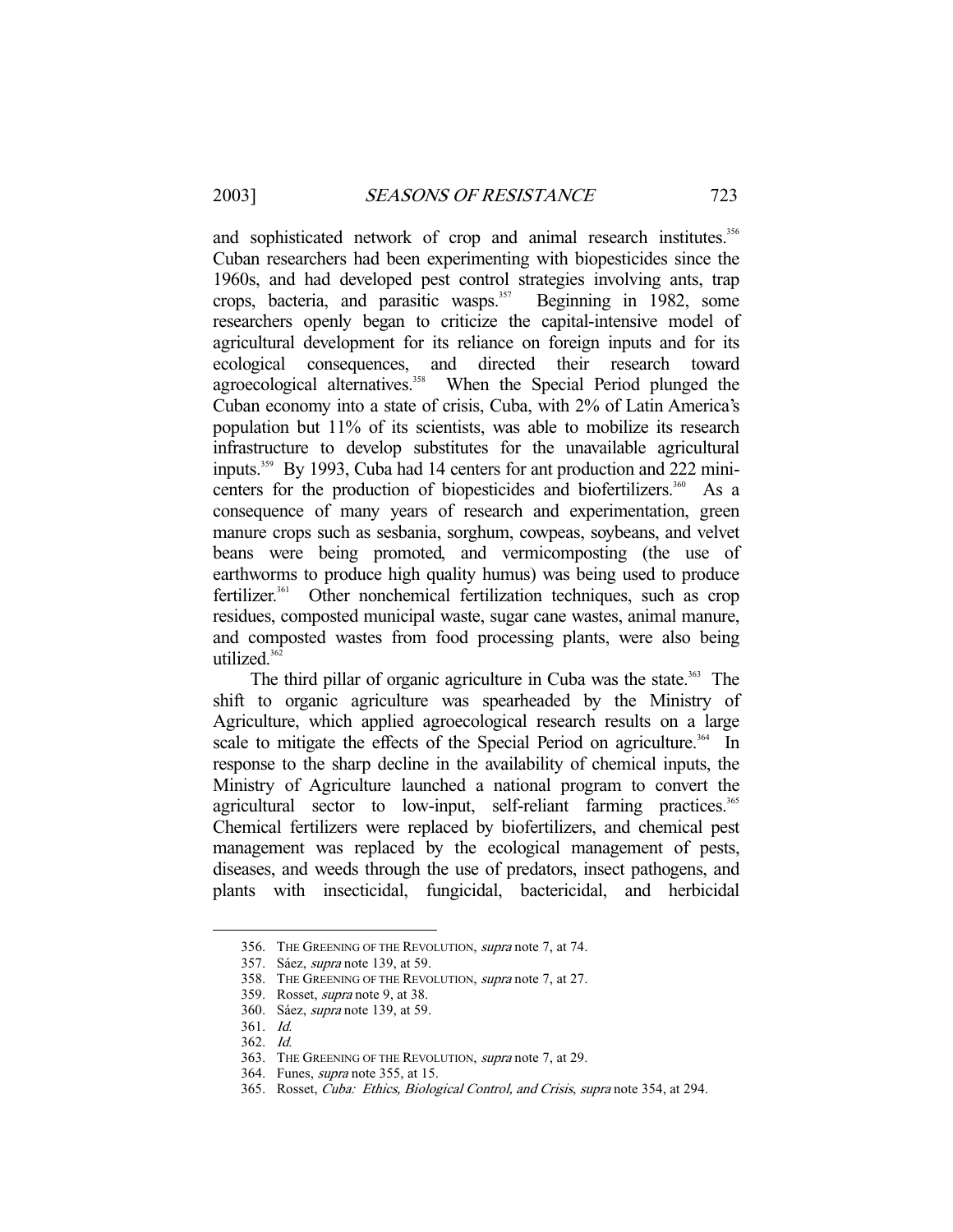qualities.<sup>366</sup> Tillage with oxen rather than tractors, although initially prompted by the lack of fuel, tires, and spare parts, became an important tool to reduce soil erosion and cut down on weeds.<sup>367</sup>

 The shift to organic agriculture in Cuba resulted in the recovery and restoration of farmland that had been depleted by decades of capitalintensive agricultural practices.<sup>368</sup> Organic amendments, biofertilizers, and green manure were applied on state farms on a massive scale to increase the productive capacity of the land.<sup>369</sup> Traditional conservation techniques developed by Cuban farmers were utilized in conjunction with alternative techniques developed by research institutes for the management, conservation, and recovery of compacted, salinized, eroded, and otherwise degraded soils.<sup>370</sup>

 One of the distinguishing features of agricultural production in Cuba after the Special Period was crop diversification.<sup>371</sup> Diversification was made possible by the reduced scale of Cuban agriculture after the third agrarian reform. $372$  In sharp contrast to the prevalent practice of monocropping on state farms and cooperatives prior to the Special Period, nearly all Cuban farms are currently producing food alongside their cash crop.373 Intercropping of corn and cassava, plantains and cassava, coffee and taro, and soybean and sugar cane, for example, has become a common practice.<sup>374</sup> This practice provides food for farmers and their families, earns greater income for the agricultural enterprise,<sup>375</sup> enhances agricultural productivity, improves soil condition, and helps control harmful pests and diseases.<sup>376</sup>

 Finally, other successful examples of organic farming in Cuba include urban agriculture, widespread small-scale organic rice production, and the production of medicinal plants. $377$  Cuba has also been experimenting with organic sugar production, organic citrus production,

 <sup>366.</sup> Funes, supra note 355, at 16-17.

 <sup>367.</sup> See Rosset, Cuba: Ethics, Biological Control, and Crisis, supra note 354, at 294; see also SINCLAIR & THOMPSON, supra note 267, at 26.

 <sup>368.</sup> Rosset, Cuba: Ethics, Biological Control, and Crisis, supra note 354, at 294.

 <sup>369.</sup> SINCLAIR & THOMPSON, supra note 267, at 26.

 <sup>370.</sup> Funes, supra note 355, at 18.

<sup>371.</sup> SINCLAIR & THOMPSON, supra note 267, at 27.

 <sup>372.</sup> Id.

 <sup>373.</sup> Id.

 <sup>374.</sup> Id.

 <sup>375.</sup> Id. at 27-28.

<sup>376.</sup> Antonio Casanova et al., Intercropping in Cuba, in SUSTAINABLE AGRICULTURE AND RESISTANCE, *supra* note 10, at 145.

 <sup>377.</sup> Funes, supra note 355, at 18-19.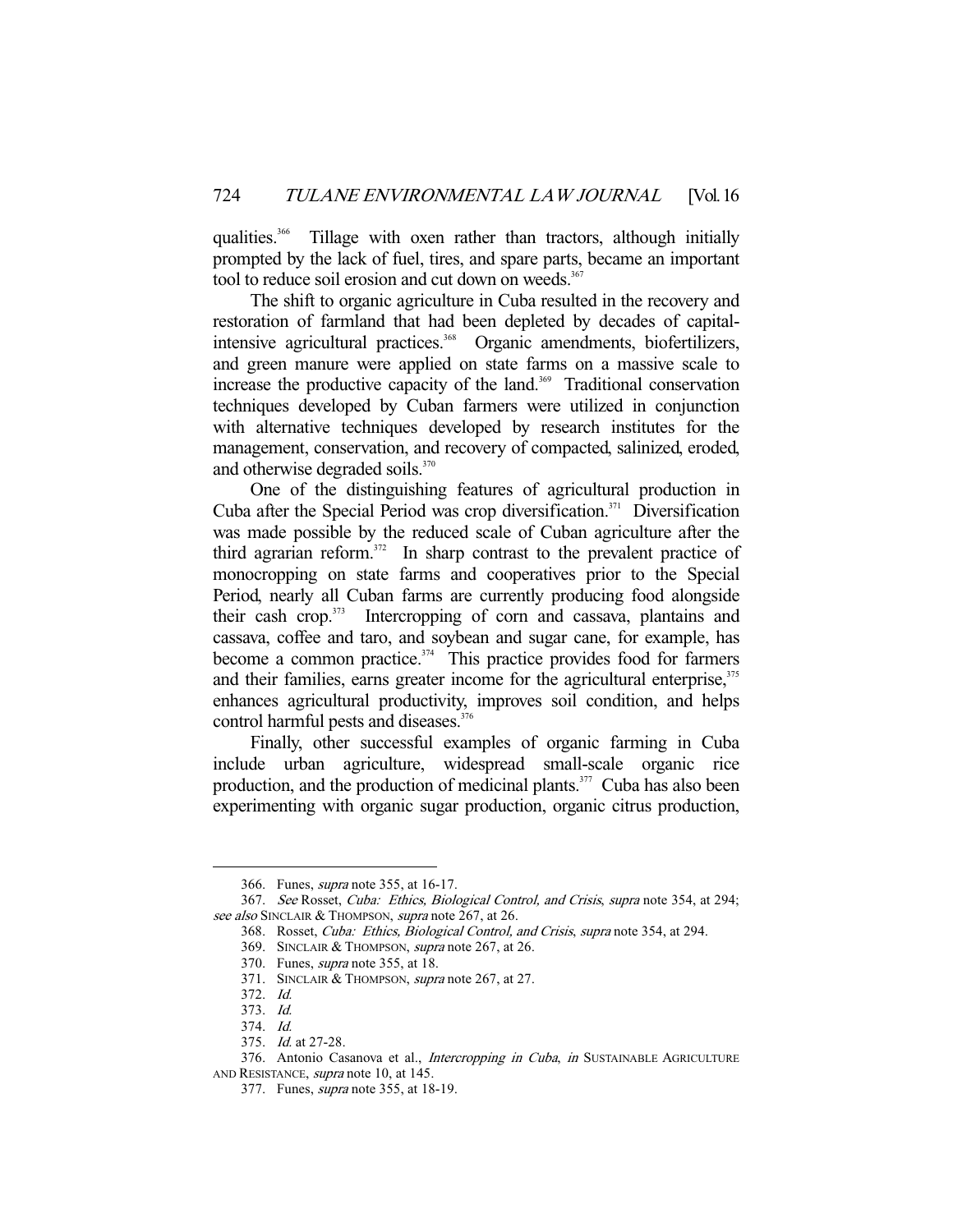organic tropical fruits for the tourism sector and for export, and organic coffee and cocoa.<sup>378</sup>

# V. EVALUATING THE REFORMS OF THE SPECIAL PERIOD

 The reforms introduced by the Cuban government during the Special Period have produced a remarkable turnaround in agricultural production. Among the most significant accomplishments are the following:

# A. Enhanced Agricultural Productivity

 The establishment of the UBPCs, the distribution of land to small producers, and the opening of the agricultural markets enhanced food production and food availability relative to the 1993-1994 levels.<sup>379</sup> With the exception of the sugar, meat, and dairy sectors, $380$  agricultural production steadily recovered from the economic crisis of the mid- $1990s$ <sup>381</sup> The gain was achieved by increasing productivity rather than increasing land under cultivation, and reflected a reorientation of Cuban agriculture to produce more food for the domestic market in addition to producing for export.<sup>382</sup> Production levels for staple crops such as plantains, beans, cereals, potatoes, and tomatoes have increased significantly since 1994, and are often higher than pre-crisis levels.<sup>383</sup> For example, from 1989 to 2000, production of tubers and root crops increased by 106%, and bean production and corn production increased by 318% and 332%, respectively.<sup>384</sup> With respect to export crops, tobacco, citrus, and coffee have experienced significant recovery, while

-

382. SINCLAIR & THOMPSON, supra note 267, at 33.

 <sup>378.</sup> Id. at 19-20.

 <sup>379.</sup> Messina, supra note 282, at 441.

 <sup>380.</sup> In the year 2000, production of milk had declined by 48% relative to 1989 production levels. Egg production had declined by 37%. The number of cattle heads, which peaked at 6.8 million in 1967 and dropped to 4.6 million in 1993, declined to 4.4 million in 1999. The reason for this decline is that the model for animal production developed through Soviet aid was highly dependent on imported feed, medicine, and sophisticated shelter. Reorienting animal production using native breeds and locally produced feed would take time. See, e.g., Funes, supra note 355, at 17-18; Rosset, Cuba: Ethics, Biological Control, and Crisis, supra note 354, at 8; SINCLAIR & THOMPSON, supra note 267, at 34.

<sup>381.</sup> SINCLAIR & THOMPSON, supra note 267, at 33-36; see also Nieto & Delgado, supra note 11, at 44 (comparing the production of selected commodities in Cuba in 1989 and 1998).

 <sup>383.</sup> Id.

 <sup>384.</sup> Alvarez, supra note 329, at 320.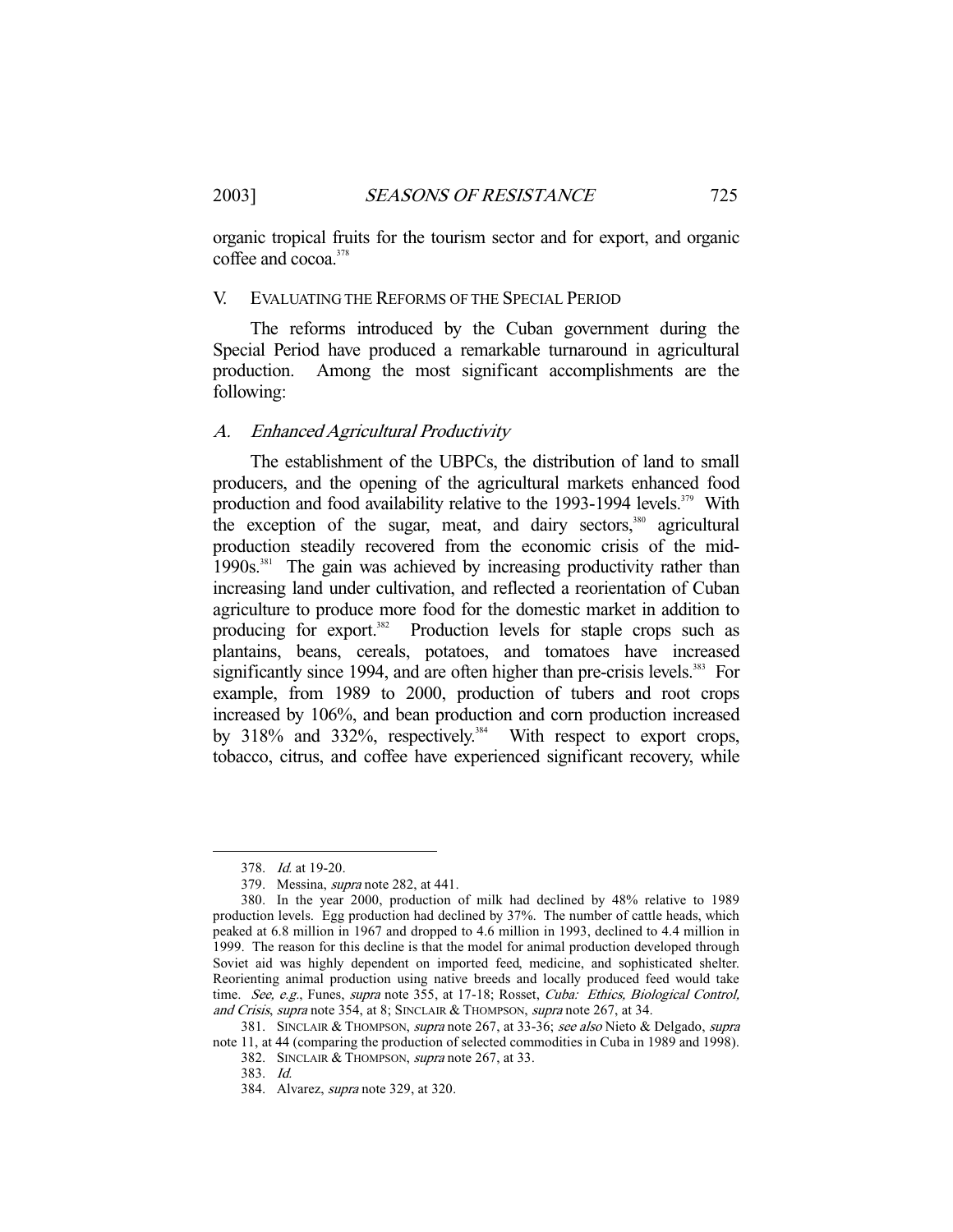sugar production remained well below the levels attained before the Special Period.<sup>385</sup>

# B. Agricultural Diversification and Reduction of Trade Dependency

 Cuban agriculture has become more diverse in terms of the variety of crops cultivated and in terms of land tenure and production methods.<sup>386</sup> With the conversion of the state farms to cooperatives, the expansion of urban agriculture, the growing practice of self-provisioning in state enterprises and on state farms and cooperatives, and the increase in the number of small producers, agricultural production in Cuba has become more varied and decentralized than before the Special Period.<sup>387</sup> Rather than concentrating on a handful of export-oriented crops, Cuban farms now produce food crops alongside cash crops.<sup>388</sup> Between 1994 and 1999, production of root crops and plantains tripled and vegetable production quadrupled.<sup>389</sup> Between 1994 and 1998, potato production increased by  $75\%$  while cereal production rose by  $83\%$ .<sup>390</sup>

 The Cuban economy has also become more diversified in terms of exports and less dependent on a single trading partner. In the year 2000, Cuba's primary trading partners were Venezuela (13.9% of trade), Spain (13.4%), Canada (9%), the Netherlands (8.3%), China (7.6%), Russia  $(6.7\%)$ , Mexico  $(5.1\%)$ , France  $(5.1\%)$ , and Italy  $(4.8\%)$ <sup>391</sup> Sugar continues to be the main source of export revenue, but nickel production is quickly catching up.<sup>392</sup> As a percentage of total export revenues, sugar dropped from  $70\%$  in 1992 to  $39\%$  in 1998.<sup>393</sup> However, the poor performance of the sugar sector, rather than the strong performance of other sectors, accounts for this shift in export composition.<sup>394</sup> Sugar production occupies 48% of Cuba's cultivated land, employs 400,000 people, and receives more resources than any other sector of Cuban

<sup>385.</sup> SINCLAIR & THOMPSON, *supra* note 267, at 35-36. Sugar production in 1989 was 8.1 million tons. It dropped to 3.3 million tons in 1995 and rose to 4.4 million in the 1999- 2000 harvest. These results have been attributed to declining soil fertility and to technical mistakes, such as cutting sugar too early. The economic consequences of the decline in sugar production were exacerbated by low world market prices for sugar in the 1990s. Id.

 <sup>386.</sup> See id. at 27-28, 37.

 <sup>387.</sup> See id. at 27-28.

 <sup>388.</sup> Id. at 27.

 <sup>389.</sup> Id.

 <sup>390.</sup> Id.

 <sup>391.</sup> Mesa-Lago, supra note 285, at 5.

 <sup>392.</sup> Id. at 7.

<sup>393.</sup> SINCLAIR & THOMPSON, *supra* note 267, at 36.

 <sup>394.</sup> Id.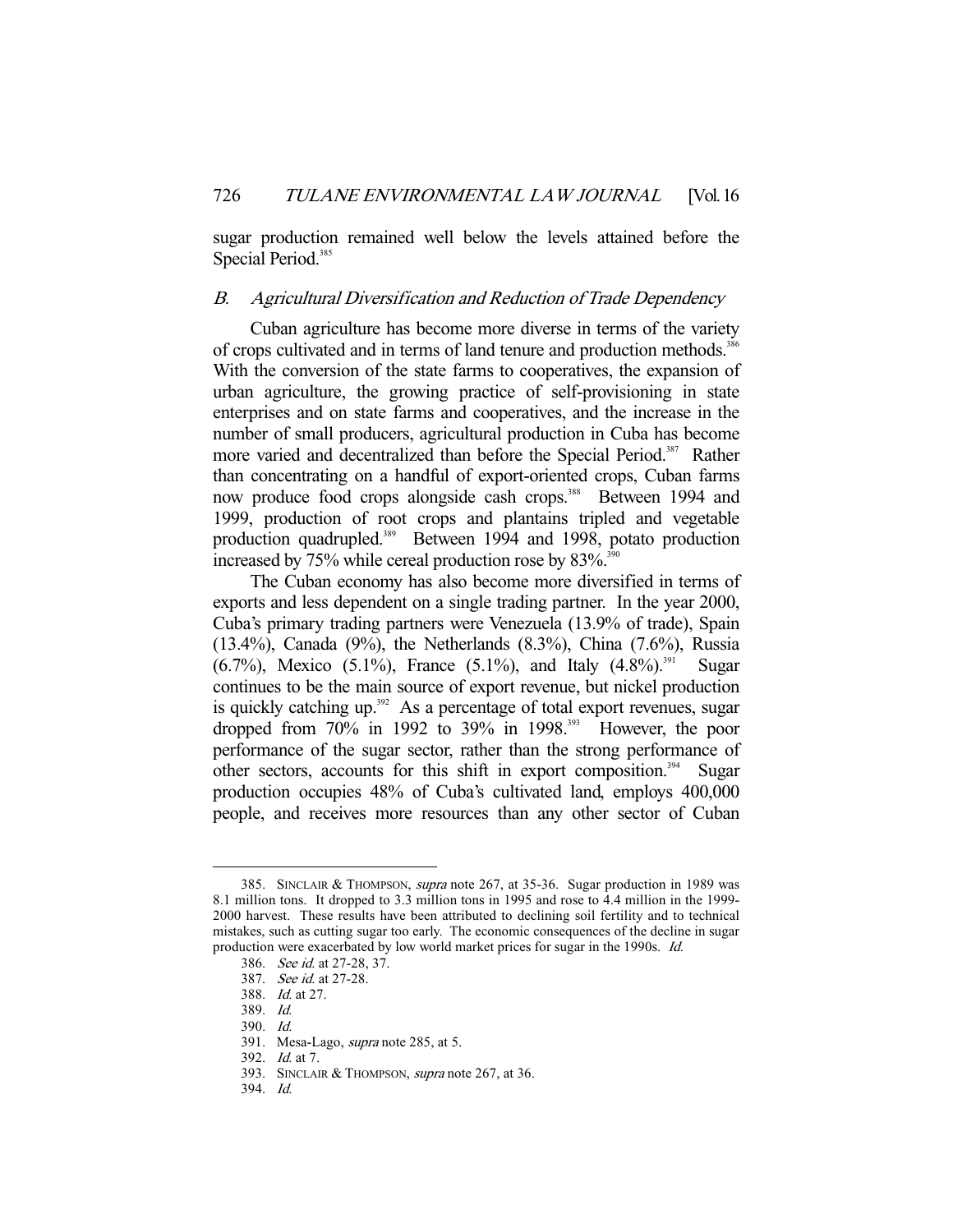agriculture.<sup>395</sup> The Cuban government must decide whether to continue to invest in sugar production (including sugar byproducts, such as rum, paper, fertilizer, and fuel) or to divert some of this land into the production of crops which are currently imported or show greater export potential.396 Finally, tourism has become a significant source of revenue for the Cuban government with revenues reportedly reaching 1.8 billion pesos in 1998.<sup>397</sup>

# C. Improved Food Security

 Between 1989 and 1994, per capita caloric intake in Cuba had dropped from 2908 to 1863 calories.<sup>398</sup> According to some estimates, the average Cuban lost twenty pounds during this period.<sup>399</sup> As explained in Part IV of this Article, Cuba was able to survive the crisis by restructuring productive relations to increase food production and by improving food distribution. As a consequence of the opening of the farmers' market, the growth of private production, and the availability of multiple venues for the marketing of production, food consumption began to climb in 1994. $^{400}$  By 2000, per capita caloric intake had risen to 2585, just under the minimum level recommended by the World Health Organization.<sup>401</sup>

# D. Ecological Sustainability

 Cuban agriculture is now more ecologically sustainable as a consequence of the drop in agricultural inputs occasioned by the Special Period and of the Cuban government's promotion of low-input organic methods. By the end of 1998, Cuban farmers were cultivating 4.5 million hectares of arable land. $402$  According to one estimate, approximately 1.5 million hectares were being cultivated using organic methods.<sup>403</sup> Nearly 50% of fresh vegetables and 65% of rice are currently organic.404 However, the behavior of key export sectors raises questions

 <sup>395.</sup> Id.

 <sup>396.</sup> Id.

<sup>397.</sup> Gary H. Maybarduk, The State of the Cuban Economy 1998-1999, 9 CUBA IN TRANSITION 1 (1999), available at http://lanic.utexas.edu/la/cb/cuba/asce/cuba9/maybar1.pdf; see also Mesa-Lago, supra note 285, at 6.

 <sup>398.</sup> SINCLAIR & THOMPSON, supra note 267, at 42.

 <sup>399.</sup> Id. at 10.

<sup>400.</sup> Nieto & Delgado, *supra* note 11, at 47-48.

<sup>401.</sup> SINCLAIR & THOMPSON, supra note 267, at 42.

 <sup>402.</sup> Id. at 43.

 <sup>403.</sup> Id. at 26.

<sup>404.</sup> PARROTT & MARSDEN, *supra* note 349, at 28.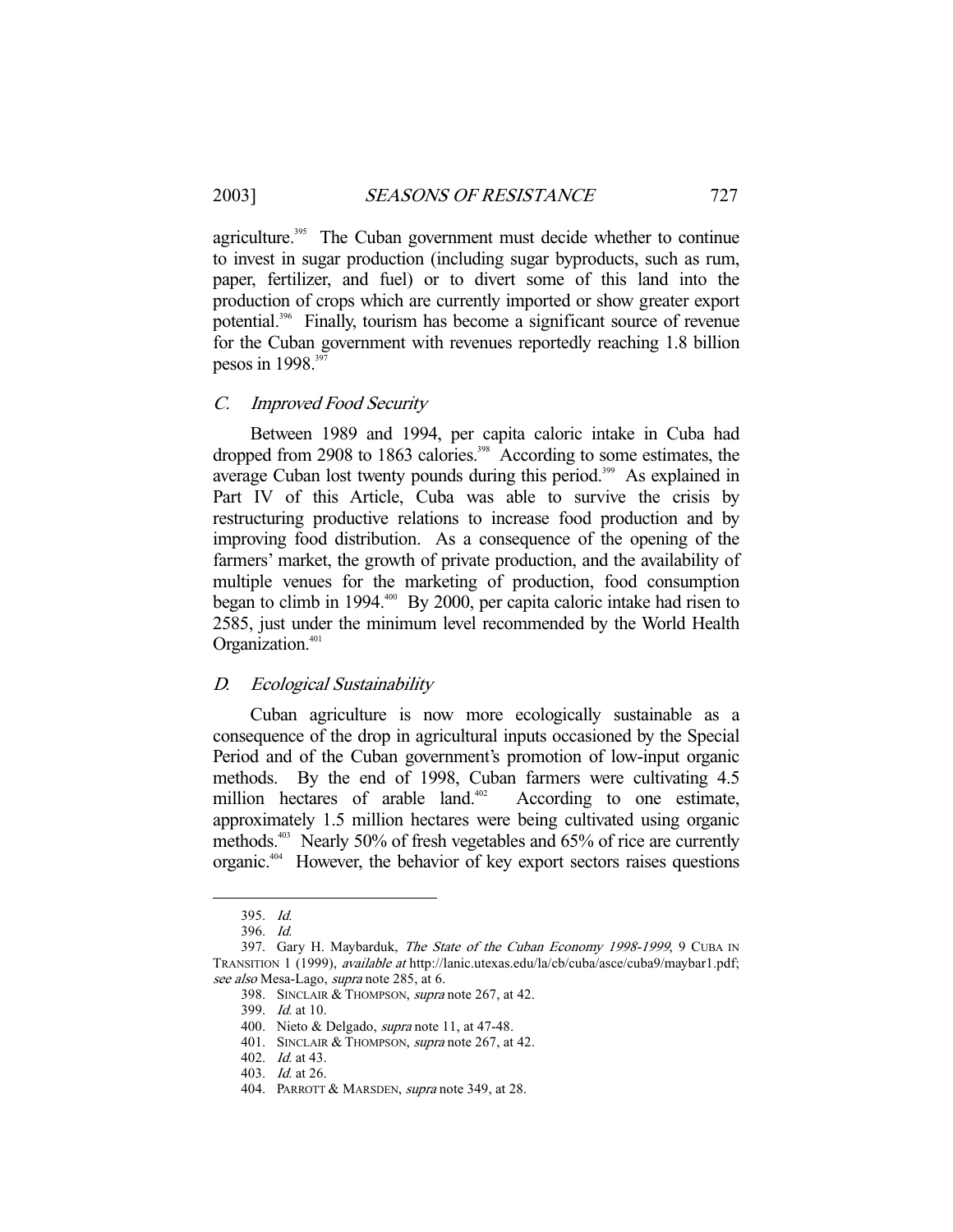about Cuba's long-term commitment to organic agriculture. Cuba continues to rely on chemical-intensive methods for the production of export commodities such as sugar and tobacco, and it is unclear that the vast majority of Cuban agricultural engineers and technicians see "green" agricultural techniques as anything but an accommodation to economic exigencies.<sup>405</sup> While the current scarcity of foreign exchange favors the development of organic agriculture, it remains to be seen whether the Cuban government will continue to promote this model once economic conditions improve.

# VI. CONCLUSION

 From the colonial period through the early 1990s, the Cuban economy has been characterized by the concentration of landholding in either private or state hands, the sugar monoculture, debilitating dependency on a primary trading partner, and reliance on imports to satisfy the nutritional needs of the population. Furthermore, during the first three decades of the Revolution, the Cuban government adopted a capital-intensive, export-oriented agricultural development model that produced serious ecological harm and did little to promote food security. When the collapse of the socialist trading bloc in 1990 plunged the Cuban economy into a state of crisis, the Cuban government responded by transforming its agricultural development model. The first step was to change the organization of agricultural production by altering land tenure. The Cuban government converted the large, inefficient state farms into smaller agricultural cooperatives, distributed land to private producers, and supported the booming urban agriculture movement. The second step was to open agricultural markets in order to improve food distribution and encourage food production. The final step was to promote low-input, ecologically sustainable agricultural practices.

 As a consequence of the reforms undertaken by the Cuban government, Cuba has achieved an unprecedented degree of agricultural diversification as well as enhanced food security, reduced reliance on one or more trading partners, and improved environmental stewardship. Despite these achievements, problems remain. Sugar production continues to absorb tremendous resources and to constitute Cuba's primary export product.<sup>406</sup> Agricultural productivity remains low, and may be difficult to remedy without resort to high-input agriculture.<sup>407</sup>

<sup>405.</sup> DÍAZ-BRIQUETS & PÉREZ-LÓPEZ, supra note 9, at 272-74.

<sup>406.</sup> SINCLAIR & THOMPSON, *supra* note 267, at 36.

 <sup>407.</sup> Id. at 42.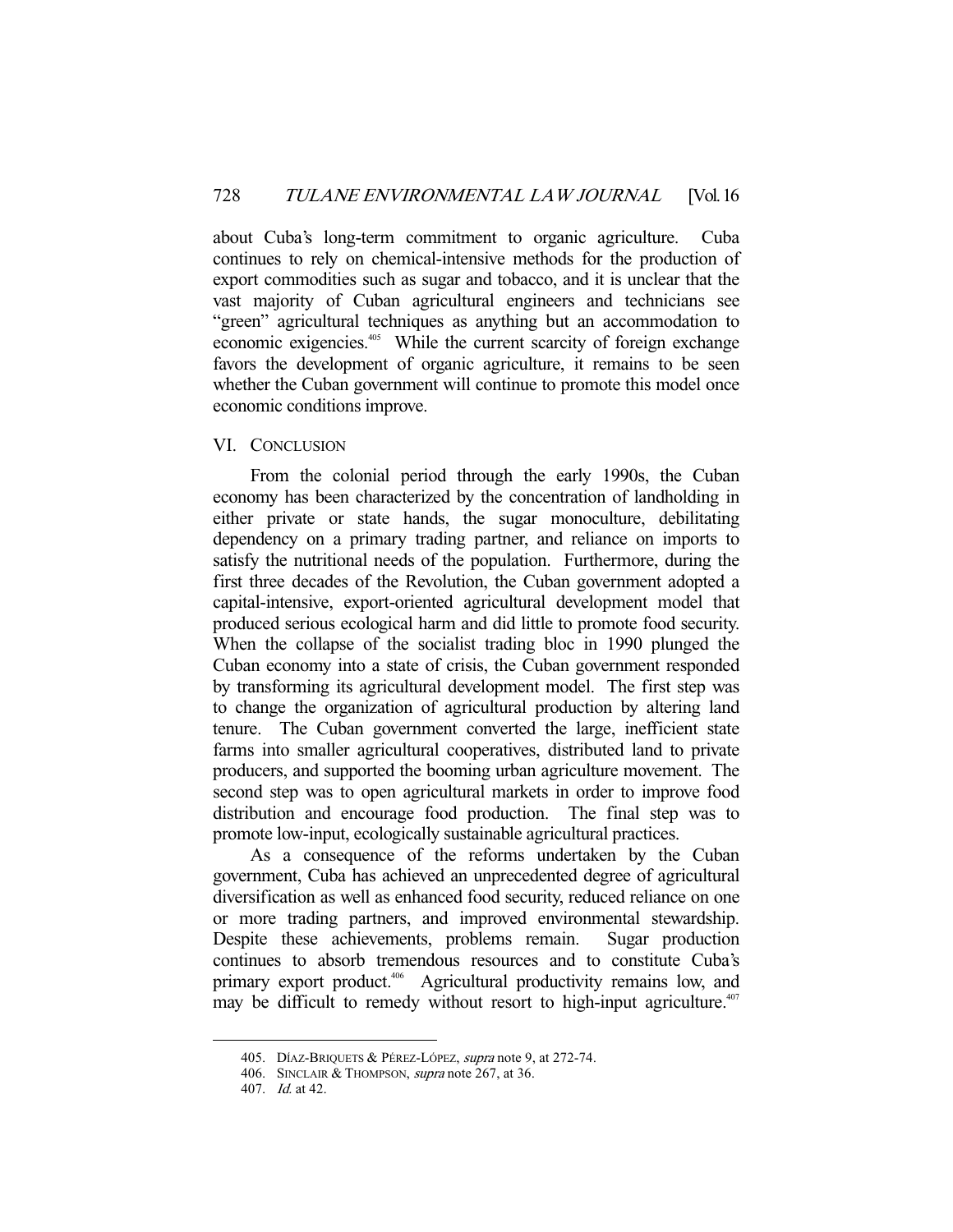State control over cooperatives (UBPCs and CPAs) and over private farmers continues to discourage greater efficiency and productivity.<sup>408</sup> Labor-intensive organic production may be difficult to maintain in the face of rural labor shortages.<sup>409</sup>

 Notwithstanding these problems, the greatest challenge to the agricultural development strategy adopted by the Cuban government in the aftermath of the Special Period is likely to be external—the renewal of trade relations with the United States. From the colonial era through the beginning of the Special Period, economic development in Cuba has been constrained by Cuba's relationship with a series of primary trading partners. Cuba's export-oriented sugar monoculture and its reliance on imports to satisfy domestic food needs was imposed by the Spanish colonizers, reinforced by the United States, and maintained during the Soviet era.<sup>410</sup> It was not until the collapse of the socialist trading bloc and the strengthening of the U.S. embargo that Cuba was able to embark upon a radically different development path.

 Cuba was able to transform its agricultural development model as a consequence of the political and economic autonomy occasioned by its relative economic isolation, including its exclusion from major international financial and trade institutions.<sup>411</sup> Paradoxically, while the U.S. embargo subjected Cuba to immense economic hardship, it also gave the Cuban government free rein to adopt agricultural policies that ran counter to the prevailing neoliberal model and that protected Cuban farmers against ruinous competition from highly subsidized agricultural producers in the United States and the European Union.<sup>412</sup> Due to U.S.

 <sup>408.</sup> Id. at 41.

 <sup>409.</sup> Id. at 26.

 <sup>410.</sup> Cuba's pattern of agricultural development is hardly unique. Export-oriented agricultural production and dependence on food imports are key features of the agricultural development model adopted in the Caribbean basin and in much of the developing world. See Laura J. Enriquez, Cuba's New Agricultural Revolution: The Transformation of Food Crop Production in Contemporary Cuba, FOOD FIRST DEV. REP. NO. 14 (May 2000), available at http://www.foodfirst.org/pubs/devreps/dr14.html.

<sup>411.</sup> SINCLAIR & THOMPSON, *supra* note 267, at 43.

<sup>412.</sup> Id. at 44-45. For example, in 1998, the industrialized countries that are members of the Organization for Economic Cooperation and Development (OECD) provided subsidies of approximately \$352 billion to domestic agricultural producers. OECD, AGRICULTURAL POLICIES IN OECD COUNTRIES: MONITORING AND EVALUATION 2000, tbl. III.1 (2000). These subsidies enable agribusiness in wealthy countries to undercut competitors on world agricultural markets by selling agricultural products at prices well below the cost of production—a practice known as export dumping. The dumping of agricultural commodities on world markets harms developing countries by depressing international prices for agricultural exports, reducing the market share and revenues of developing country agricultural exporters, and driving out of business developing country farmers producing for the domestic market. When farmers in developing countries are driven off the land, domestic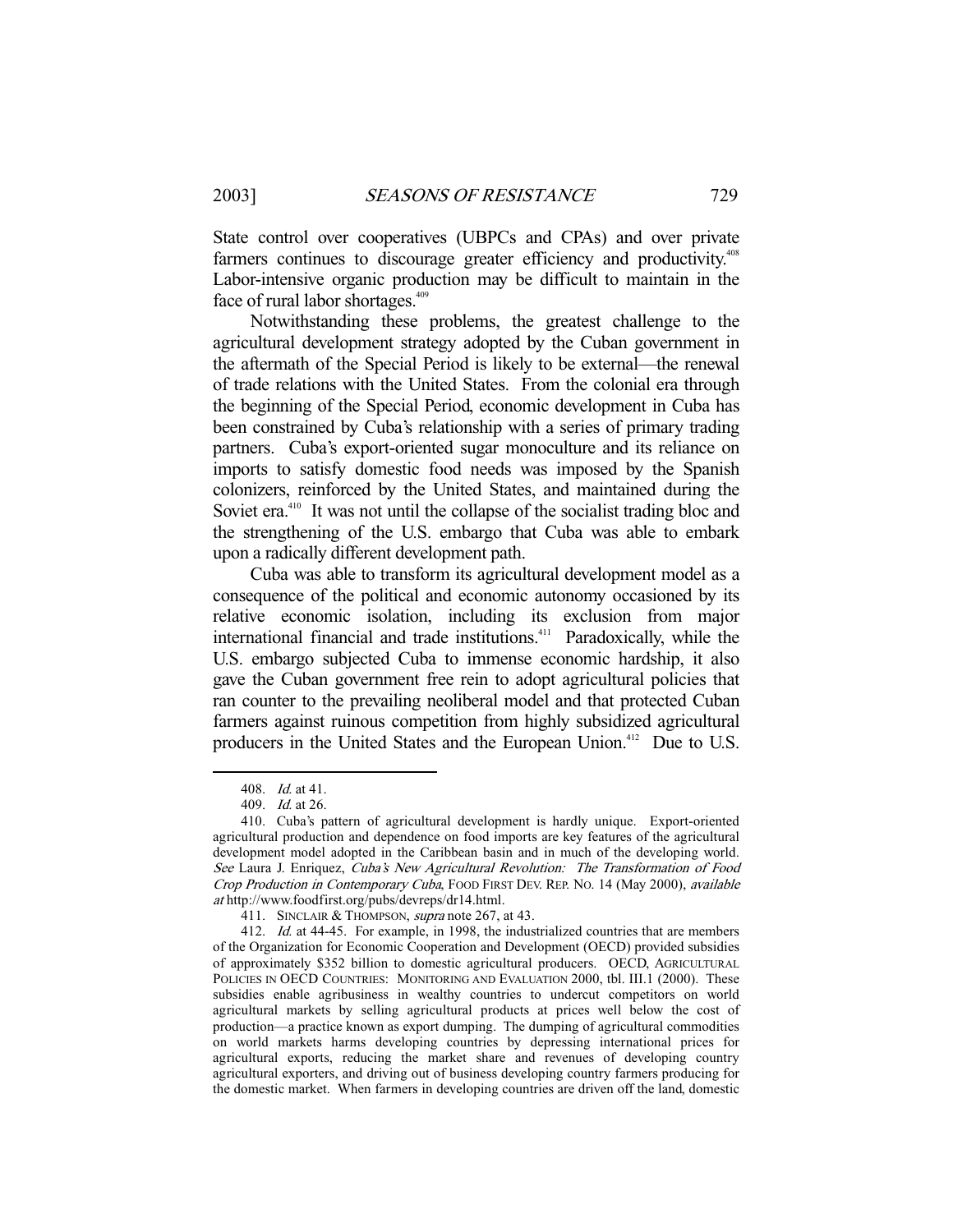pressure, Cuba was excluded from regional and international financial institutions, including the International Monetary Fund, the World Bank, and the Inter-American Development Bank.<sup>413</sup> Cuba also failed to reach full membership in any regional trade association and was barred from the negotiations for the Free Trade Area of the Americas (FTAA).<sup>414</sup> However, as U.S. agribusiness clamors to ease trade restrictions with Cuba, the lifting of the embargo and the end of Cuba's economic isolation may only be a matter of time.<sup>415</sup>

 It is unclear how the Cuban government will respond to the immense political and economic pressure from the United States to enter into bilateral or multilateral trade agreements that would curtail Cuban

food production declines, and the country becomes increasingly dependent on food imports to satisfy subsistence needs. A country that relies on food imports for a significant percentage of the domestic food supply must maintain steady and reliable access to foreign exchange in order to purchase the food. Countries that rely on one or two export commodities (such as sugar, coffee, cotton, or cocoa) for the bulk of foreign exchange earnings are highly vulnerable to the declining terms of trade for primary agricultural exports and to fluctuations in world market food prices. Consequently, export dumping by the United States and by other industrialized countries poses a serious threat to food security. According to a recent study by the Institute for Food and Agricultural Trade Policy, the United States is one of the world's leading export dumpers. See INST. FOR AGRIC. TRADE & POLICY, CANCUN SERIES PAPER NO. 1, UNITED STATES DUMPING ON WORLD AGRICULTURAL MARKETS 2-14 (2003), available at http://www.tradeobservatory.org.

<sup>413.</sup> SINCLAIR & THOMPSON, *supra* note 267, at 45. The structural adjustment policies mandated by the World Bank and the International Monetary Fund (IMF) as a condition for obtaining financing or as a precondition to the restructuring of existing debt have required developing countries to open up their markets to foreign competition, to reduce domestic food subsidies, and to prioritize the production of export commodities at the expense of domestic food self-sufficiency. See INST. FOR AGRIC. TRADE & POLICY, supra note 412, at 13; see also JOHN MADELEY, HUNGRY FOR TRADE 57-59 (2000). Cuba's exclusion from these financial institutions has enabled Cuba to pursue policies directly at odds with these World Bank and IMF prescriptions.

 <sup>414.</sup> Mesa-Lago, supra note 285, at 5. Free trade agreements, such as the WTO Agreement on Agriculture, have required developing countries to open up their markets to ruinous and unfair competition from industrialized country producers while doing little to curb industrialized country export dumping. See generally Gonzalez, supra note 200 (analyzing the asymmetries in the WTO Agreement on Agriculture that enable industrialized countries to maintain agricultural subsidies while requiring market openness in developing countries).

<sup>415.</sup> See Lizette Alvarez, U.S. Agribusiness Peddles to the Proletariat in Cuba, N.Y. TIMES, Sept. 27, 2002, at A6 (describing the efforts of U.S. agribusiness to ease trade restrictions with Cuba); Joaquin Oramas, Trade with the United States Would Benefit More than 30 States, GRANMA INT'L (English), Oct. 6, 2002, at 8 (describing the prospects of resolving relations with the United States as positive). In 1990, the U.S. Congress agreed to permit the sale of food and agricultural products to Cuba despite the opposition of influential Republican lawmakers. Cuba is expected to purchase \$165 million of agricultural products from the United States in 2002. Alvarez, supra.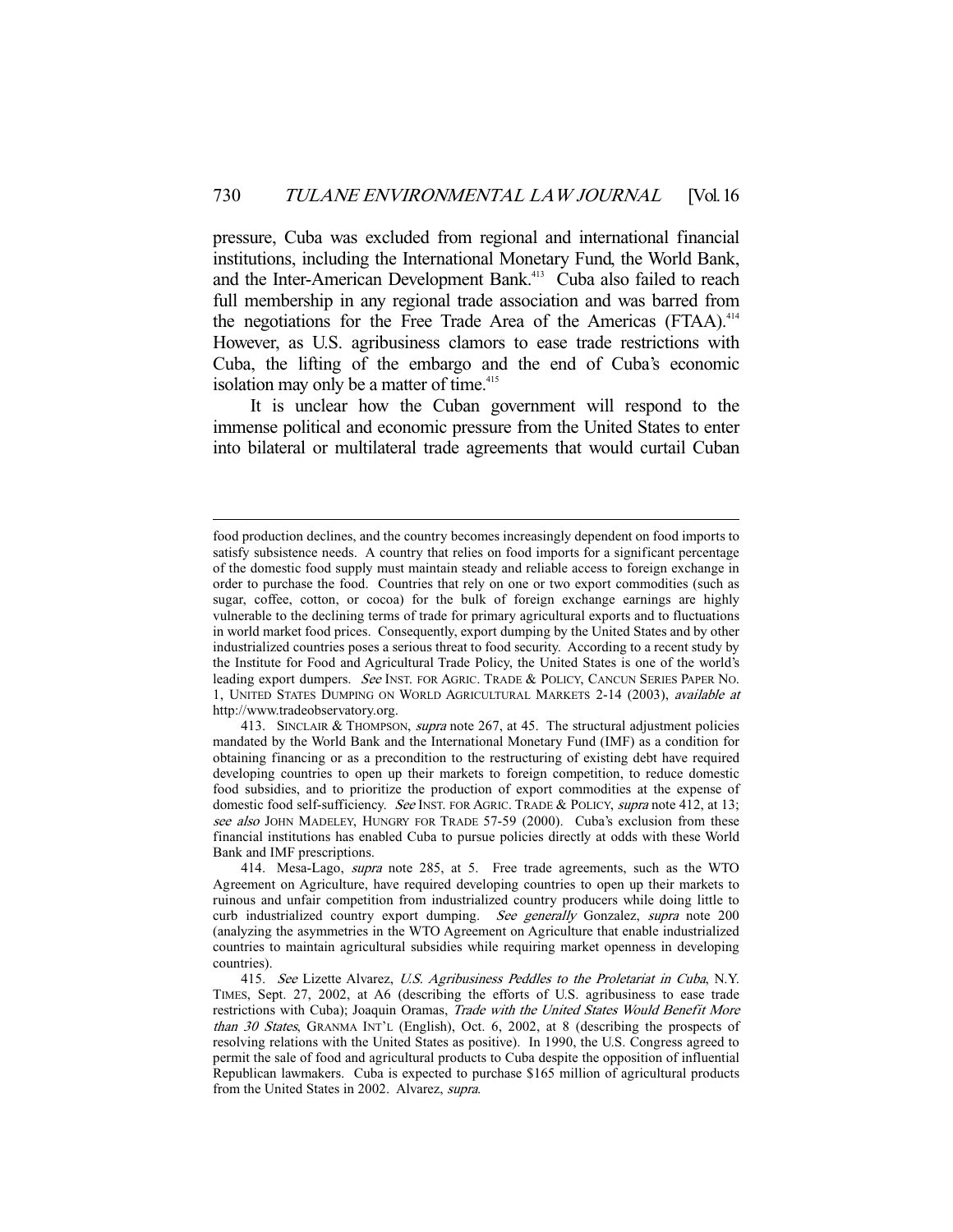-

sovereignty and erode protection for Cuban agriculture.<sup>416</sup> If Cuba accedes to the dictates of agricultural trade liberalization, it appears likely that Cuba's gains in agricultural diversification and food self-sufficiency will be undercut by cheap, subsidized food imports from the United States and other industrialized countries.<sup>417</sup> Furthermore, Cuba's experiment with organic and semi-organic agriculture may be jeopardized if the Cuban government is either unwilling or unable to restrict the sale of agrochemicals to Cuban farmers—as the Cuban government failed to restrict U.S. rice imports in the first half of the twentieth century.<sup>418</sup>

 Cuba is once again at a crossroads—as it was in 1963, when the government abandoned economic diversification, renewed its emphasis on sugar production, and replaced its trade dependence on the United States with trade dependence on the socialist bloc. In the end, the future of Cuban agriculture will likely turn on a combination of external factors (such as world market prices for Cuban exports and Cuba's future economic integration with the United States) and internal factors (such as the level of grassroots and governmental support for the alternative development model developed during the Special Period). While this Article has examined the major pieces of legislation that transformed agricultural production in Cuba, and the government's implementation of these laws, it is important to remember that these reforms had their genesis in the economic crisis of the early 1990s and in the creative legal, and extra-legal, survival strategies developed by ordinary Cubans.419 The

<sup>416.</sup> See Gonzalez, supra note 200, at 478-484 (explaining how the WTO Agreement on Agriculture deprives developing countries of essential tools to promote food security).

<sup>417.</sup> See id. at 476-478 (discussing empirical studies that assess the impact of agricultural trade liberalization in developing countries).

 <sup>418.</sup> Cuba's experiment with organic agriculture may survive if Cuba is able to capture an export niche in the lucrative market for certified organic products. Cuba is already exporting organic grapefruit to Germany and organic winter vegetables to Canada. SINCLAIR & THOMPSON, supra note 267, at 45. However, the development of organic agriculture as an export enclave could undermine food security if it displaces domestic food production rather than displacing chemical-intensive export production.

 <sup>419.</sup> The extra-legal survival strategies of Cuban workers and farmers are part of Cuba's informal economy. For purposes of this Article, informality is defined as practices that run counter to the code of conduct prescribed by the state. This behavior may occur even within state bureaucracies. See, e.g., Damian J. Fernandez, *Informal Politics and the Crisis of* Cuban Socialism, in CUBA AND THE FUTURE 69, 71 (Donald E. Schulz ed., 1994). A more colorful definition of the informal economy was provided by sociologist Teodor Shanin.

The concept [of the informal economy] emerged in Africa 25 years ago. Researchers began to notice that there was no economic explanation for how the majority of the population survived. They didn't own land. They didn't seem to have any assets. According to conventional economics they should have died of